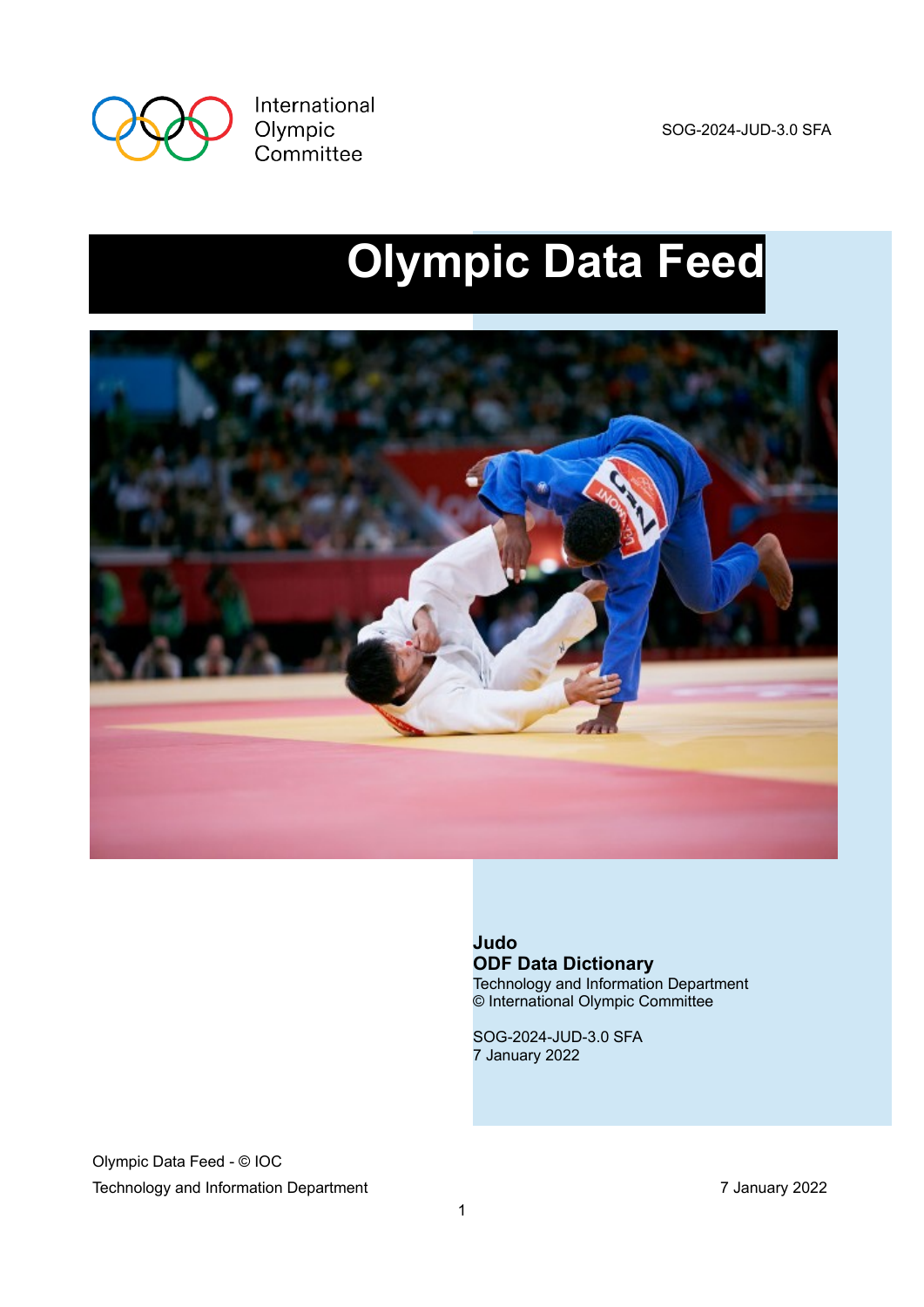

#### **License**

The document accompanying this license and the information contained therein (the Document), whether in a paper or electronic format, is made available to you subject to the terms stated below. By using and/or copying all or part of the Document, you (the licensee) agree that you will comply with the following terms and conditions.

- 1. You may, on a non-exclusive basis, use the Document only on the condition that you abide by the terms of this license. Subject to this condition and other terms and restrictions contained herein, the Document and the information contained therein may be used (i) to further develop the standards described in the Document for use in relation with the Olympic and Paralympic Games and/or (ii) to develop similar standards for other events than the Olympic and Paralympic Games (both (i) and (ii) are hereinafter designated as the Permitted Use, and works further developing these standards for the Olympic and Paralympic Games or developing similar standards for other events are hereinafter referred to as Derivative Works), and copies of the Document or of Derivative Works may be made and distributed for the purpose of the Permitted Use, PROVIDED THAT the COPYRIGHT and references to the IOC appearing in the Document and the TERMS OF THIS LICENSE are included on ALL such COPIES, and further PROVIDED THAT you do not charge any fee or any other monetary compensation for the distribution of the Document to others. The copyright and other intellectual property rights in the Document remain vested in the IOC and the IOC remains entitled to assert his copyright or other intellectual property rights in the Document against any person or entity who does not comply with the terms of this License.
- 2. A copy of any Derivative Work shall be provided to the IOC free of charge. Moreover, the IOC is granted a worldwide, perpetual, unrestricted, royalty-free non-exclusive license to use any Derivative Work for the further development of the standards made by or for the IOC in relation to the Olympic and Paralympic Games (these standards and the documents describing them are hereinafter referred to as Further Standards) and to make or have made all kinds of exploitation of the Further Standards, with the right to grant sub-licenses.
- 3. Except if reproduced in the Document, the use of the name and trademarks of the IOC is strictly prohibited, including, without limitation, for advertising, publicity, or in relation to products or services and their names. Any use of the name or trademarks of the IOC, whether registered or not, shall require the specific written prior permission of the IOC.
- 4. NO WARRANTY, EXPRESSED OR IMPLIED, IS MADE REGARDING THE ACCURACY, ADEQUACY, COMPLETENESS, RELIABILITY OR USEFULNESS OF ANY INFORMATION CONTAINED IN THE DOCUMENT. The Document and the information contained herein are provided on an "as is" basis. THE IOC DISCLAIMS ALL WARRANTIES OF ANY KIND, EXPRESS OR IMPLIED, INCLUDING, BUT NOT LIMITED TO, ANY WARRANTY OF NON-INFRINGEMENT OF PROPRIETARY RIGHTS, MERCHANTABILITY, OR FITNESS FOR A PARTICULAR PURPOSE. IN NO EVENT SHALL THE IOC BE LIABLE TO ANYONE FOR DAMAGES OF ANY KIND ARISING FROM OR RELATING TO YOUR ACQUISITION, USE, DUPLICATION, DISTRIBUTION, OR EXPLOITATION OF THE DOCUMENT OR ANY PORTION THEREOF, INCLUDING BUT NOT LIMITED TO, COMPENSATORY DAMAGES, LOST PROFITS, LOST DATA OR ANY FORM OF SPECIAL, INCIDENTAL, DIRECT, INDIRECT, CONSEQUENTIAL OR PUNITIVE DAMAGES, WHETHER BASED ON BREACH OF CONTRACT OR WARRANTY, TORT OR OTHERWISE. THE IOC FURTHER DISCLAIMS ANY LIABILITY FOR ANY DAMAGE CAUSED WHEN THE DOCUMENT IS USED IN A DERIVATIVE WORK. The IOC further disclaims any liability regarding the existence or inexistence of any intellectual property or other rights that might be claimed by third parties with respect to the implementation or use of the technology or information described in the Document.

The same conditions as those described in this Section shall apply mutatis mutandis to the license granted to the IOC on the Derivative Works in Section 2 above.

- 5. This License is perpetual subject to your conformance to its terms and conditions. The IOC may terminate this License immediately upon your breach of any of its terms and, upon such termination you will cease all use, duplication, distribution, and/or exploitation in any manner of the Document.
- 6. This License is governed by the laws of Switzerland. You agree that any disputes arising from or relating to this License will be resolved in the courts of Lausanne, Switzerland.

IF YOU DO NOT AGREE TO THESE TERMS YOU MUST CEASE ALL USE OF THE DOCUMENT NOW.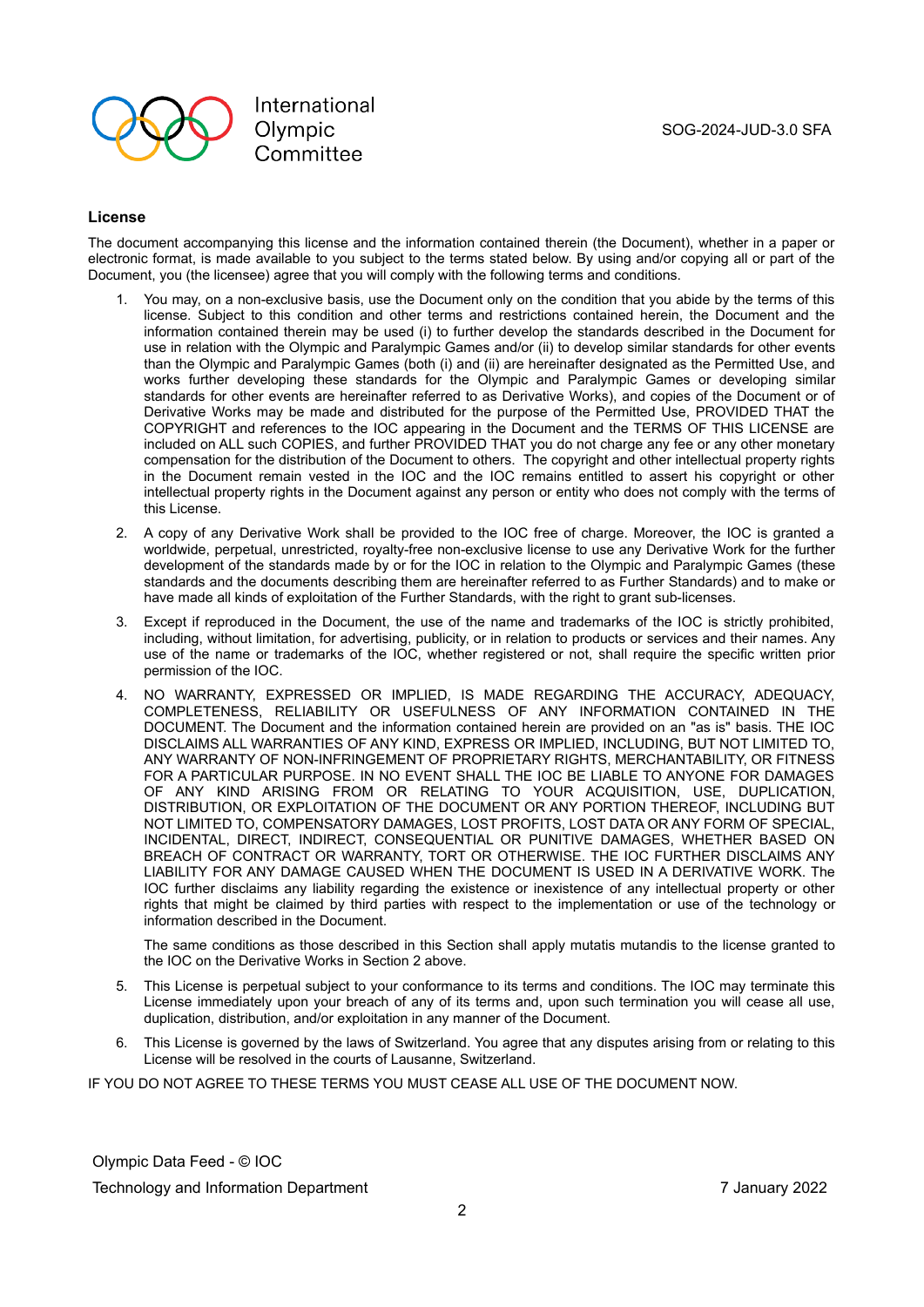

## **Table of Contents**

| 2.3.2 List of participants by discipline / List of participants by discipline update18 |  |
|----------------------------------------------------------------------------------------|--|
|                                                                                        |  |
|                                                                                        |  |
|                                                                                        |  |
|                                                                                        |  |
|                                                                                        |  |
|                                                                                        |  |
|                                                                                        |  |
|                                                                                        |  |
|                                                                                        |  |
|                                                                                        |  |
|                                                                                        |  |
|                                                                                        |  |
|                                                                                        |  |
|                                                                                        |  |
|                                                                                        |  |
|                                                                                        |  |
|                                                                                        |  |
|                                                                                        |  |
|                                                                                        |  |
|                                                                                        |  |
|                                                                                        |  |
|                                                                                        |  |
|                                                                                        |  |
|                                                                                        |  |
|                                                                                        |  |
|                                                                                        |  |
|                                                                                        |  |
|                                                                                        |  |
|                                                                                        |  |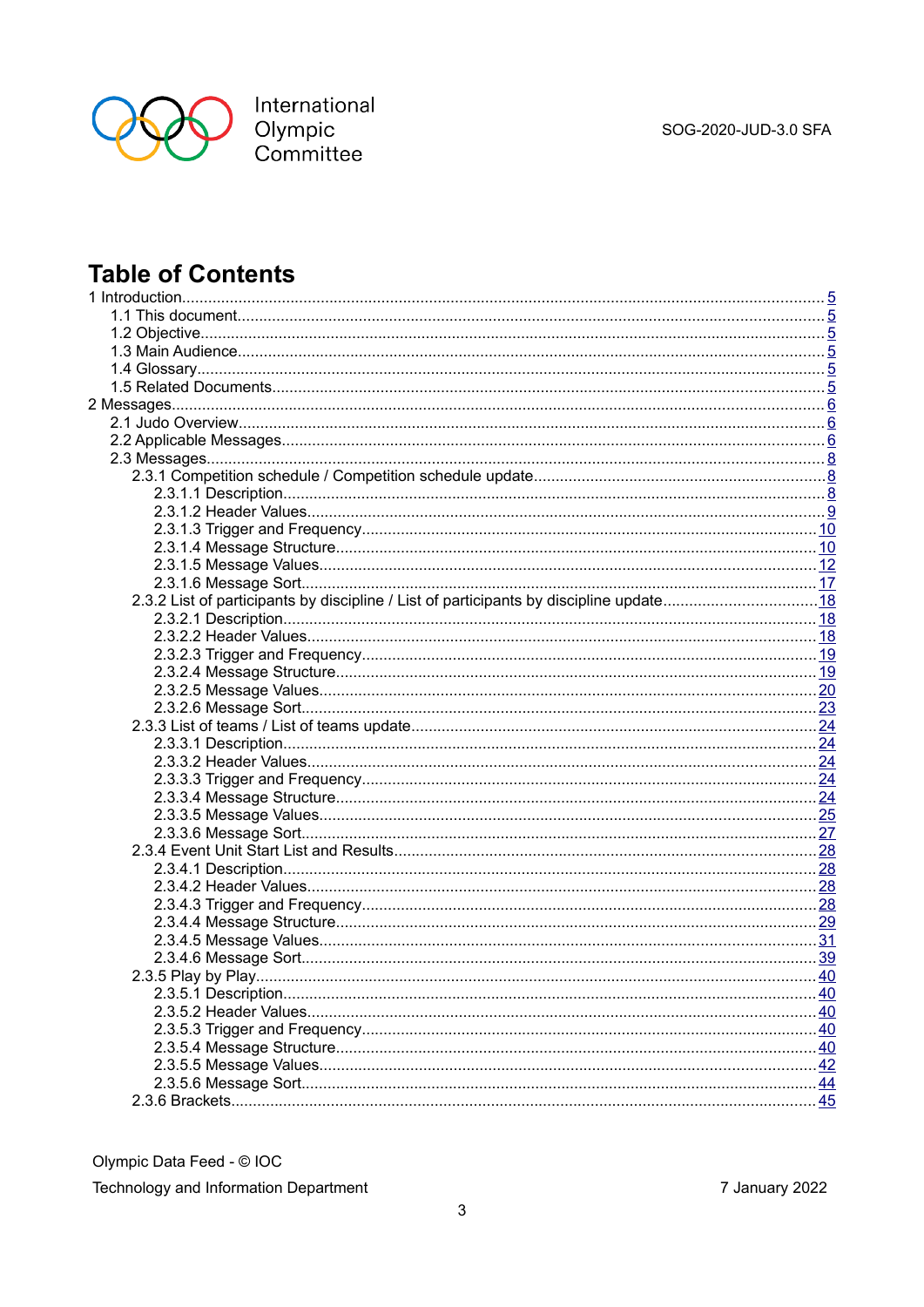

#### SOG-2020-JUD-3.0 SFA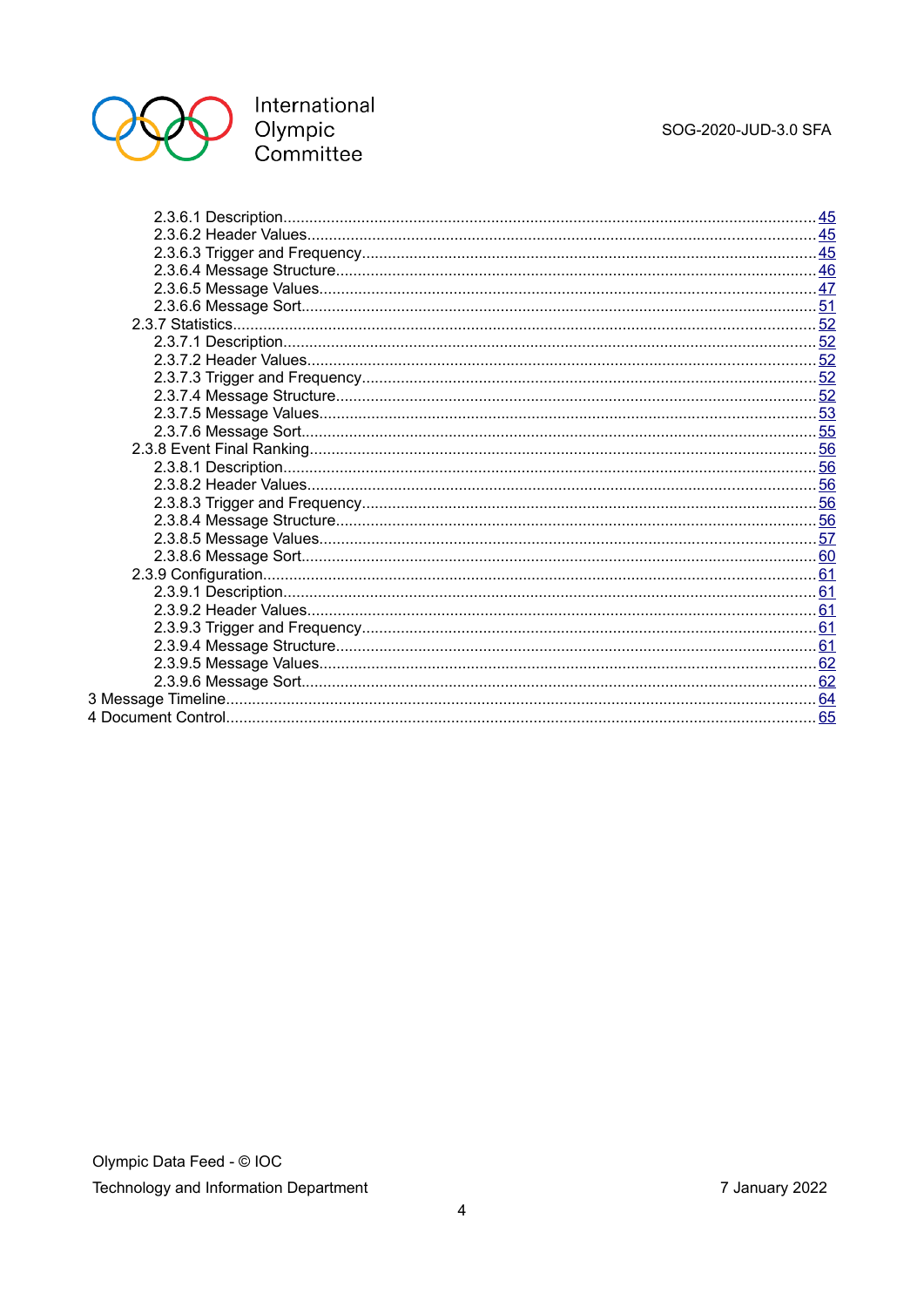SOG-2020-JUD-3.0 SFA



### <span id="page-4-5"></span>**1 Introduction**

### <span id="page-4-4"></span>**1.1 This document**

This document includes the ODF Judo Data Dictionary. This Data Dictionary refines the messages described in the ODF General Messages Interface Document specifically for this discipline.

### <span id="page-4-3"></span>**1.2 Objective**

The objective of this document is to provide a complete and formal definition of the ODF Judo Data Dictionary, with the intention that the information message producer and the message consumer can successfully interchange the information as the competition is run.

### <span id="page-4-2"></span>**1.3 Main Audience**

The main audience of this document is the IOC as the ODF promoter, ODF users such as the World News Press Agencies, Rights Holding Broadcasters and International Sports Federations.

### <span id="page-4-1"></span>**1.4 Glossary**

The following abbreviations are used in this document.

| <b>Acronym</b> | <b>Description</b>                |  |  |  |  |  |
|----------------|-----------------------------------|--|--|--|--|--|
| IF             | International Federation          |  |  |  |  |  |
| <b>IOC</b>     | International Olympic Committee   |  |  |  |  |  |
| <b>NOC</b>     | <b>National Olympic Committee</b> |  |  |  |  |  |
| <b>ODF</b>     | Olympic Data Feed                 |  |  |  |  |  |
| <b>RSC</b>     | <b>Results System Codes</b>       |  |  |  |  |  |
| <b>WNPA</b>    | <b>World News Press Agencies</b>  |  |  |  |  |  |

### <span id="page-4-0"></span>**1.5 Related Documents**

| <b>Document Title</b>                 | <b>Document Description</b>                                                                  |
|---------------------------------------|----------------------------------------------------------------------------------------------|
| <b>ODF Foundation Principles</b>      | The document explains the environment & general principles for ODF                           |
| <b>ODF General Messages Interface</b> | The document describes the ODF General Messages                                              |
| <b>Common Codes</b>                   | The document describes the ODF Common codes                                                  |
| <b>ODF Header Values</b>              | The document details the header values which shows which RSCs are<br>used in which messages. |
| <b>ORIS Sports Document</b>           | The document details the sport specific requirements                                         |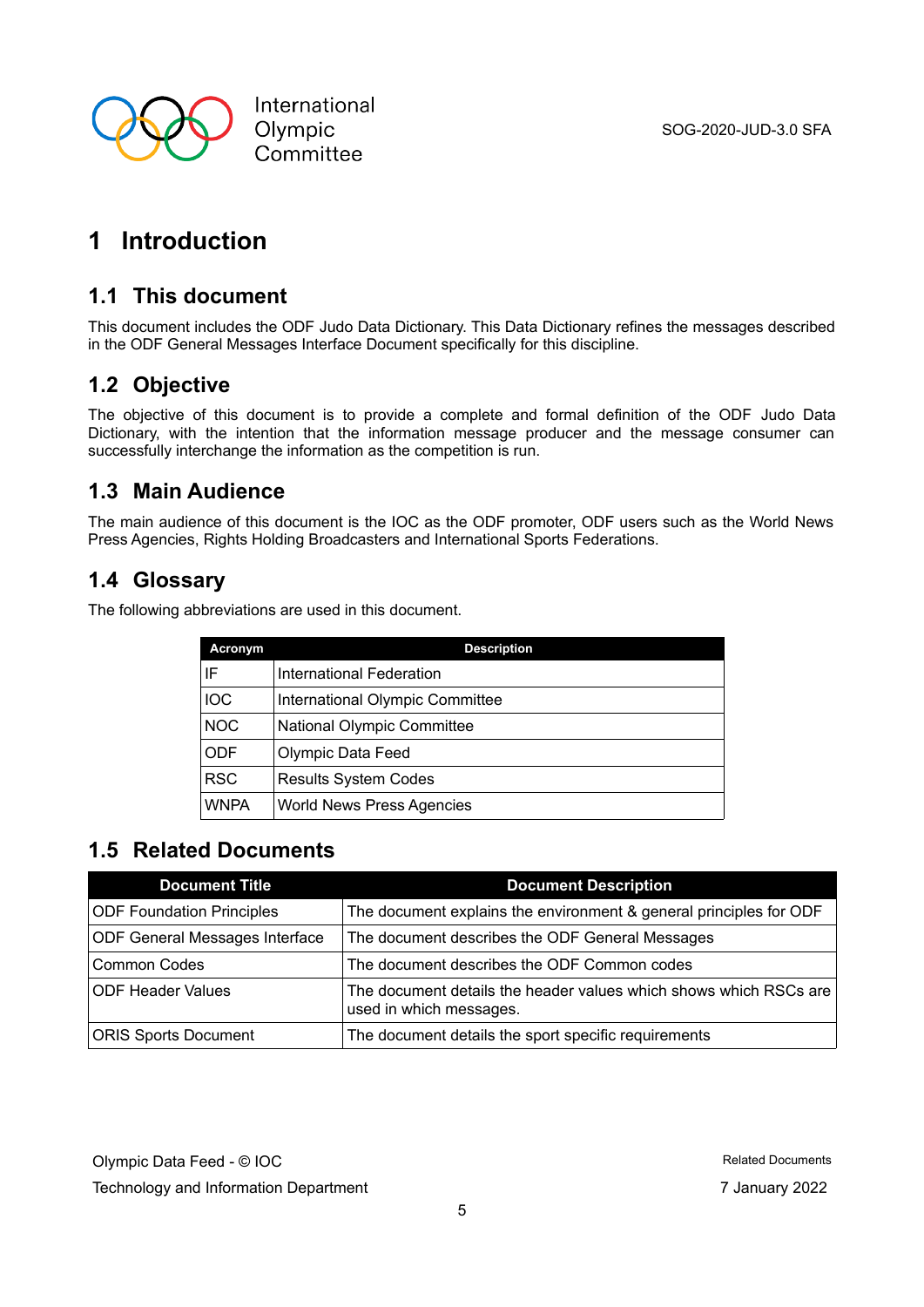

### <span id="page-5-2"></span>**2 Messages**

### <span id="page-5-1"></span>**2.1 Judo Overview**

MESSAGES IN EACH EVENT

\* All events (individual and team) have a single DT\_RESULT and DT\_PLAY\_BY\_PLAY for each unit.

\* There is also a DT\_BRACKET message for the progression.

#### **SCHEDULE**

\* The DT\_SCHEDULE/DT\_SCHEDULE\_UPDATE message will include each unit (schedule=Y) only which is aligned with the same  $RSC$  for DT\_RESULT.

 $*$  In the case of team events, only the team match is scheduled, the individual contests are not scheduled (primarily because the information is known late and not all contested are played, depending on the result of earlier contests).

\* The detailed schedule is not known until the draw (one day before the start of competition). To provide additional information a series of temporary units will be scheduled (all identified by using phase = TMRY). The units will all be removed with the final schedule is published.

#### ENTRIES

\* In the distribution of entries the teams will not include the athletes within each team as this information is not known at that time.

### <span id="page-5-0"></span>**2.2 Applicable Messages**

The following table is a full list of all ODF messages and describes the list of messages used in this discipline.

- The column "Message type" indicates the DocumentType that identifies a message
- The column "Message name" is the message name identified by the message type
- The column "Message extended" indicates whether a particular message has extended definition in regards to those that are general for all sports. If one particular message is not extended, then it follows the general definition rules.
- **Message Type Message Name Message\** DT\_SCHEDULE DT<sup>-</sup>SCHEDULE\_UPDATE Competition schedule / Competition schedule update  $\vert$  [X](#page-7-0) DT\_PARTIC / DT\_PARTIC\_UPDATE List of participants by discipline / List of participants by discipline update  $X$ DT\_PARTIC\_NAME Participant Names DT\_PARTIC\_TEAMS / DT\_PARTIC\_TEAMS\_UPDATE List of teams / List of teams update  $\vert$   $\times$  $DT$  RESULT Event Unit Start List and Results  $\times$ DT\_PLAY\_BY\_PLAY PLAY Play by Play  $\vert$  Play by Play 2

DT\_BRACKETS Brackets Brackets Brackets Art and the U.S. Art and the U.S. Art and the U.S. Art and the U.S. Art and the U.S. Art and the U.S. Art and the U.S. Art and the U.S. Art and the U.S. Art and the U.S. Art and the U  $DT\_STATS$   $\qquad \qquad \vert$  Statistics  $\qquad \qquad \vert$ 

• Message responsibilities appears in the ODF General Document.

Olympic Data Feed - © IOC **Applicable Messages** Applicable Messages Technology and Information Department 7 January 2022

**nextended**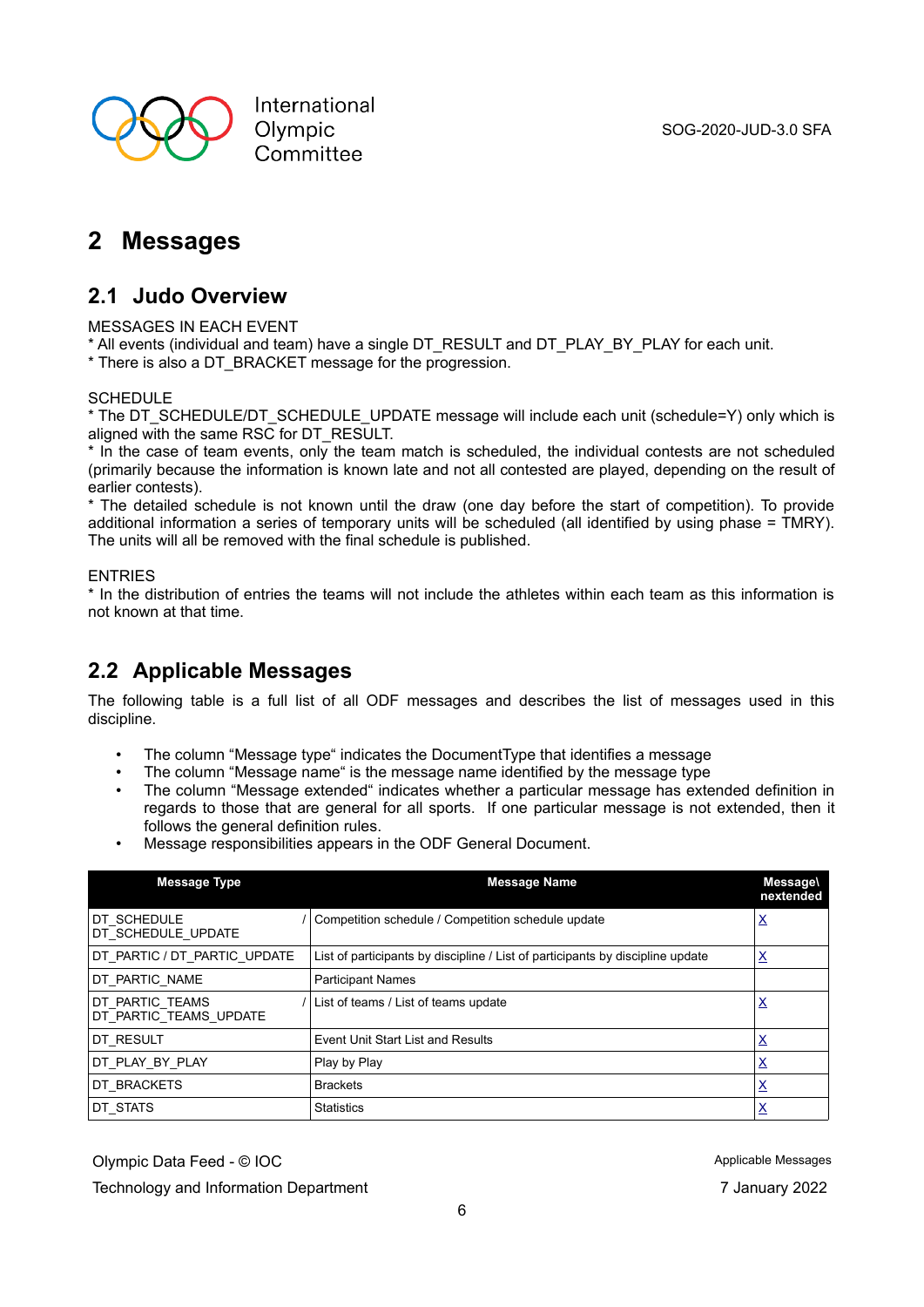

| DT RANKING               | $\underline{X}$<br><b>Event Final Ranking</b> |                         |  |
|--------------------------|-----------------------------------------------|-------------------------|--|
| DT MEDALLISTS            | <b>Event's Medallists</b>                     |                         |  |
| DT_MEDALLISTS_DISCIPLINE | Medallists by discipline                      |                         |  |
| DT_MEDALS                | Medal standings                               |                         |  |
| DT_CONFIG                | Configuration                                 | $\overline{\mathbf{X}}$ |  |
| DT_COMMUNICATION         | Communication                                 |                         |  |
| DT PRESENTER             | <b>Medal Presenters</b>                       |                         |  |
| DT_LOCAL_ON              | Discipline/venue start transmission           |                         |  |
| DT_LOCAL_OFF             | Discipline/venue stop transmission            |                         |  |
| DT_KA                    | <b>Keep Alive</b>                             |                         |  |
| DT_ALERT                 | Alert                                         |                         |  |
| DT_BCK                   | <b>Background Document</b>                    |                         |  |
| DT_BIO_PAR               | Participant Biography                         |                         |  |
| DT NEWS                  | News Document                                 |                         |  |
| DT PIC                   | <b>Pictures</b>                               |                         |  |
| DT_PDF                   | PDF Message                                   |                         |  |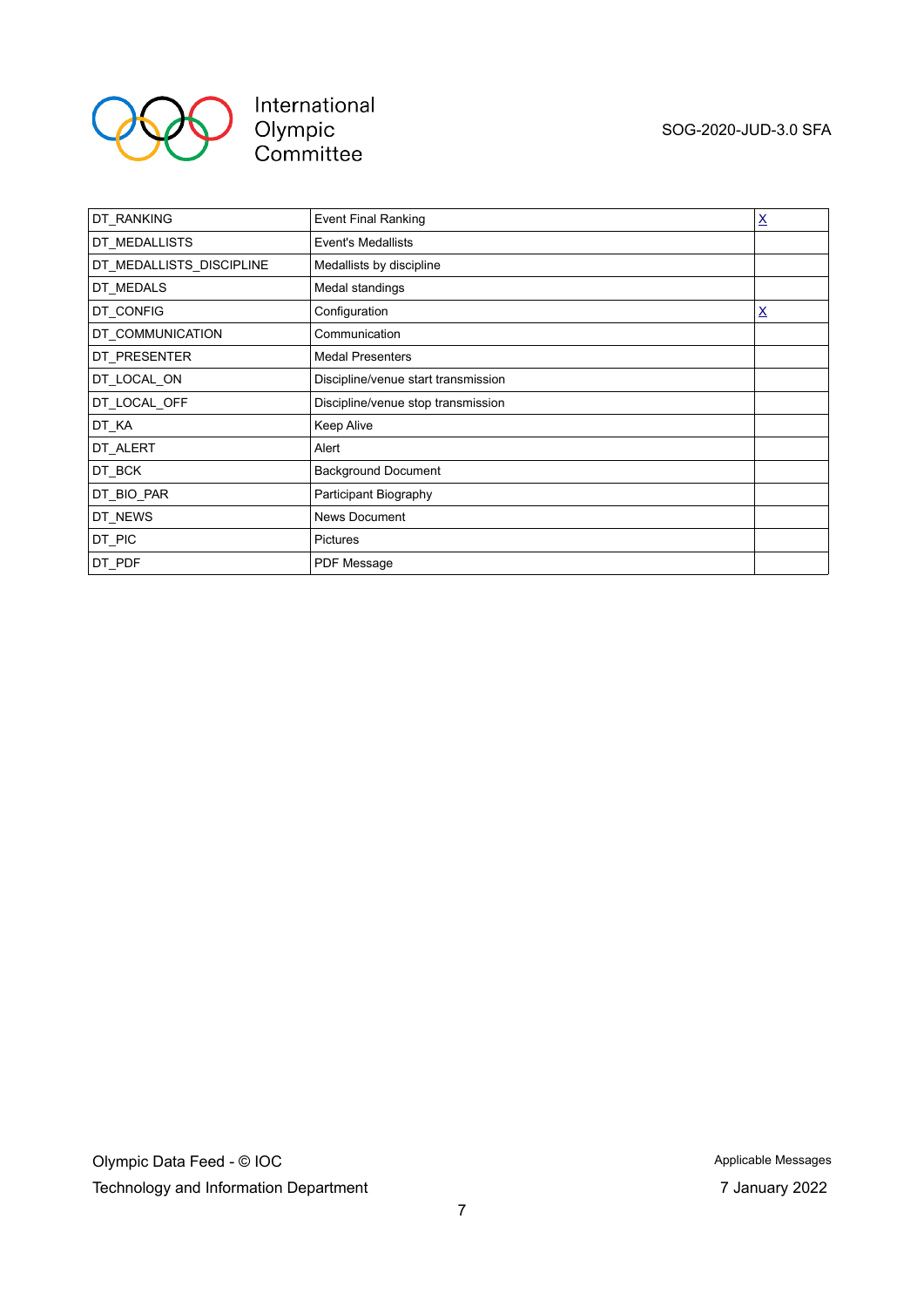



### <span id="page-7-2"></span>**2.3 Messages**

#### <span id="page-7-1"></span>**2.3.1 Competition schedule / Competition schedule update**

#### <span id="page-7-0"></span>**2.3.1.1 Description**

The Competition schedule is a bulk message provided for one discipline. As a general rule, it contains the complete schedule information for all event units needed to run a competition and excludes event units for activities such as unofficial training and press conferences.

This message contains the competition timetable for a complete discipline as well as status for each competition unit and is updated from OVR via the schedule update message.

All event units in codes which have the 'schedule' flag set to 'Y' or 'S' are included in schedule messages regardless of status (those without status must be sent as UNSCHEDULED if the schedule flag is 'Y' or 'S').

The arrival of the competition schedule message resets all the previous schedule information for one discipline.

The StartList component of the message is only included in the case that the Unit Type is one of HATH, HCOUP or HTEAM and at least one of the competitors are known.

The Composition component (i.e. listing athletes) is only included in the case that the Unit Type is one of HATH or HCOUP.

For reference the applicable unit types (from common codes) are:

HATH Individual Head to Head units (e.g. ARC, BDM, TEN, SBD etc) HCOUP Pairs/Couples Head to Head units (e.g. BDM, TEN etc) HTEAM Teams Head to Head units (e.g. BKB, VBV, HBL, CUR, IHO etc)

Managing when start times are not known.

In some disciplines the start time of each unit is not known and the unit are managed by order rather than time.

In these disciplines only the time of the first unit (or first unit per location) is known and distributed. In this case all units should be sent with the same start time and those following units flagged as HideStartDate (and finish). To be able to correctly order these units then the Order attribute is used (and must be sent from the venue).

To ensure there are no incorrectly ordered units then the start time must not be updated to the actual start time (there is an actual start time field to cater for this). For example:

|            | Start Time Display     |          | Unit | HideStartDate Location Order |           |           |  |
|------------|------------------------|----------|------|------------------------------|-----------|-----------|--|
| in message |                        |          |      |                              |           |           |  |
| 12:00      | 12:00                  | Unit 1 N |      |                              | Court 2 1 |           |  |
| 12:00      | Match 2 Court 2 Unit 2 |          |      |                              |           | Court 2 2 |  |

Olympic Data Feed - © IOC COMPETITION Competition schedule / Competition schedule update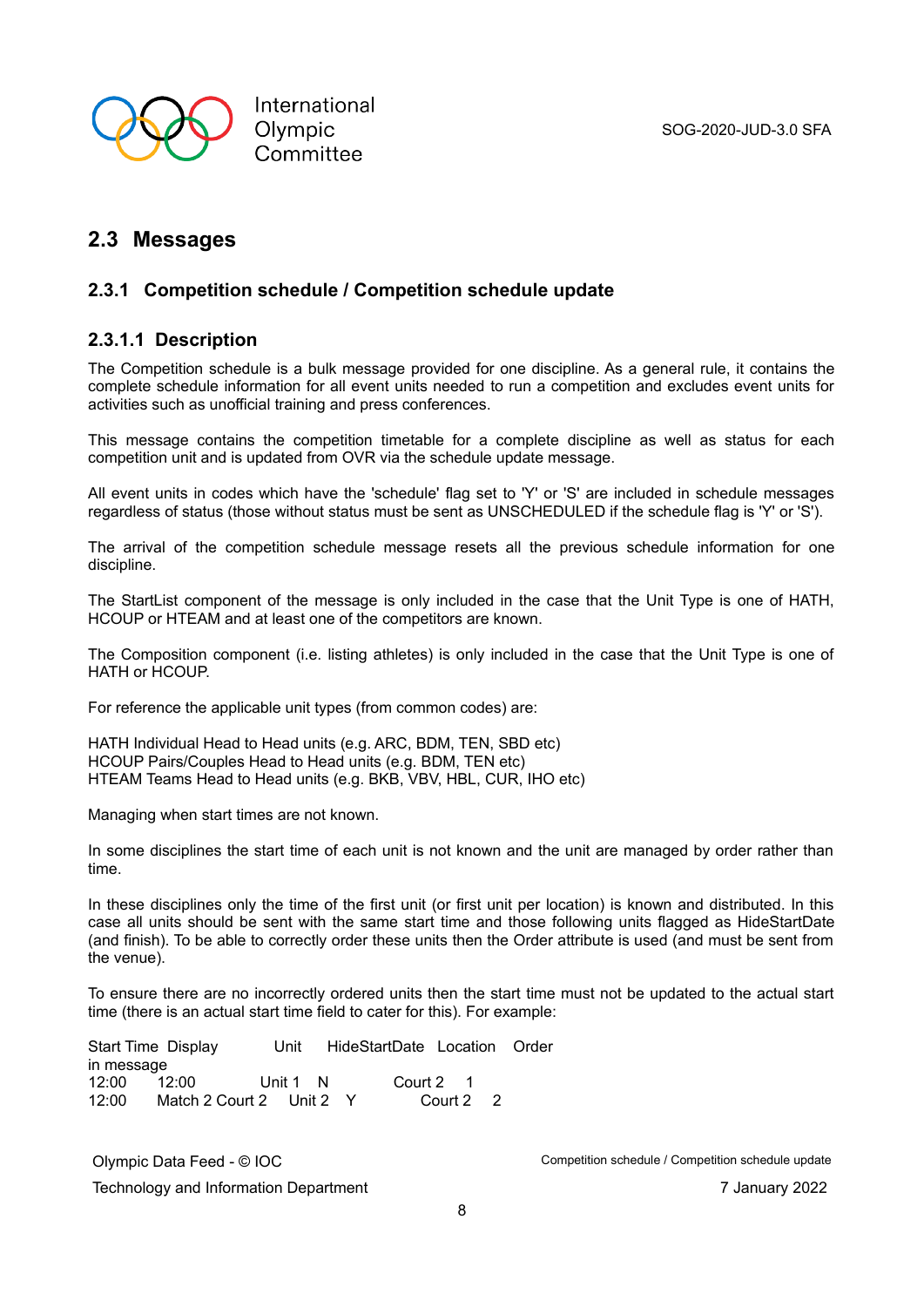

| 12:00 | Match 3 Court 2 Unit 3    |  | Court 2 3 |  |
|-------|---------------------------|--|-----------|--|
| 16:30 | Not before 16:30 Unit 4 Y |  | Court 2 4 |  |

If the discipline requires some text describing the order then StartText is used. Typical uses include "Not before 17:00" or "SUN 29 - 2nd match on CC" or "Follows".

Advice for end users - how to sort event units and use DT\_SCHEDULE:

- When displaying the schedule users must use the following sort order to display as intended:

1. By day (or filter by day)

2. By location if applicable (in a small number of sports, when EventOrder = LOC in Discipline codes)

3. By Time (regardless if HideStartDate="Y")

4. By Order

- The Order is sent for all units where HideStartDate="Y" or if special ordering is required else not sent. Start with 1 each new session each day

- End users should display StartText if HideStartDate="Y"

If a StartText value of "Not before hh:mm" is used then it is expected that the StartDate sent is the same hh:mm.

Competition schedule update:

Competition schedule update is an update message. It is not a complete schedule information message, but only the schedule data being modified.

The arrival of this message updates the previous schedule information for one particular event unit(s) or sessions(s), but does not notify any other change for the rest of the event units/sessions except for those contained in the message.

The key of the information updated is Unit @Code. Therefore, any new unit, deleted unit or updated unit will be identified by all this attribute.

It has to be understood that if one DT\_SCHEDULE message arrives, then all previous DT\_SCHEDULE\_UPDATE messages should be discarded.

When message is sent from Competition Schedule application in advance of the Games the element ExtendedInfos/EntendedInfo will contain following information:

- Type=CS, Code=VERSION, the attribute Value will indicate the version details from the competition schedule application

- Type=CS, Code=STATUS the attribute Value will indicate the status details from the competition schedule application

#### <span id="page-8-0"></span>**2.3.1.2 Header Values**

The following table describes the message header attributes.

| <b>Attribute</b> | Value                             | <b>Comment</b>                                                |
|------------------|-----------------------------------|---------------------------------------------------------------|
| CompetitionCode  | CC @Competition                   | Unique ID for competition                                     |
| DocumentCode     | CC @Discipline                    | Full RSC at the discipline level                              |
| DocumentType     | DT SCHEDULE<br>DT SCHEDULE UPDATE | Competition schedule bulk / update                            |
| Version          | 1V                                | Version number associated to the message's content. Ascending |

Technology and Information Department 7 January 2022

Olympic Data Feed - © IOC COMPETED SCOMPETION SCHEDULE Competition schedule / Competition schedule update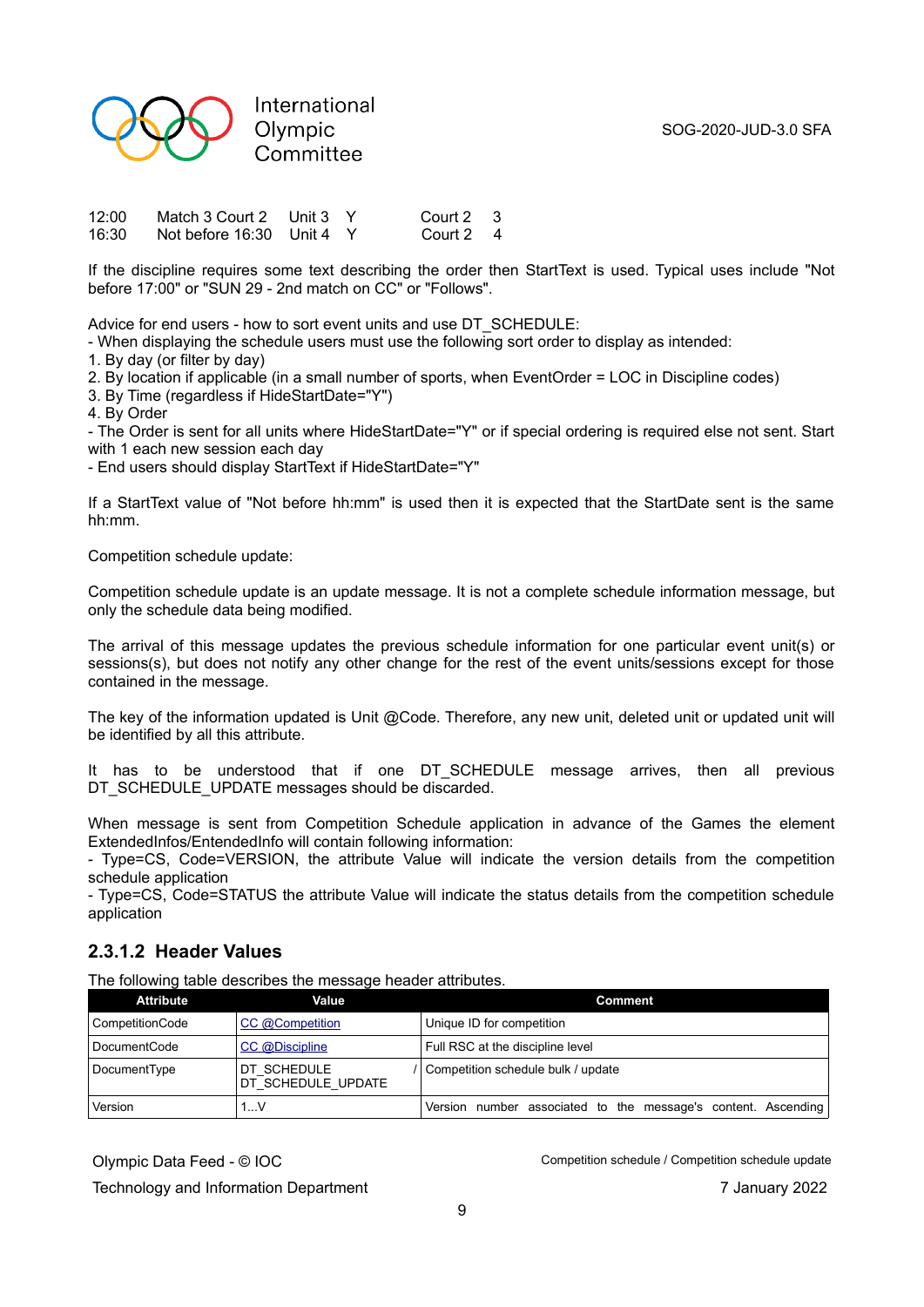

|             |                            | number                                                                                                                                                                          |
|-------------|----------------------------|---------------------------------------------------------------------------------------------------------------------------------------------------------------------------------|
| FeedFlag    | "P"-Production<br>"T"-Test | Test message or production message.                                                                                                                                             |
| Date        | Date                       | Date when the message is generated, expressed in the local time zone<br>where the message was produced.                                                                         |
| Time        | Time                       | Time up to milliseconds when the message is generated, expressed in<br>the local time zone where the message was produced.                                                      |
| LogicalDate | Date                       | Logical Date of events. This is the same as the physical day except<br>when the unit or message transmission extends after midnight.<br>See full explanation in ODF Foundation. |
| Source      | SC @Source                 | Code indicating the system which generated the message.                                                                                                                         |

#### <span id="page-9-1"></span>**2.3.1.3 Trigger and Frequency**

The competition schedule will be sent as a bulk message (DocumentType="DT SCHEDULE") when available before the Games and then sent multiple times until a date to be confirmed after which only update messages will be sent (DocumentType="DT SCHEDULE UPDATE") by OVR. There is no automatic triggering and this (DT\_SCHEDULE) message must not be sent after the transfer of control to OVR.

The competition schedule update message should be triggered at any time there has been a competition schedule modification for any previously sent competition schedule bulk message or update message including the addition of start list details (H2H).

Generally start list details for H2H units should be sent immediately when officially known, which should be as soon as possible after the preceding unit changes to official.

The triggers for status changes are described in each sport data dictionary where differences are needed.

If any text descriptions change in a message (as opposed to the code) then this message is not resent to correct previous messages however the new data is to be used in future messages.

#### <span id="page-9-0"></span>**2.3.1.4 Message Structure**

The following table defines the structure of the message.

| Level 1           | Level 2       | Level 3     | Level 4 | Level 5 | Level 6 | Level 7 | Level 8 | Level 9 |
|-------------------|---------------|-------------|---------|---------|---------|---------|---------|---------|
| Competition (0,1) |               |             |         |         |         |         |         |         |
|                   | Gen           |             |         |         |         |         |         |         |
|                   | Sport         |             |         |         |         |         |         |         |
|                   | Codes         |             |         |         |         |         |         |         |
|                   | Session (0,N) |             |         |         |         |         |         |         |
|                   |               | SessionCode |         |         |         |         |         |         |
|                   |               | StartDate   |         |         |         |         |         |         |
|                   |               | EndDate     |         |         |         |         |         |         |
|                   |               | Leadin      |         |         |         |         |         |         |
|                   |               | Venue       |         |         |         |         |         |         |
|                   |               | VenueName   |         |         |         |         |         |         |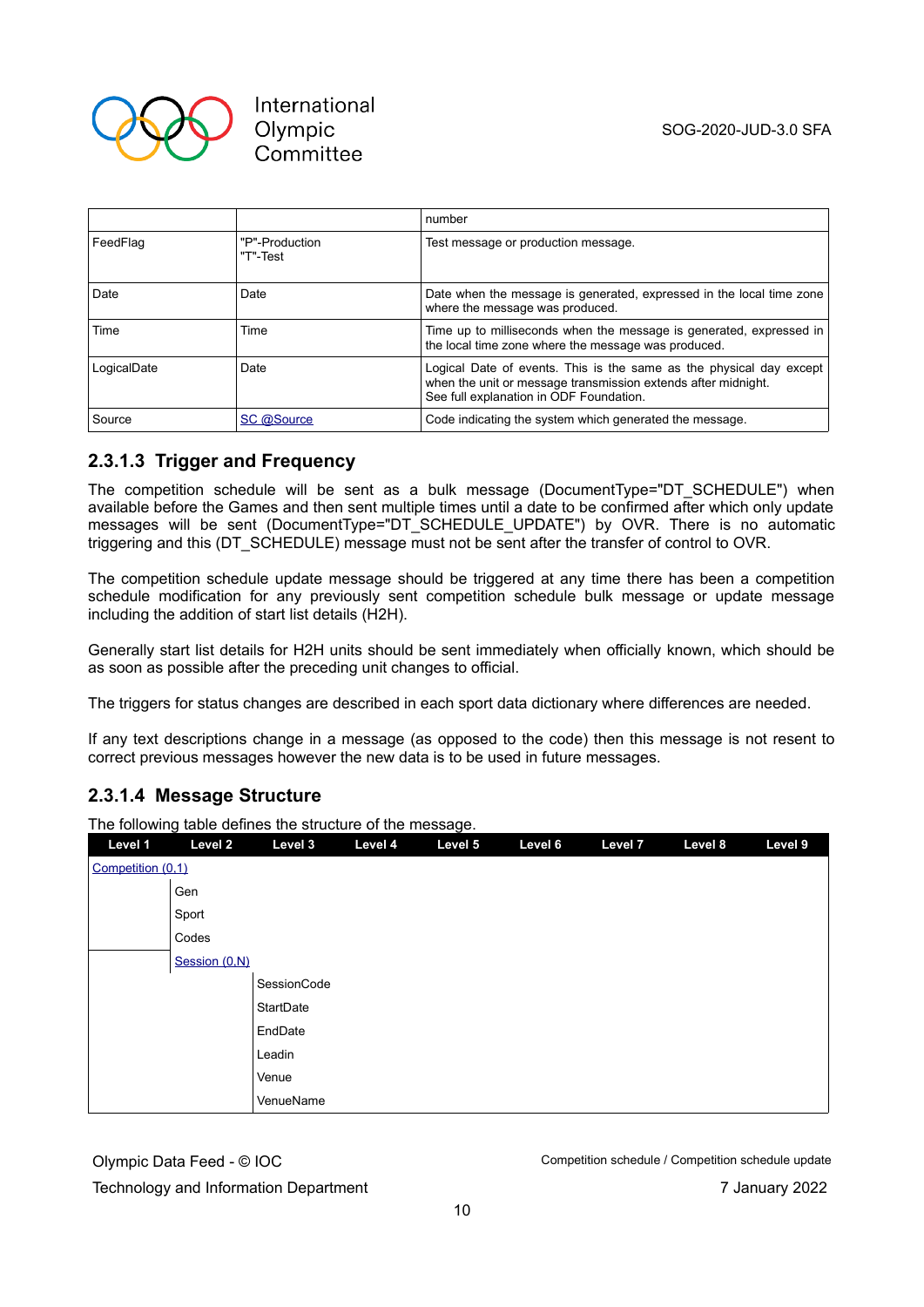

#### SOG-2020-JUD-3.0 SFA

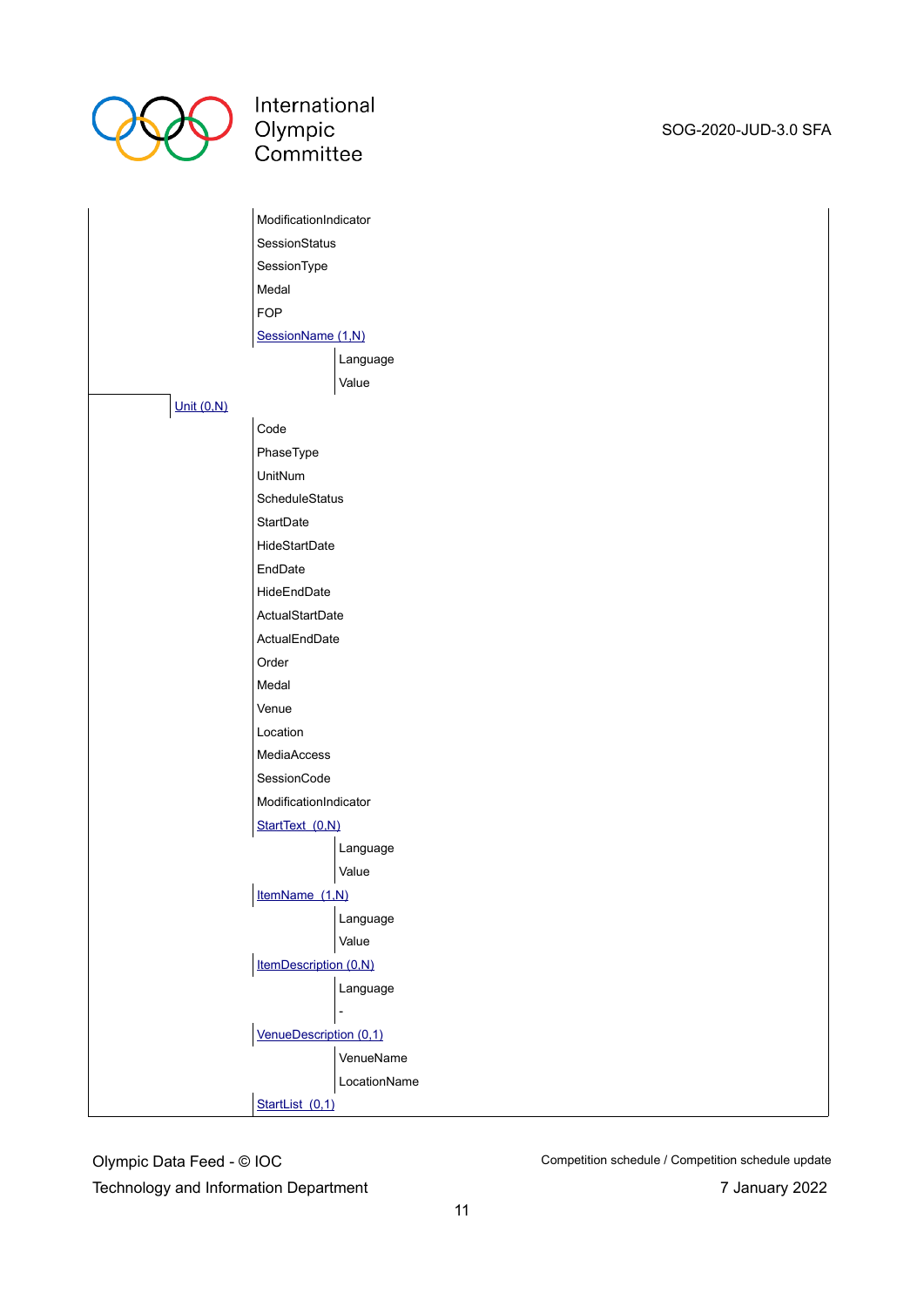



### <span id="page-11-0"></span>**2.3.1.5 Message Values**

<span id="page-11-2"></span>

| Element: Competition (0,1) |     |       |                                                                     |  |  |  |  |  |
|----------------------------|-----|-------|---------------------------------------------------------------------|--|--|--|--|--|
| <b>Attribute</b>           | M/O | Value | <b>Description</b>                                                  |  |  |  |  |  |
| Gen                        |     | S(20) | Version of the General Data Dictionary applicable to the<br>message |  |  |  |  |  |
| Sport                      |     | S(20) | Version of the Sport Data Dictionary applicable to the message      |  |  |  |  |  |
| Codes                      |     | S(20) | Version of the Codes applicable to the message                      |  |  |  |  |  |

<span id="page-11-1"></span>

| <b>Element: Competition /Session (0,N)</b> |     |       |                                                                                                                                                                                                                                             |  |  |  |  |
|--------------------------------------------|-----|-------|---------------------------------------------------------------------------------------------------------------------------------------------------------------------------------------------------------------------------------------------|--|--|--|--|
| <b>Attribute</b>                           | M/O | Value | <b>Description</b>                                                                                                                                                                                                                          |  |  |  |  |
| SessionCode                                | м   | S(10) | Code of the sports competition session which contains this<br>event unit. Usually in the format DDD00. DDD is the discipline<br>and 00 is the session number within the discipline. For<br>example ARC02 for the second session in Archery. |  |  |  |  |

Technology and Information Department 7 January 2022

Olympic Data Feed - © IOC COM Competition schedule / Competition schedule update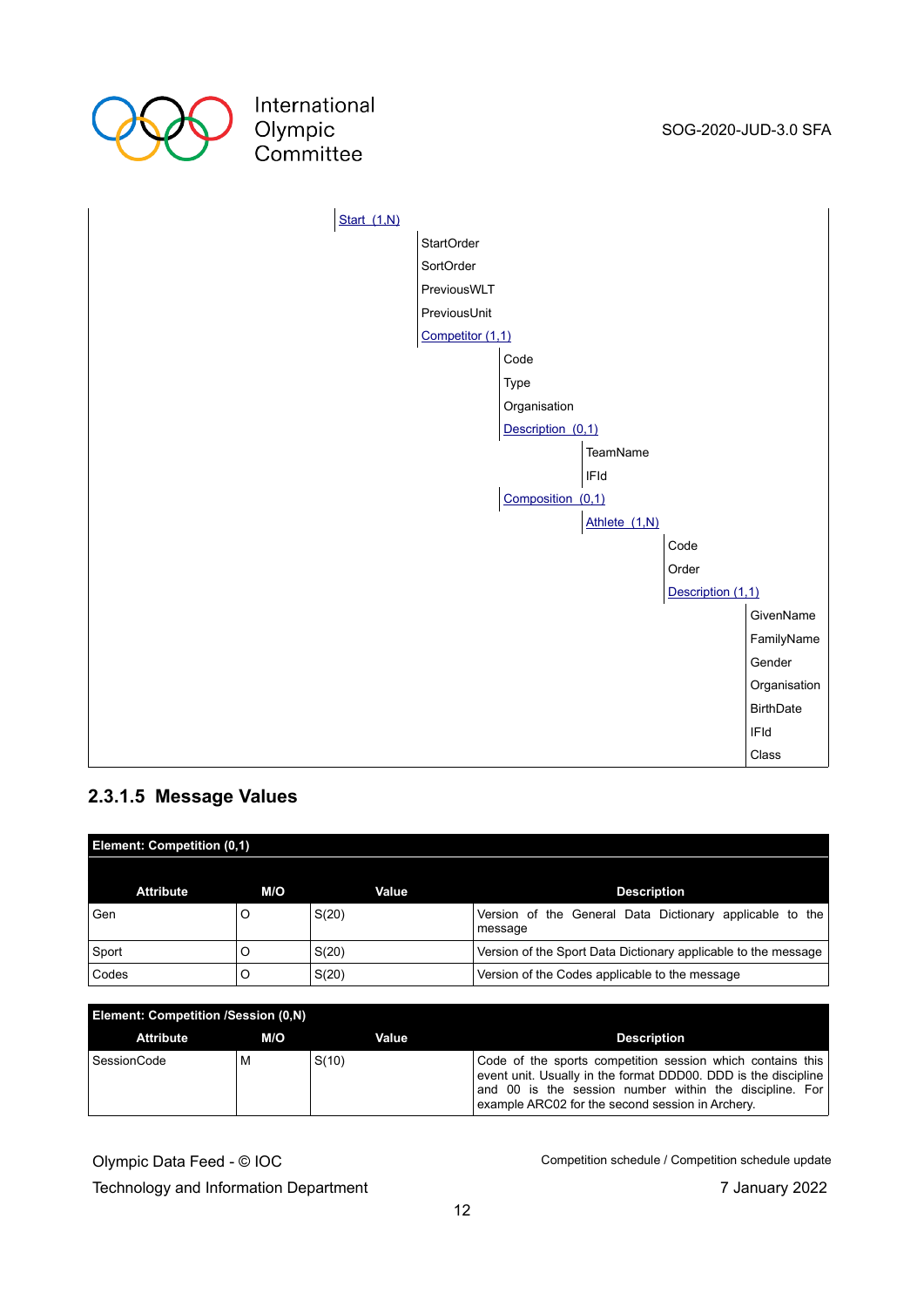

#### SOG-2020-JUD-3.0 SFA

| StartDate             | м              | DateTime              | Start date.<br>Example: 2006-02-26T10:00:00+01:00                                                                                                                                                                                              |
|-----------------------|----------------|-----------------------|------------------------------------------------------------------------------------------------------------------------------------------------------------------------------------------------------------------------------------------------|
| EndDate               | M              | DateTime              | End date.<br>Example: 2006-02-26T10:00:00+01:00                                                                                                                                                                                                |
| Leadin                | O              | m:ss                  | Amount of time from session start to first scheduled unit.                                                                                                                                                                                     |
| Venue                 | м              | CC @VenueCode         | Venue where the session takes place                                                                                                                                                                                                            |
| VenueName             | м              | S(25)                 | Venue ENG Description (not code) from Common Codes                                                                                                                                                                                             |
| ModificationIndicator | O              | S(1)                  | Attribute is mandatory in the<br>DT SCHEDULE UPDATE<br>message.                                                                                                                                                                                |
|                       |                |                       | $N = New$ or $U = Update$ .                                                                                                                                                                                                                    |
| SessionStatus         | O              | CC @ScheduleStatus    | Only use CANCELLED if applicable. All other sessions are<br>assumed to be scheduled. There is no change to running or<br>finished.                                                                                                             |
| SessionType           | O              | CC @SessionType       | Session type of the Session.                                                                                                                                                                                                                   |
| <b>Medal</b>          | $\overline{O}$ | <b>Numeric</b><br>#0) | Send the number of gold medals planned to be determined in<br>this session. [this is a calculation based on the units assigned]<br>to the session].                                                                                            |
| FOP <sup>1</sup>      | $\overline{O}$ | <b>Numeric</b><br>#0  | The number of fields of play planned to be used in this<br>session.<br>This data is only included in the message in the pre-Games<br>period before the schedule is known.<br>Do not include in data to or from OVR during the Games<br>period. |

<span id="page-12-1"></span>

| Element: Competition /Session /SessionName (1,N) |     |              |                                        |
|--------------------------------------------------|-----|--------------|----------------------------------------|
| <b>Attribute</b>                                 | M/O | Value        | <b>Description</b>                     |
| Language                                         | M   | CC @Language | Language of the Session Description    |
| Value                                            | M   | S(40)        | Name of the sports competition session |

#### **Sample (General)**

<Session Code="ATH01" StartDate="2016-08-12T10:00:00+01:00" EndDate="2016-08-

- 12T14:00:00+05:00" LeadIn="5:00" Venue="STA" VenueName="Olympic Stadium" >
- <SessionName Language="ENG" Value="Athletics Session 1" />
- </Session>
- <Session Code="ATH02" StartDate="2016-08-12T18:00:00+01:00" EndDate="2016-08-
- 12T21:00:00+05:00" LeadIn="5:00" Venue="STA" VenueName="Olympic Stadium" >
- <SessionName Language="ENG" Value="Athletics Session 2" />

</Session>

<span id="page-12-0"></span>

| <b>Element: Competition / Unit (0,N)</b> |     |                    |                                              |  |
|------------------------------------------|-----|--------------------|----------------------------------------------|--|
| <b>Attribute</b>                         | M/O | Value              | <b>Description</b>                           |  |
| Code                                     | м   | CC @Unit           | Full RSC for the unit                        |  |
| PhaseType                                | M   | CC @PhaseType      | Phase type for the unit                      |  |
| <b>UnitNum</b>                           | O   | S(15)              | Match / Game / Bout / Race Number or similar |  |
| ScheduleStatus                           | M   | CC @ScheduleStatus | <b>Unit Status</b>                           |  |

#### Olympic Data Feed - © IOC COMPUTE: Competition schedule / Competition schedule update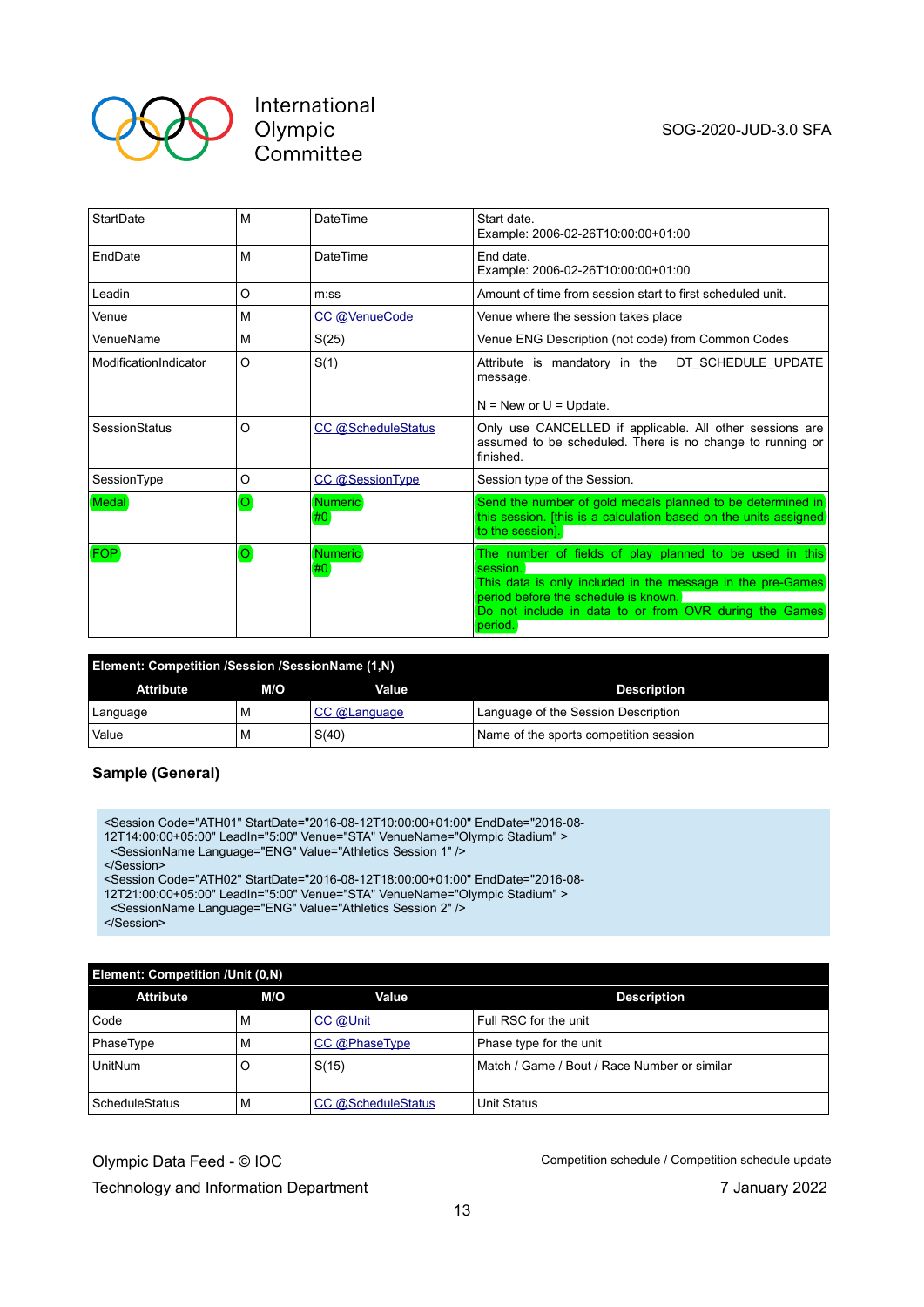

#### SOG-2020-JUD-3.0 SFA

| <b>StartDate</b>       | O | <b>DateTime</b> | Start date. This attribute may not be sent when the<br>@ScheduleStatus is UNSCHEDULED. For other statuses the<br>StartDate is expected otherwise ordering is display is incorrert<br>(including CANCELLED and POSTPONED.                                                                         |
|------------------------|---|-----------------|--------------------------------------------------------------------------------------------------------------------------------------------------------------------------------------------------------------------------------------------------------------------------------------------------|
|                        |   |                 | This is the scheduled Start date and time and will not be<br>updated when an event unit starts, that is, do not change to<br>actual (updated only with RESCHEDULED status)                                                                                                                       |
|                        |   |                 | Where HideStartDate="Y" then this should be filled with the<br>session start time or the start time of a group of units for all<br>similar units and Order used for sorting. This method is not<br>used in team sports where HideStartDate="Y" is only used<br>temporarily to remove times.      |
|                        |   |                 | Example: 2006-02-26T10:00:00+01:00                                                                                                                                                                                                                                                               |
| HideStartDate          | O | S(1)            | Send 'Y' if StartDate (scheduled start time) should not be<br>displayed. It may be an estimate or 'fake' time.<br>Do not send if StartDate (scheduled start time) is to be<br>displayed.                                                                                                         |
|                        |   |                 | Start times of some units depend on the finalisation of previous<br>event units and therefore there is no fixed start time in these<br>cases this field is set to 'Y'.                                                                                                                           |
|                        |   |                 | When the flag is set to 'Y' then the time is used for sorting<br>purposes but should not be displayed.                                                                                                                                                                                           |
| EndDate                | O | DateTime        | This is the scheduled end date and time and will not be<br>updated when an event unit ends, that is, do not change to<br>actual (updated only with RESCHEDULED status relative to<br>StartDate)                                                                                                  |
|                        |   |                 | This attribute is not required when the @ScheduleStatus is<br>UNSCHEDULED or CANCELLED.                                                                                                                                                                                                          |
|                        |   |                 | Example: 2006-02-26T10:00:00+01:00                                                                                                                                                                                                                                                               |
| HideEndDate            | O | S(1)            | Send 'Y' if EndDate scheduled end time is not to be displayed.                                                                                                                                                                                                                                   |
|                        |   |                 | Some event units have a scheduled end time well bounded,<br>however, some event units in some circumstances have a<br>scheduled end time not quite variable (example, some press<br>conferences or tennis matches, etc.) in these cases this field is<br>set to 'Y' and should not be displayed. |
| <b>ActualStartDate</b> | O | <b>DateTime</b> | This attribute is expected once the event unit has started.<br>Example: 2006-02-26T10:03:22+01:00                                                                                                                                                                                                |
| ActualEndDate          | O | <b>DateTime</b> | This attribute is expected once the event unit has finished.<br>Example: 2006-02-26T12:43:51+01:00                                                                                                                                                                                               |
| Order                  | O | Numeric<br>###0 | Order of the units when displayed. This field is considered in<br>two situations:                                                                                                                                                                                                                |
|                        |   |                 | 1. If HideStartDate = 'Y' then send at least for all Units in an<br>affected session though it is suggested to be sent for all units<br>in a discipline where the concept is used in the discipline.                                                                                             |
|                        |   |                 | 2. If some units start at the same time and a particular order of<br>the units is expected.                                                                                                                                                                                                      |
|                        |   |                 | It is generally recommended to start at 1 in each session each                                                                                                                                                                                                                                   |

Olympic Data Feed - © IOC COMPETITION Competition schedule / Competition schedule update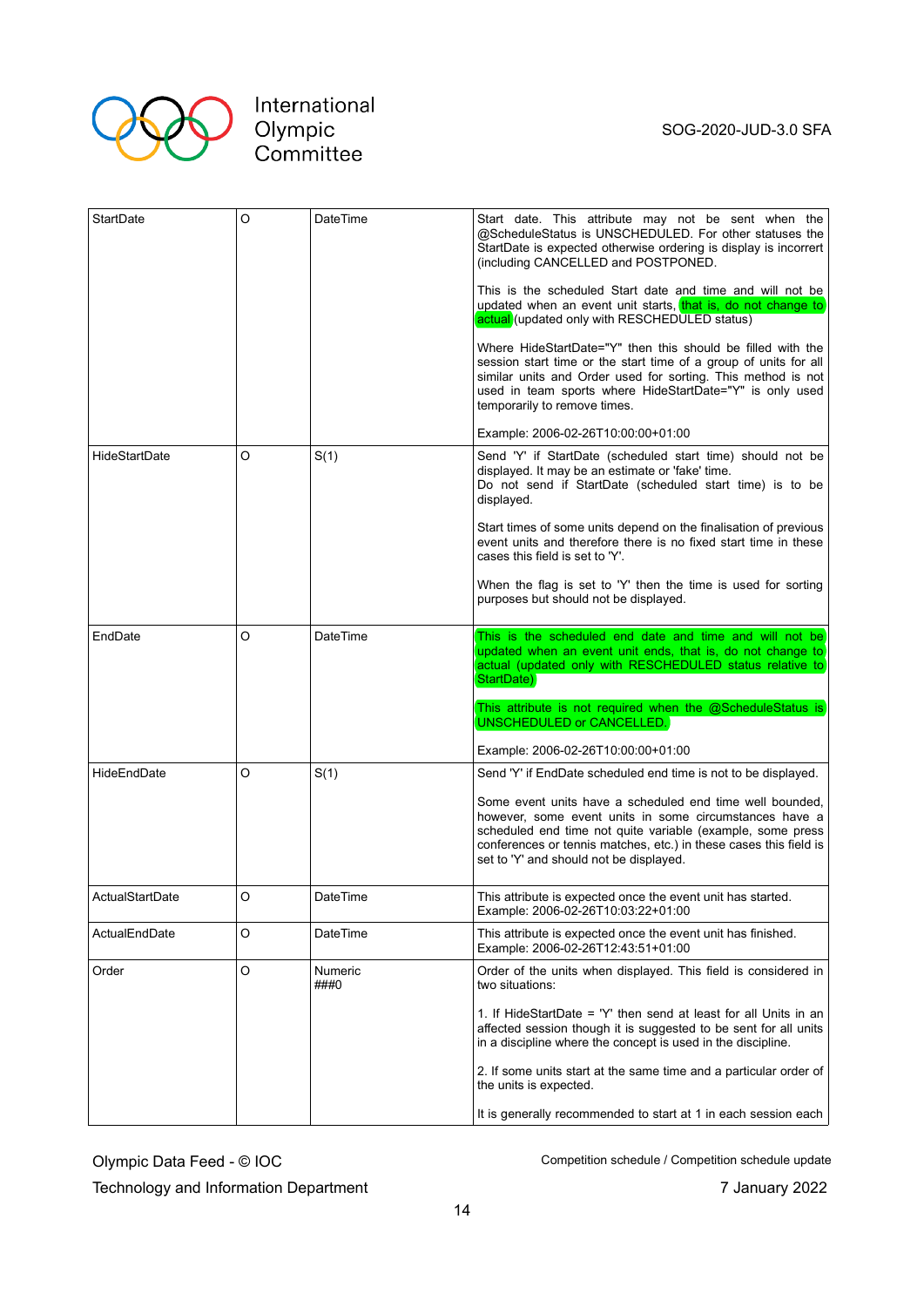

|                       |          |                   | day though may be ordered independently by location starting<br>at 1 for each location in each session (where the schedule is<br>ordered by location) or using other numbers to ensure the<br>order of two using starting at the same time are displayed in<br>the<br>appropriate order.                                             |
|-----------------------|----------|-------------------|--------------------------------------------------------------------------------------------------------------------------------------------------------------------------------------------------------------------------------------------------------------------------------------------------------------------------------------|
| Medal                 | O        | SC @UnitMedalType | Indicator of medal awarded for this unit.                                                                                                                                                                                                                                                                                            |
| Venue                 | O        | CC @VenueCode     | Venue where the unit takes place<br>Mandatory unless UNSCHEDULED<br>Can use TBD if the Venue is not known yet (see CC).                                                                                                                                                                                                              |
| Location              | $\Omega$ | CC @Location      | Location where the unit takes place.<br>Mandatory unless UNSCHEDULED.<br>Can use TBD if the Location is not known yet or a generic<br>code for the discipline (see CC).                                                                                                                                                              |
| MediaAccess           | O        | S(6)              | Only applicable for non-competition.<br>If unit is open to media send "OPE", if the unit is closed then<br>send "CLO".                                                                                                                                                                                                               |
| SessionCode           | O        | S(10)             | Code of the sports competition session which contains this<br>event unit. Usually in the format DDD00. DDD is the discipline<br>and 00 is the session number within the discipline. For<br>example ARC02 for the second session in Archery.                                                                                          |
| ModificationIndicator | O        | N, U              | Attribute is mandatory in the<br>DT SCHEDULE UPDATE<br>message only<br>N-New event unit<br>U-Update event unit<br>If Modification Indicator='N', then include new event unit. It will<br>be rarely used as most added units were available in<br>"UNSCHEDULED" status.<br>If Modification Indicator="U", then update the event unit. |

#### <span id="page-14-1"></span>**Element: Competition /Unit /StartText (0,N)**

**This element is only used for Competition Schedules when HideStartDate is 'Y'. In this case, English Language is mandatory.**

| <b>Attribute</b> | M/O | Value                         | <b>Description</b>                                                                                                                                     |
|------------------|-----|-------------------------------|--------------------------------------------------------------------------------------------------------------------------------------------------------|
| Language         | М   | CC @Language                  | Code Language of the @Value                                                                                                                            |
| Value            | м   | S(20)<br><b>SC @StartText</b> | Text to be displayed in the case that StartDate is not to be<br>displayed.<br>Use available codes or free text if appropriate text is not<br>available |

<span id="page-14-0"></span>

| Element: Competition / Unit / ItemName (1,N) |     |              |                                                                                                                                                                                      |
|----------------------------------------------|-----|--------------|--------------------------------------------------------------------------------------------------------------------------------------------------------------------------------------|
| <b>Attribute</b>                             | M/O | Value        | <b>Description</b>                                                                                                                                                                   |
| Language                                     | м   | CC @Language | Code Language of the @Value                                                                                                                                                          |
| Value                                        | м   | S(40)        | Item Name / Unit Description.                                                                                                                                                        |
|                                              |     |              | For competition units show the short unit description from<br>common codes which matches the RSC. As in all messages<br>with a description.<br>Only the ENG description is expected. |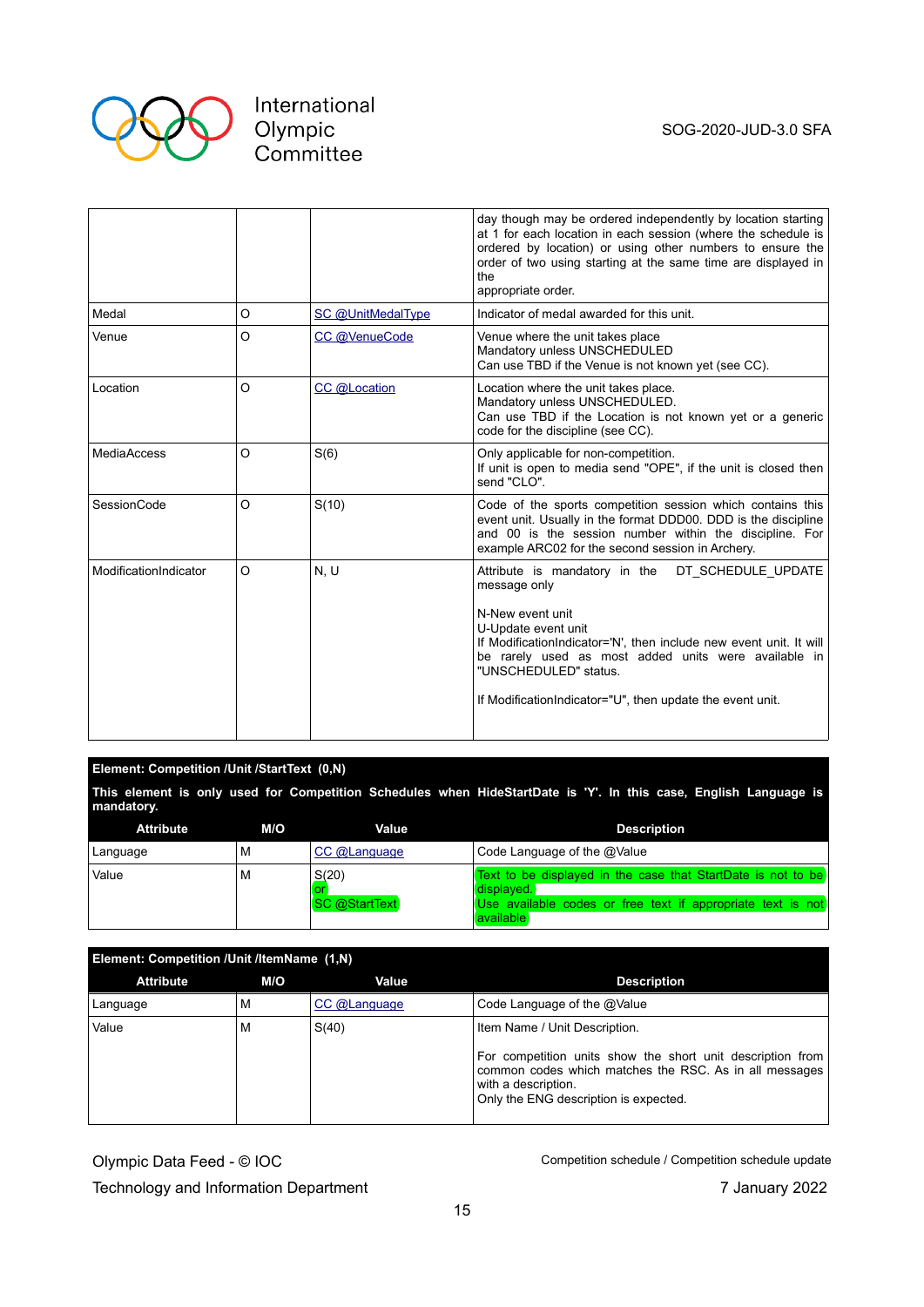

| For non-competition schedules (where the item description is<br>I not in common codes) then add the description. |
|------------------------------------------------------------------------------------------------------------------|
|------------------------------------------------------------------------------------------------------------------|

<span id="page-15-1"></span>

| <b>Element: Competition / Unit / Item Description (0,N)</b> |     |              |                                               |
|-------------------------------------------------------------|-----|--------------|-----------------------------------------------|
| <b>Attribute</b>                                            | M/O | Value        | <b>Description</b>                            |
| Language                                                    | м   | CC @Language | Code Language of the @Value                   |
|                                                             | м   | Free Text    | Item Description for non-competition schedule |

<span id="page-15-0"></span>

| <b>Element: Competition /Unit /VenueDescription (0,1)</b> |     |       |                                                       |
|-----------------------------------------------------------|-----|-------|-------------------------------------------------------|
| Mandatory when Unit/Venue is included                     |     |       |                                                       |
| <b>Attribute</b>                                          | M/O | Value | <b>Description</b>                                    |
| VenueName                                                 | м   | S(25) | Venue ENG Description (not code) from Common Codes    |
| LocationName                                              | м   | S(30) | Location ENG Description (not code) from Common Codes |

<span id="page-15-4"></span>

| Element: Competition /Unit /StartList /Start (1,N) |  |  |
|----------------------------------------------------|--|--|
|                                                    |  |  |

**StartList information is only sent in the case that the Unit type is one of HATH, HCOUP or HTEAM and at least one of the competitors are known. (Sent as soon as known for applicable units)**

| <b>Attribute</b>  | M/O | Value          | <b>Description</b>                                                                                                                                                                                                                                                                                                |
|-------------------|-----|----------------|-------------------------------------------------------------------------------------------------------------------------------------------------------------------------------------------------------------------------------------------------------------------------------------------------------------------|
| <b>StartOrder</b> | O   | <b>Numeric</b> | Competitor's start order                                                                                                                                                                                                                                                                                          |
| SortOrder         | м   | <b>Numeric</b> | Used to sort competitors in an event unit (for example, if there<br>is no StartOrder). It is mainly used for display purposes.                                                                                                                                                                                    |
| PreviousWLT       | O   | S(1)           | W or L for winner of loser of a particular previous unit plays in<br>this unit. This attribute is only filled if the competitors are 100%<br>confirmed as participating at this time and not subject to<br>change depending on TV times etc. Further, the data is<br>removed when the real competitors are known. |
| PreviousUnit      | O   | S(34)          | The full RSC of the unit where this competitor came from. This<br>attribute is only filled if the competitors are 100% confirmed as<br>participating at this time and not subject to change depending<br>on TV times etc. Further, the data is removed when the real<br>competitors are known.                    |

<span id="page-15-3"></span>

|                  |     | Element: Competition / Unit / Start List / Start / Competitor (1.1) |                                                                                                                                                                                                                                                                                |
|------------------|-----|---------------------------------------------------------------------|--------------------------------------------------------------------------------------------------------------------------------------------------------------------------------------------------------------------------------------------------------------------------------|
| <b>Attribute</b> | M/O | Value                                                               | <b>Description</b>                                                                                                                                                                                                                                                             |
| Code             | М   | S(20)<br>with<br>no<br>zeroes.<br>TBD or NOCOMP.                    | leading Competitor's ID or another indicator (SC $@$ CompetitorPlace)<br>which may include possible options of:<br>TBD in case that the competitor is unknown at this time but will<br>be available<br>NOCOMP is sent when there is no competitor (and will not<br>come later) |
| Type             | м   | T,A                                                                 | T for team<br>A for athlete                                                                                                                                                                                                                                                    |
| Organisation     | O   | CC @Organisation                                                    | Should be sent when known                                                                                                                                                                                                                                                      |

<span id="page-15-2"></span>

|                  |     | Element: Competition /Unit /StartList /Start /Competitor /Description (0,1) |             |
|------------------|-----|-----------------------------------------------------------------------------|-------------|
| <b>Attribute</b> | M/O | Value                                                                       | Description |

Olympic Data Feed - © IOC COMPUTE: Competition schedule / Competition schedule update Technology and Information Department 7 January 2022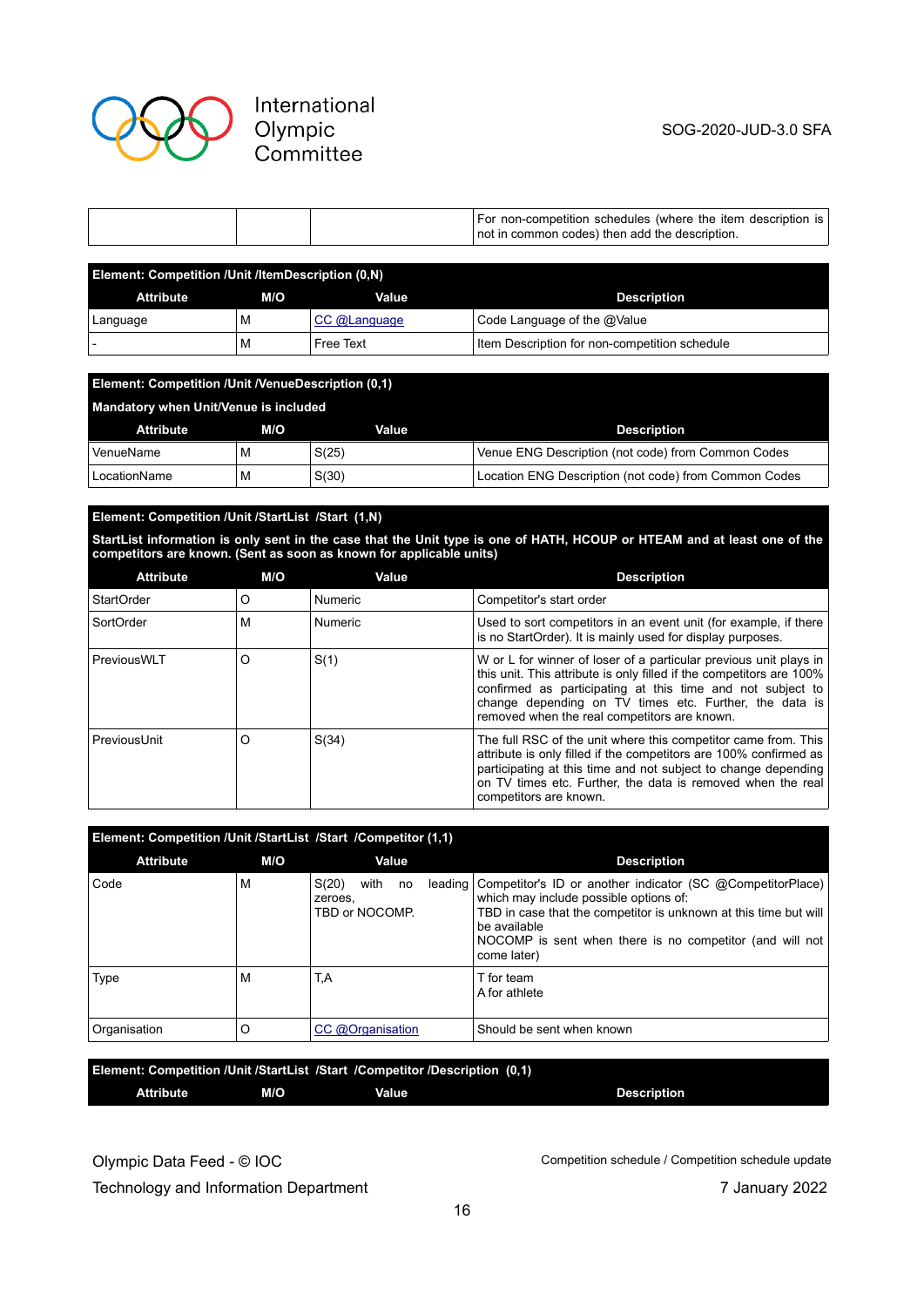

| TeamName | <b>IVI</b> | 7/70  | <sup>1</sup> Name where known, must send when available<br>Team |
|----------|------------|-------|-----------------------------------------------------------------|
| ' IFIo   |            | S(16) | <sup>1</sup> Team IF number, send if available                  |

#### <span id="page-16-2"></span>**Element: Competition /Unit /StartList /Start /Competitor /Composition /Athlete (1,N)**

**Only send for individual, not teams. In case of the Competitor @Code='TBD' this element should not be sent.**

| <b>Attribute</b> | M/O | Value                         | <b>Description</b>                                                                                              |
|------------------|-----|-------------------------------|-----------------------------------------------------------------------------------------------------------------|
| Code             | M   | S(20)<br>with<br>no<br>zeroes | leading Athlete's ID, corresponding to either a team member or an<br>individual athlete in the event unit.      |
| Order            | M   | Numeric                       | Order attribute used to sort team members in a team (if)<br>Competitor @Type="T") or 1 if Competitor @Type="A". |

<span id="page-16-1"></span>

| Element: Competition /Unit /StartList /Start /Competitor /Composition /Athlete /Description (1,1) |     |                  |                                                                                                                                                                                                             |  |  |  |  |
|---------------------------------------------------------------------------------------------------|-----|------------------|-------------------------------------------------------------------------------------------------------------------------------------------------------------------------------------------------------------|--|--|--|--|
| <b>Attribute</b>                                                                                  | M/O | Value            | <b>Description</b>                                                                                                                                                                                          |  |  |  |  |
| GivenName                                                                                         | O   | S(25)            | Given name in WNPA format (mixed case). Send if not null.                                                                                                                                                   |  |  |  |  |
| FamilyName                                                                                        | М   | S(25)            | Family name in WNPA format (mixed case)                                                                                                                                                                     |  |  |  |  |
| Gender                                                                                            | м   | CC @PersonGender | Participant's gender                                                                                                                                                                                        |  |  |  |  |
| Organisation                                                                                      | М   | CC @Organisation | Organisation ID                                                                                                                                                                                             |  |  |  |  |
| <b>BirthDate</b>                                                                                  | O   | YYYY-MM-DD       | Date of birth.                                                                                                                                                                                              |  |  |  |  |
| IFId                                                                                              | O   | S(16)            | Athlete IF number, send if available, only for the current<br>discipline.                                                                                                                                   |  |  |  |  |
| Class                                                                                             | O   | CC @SportClass   | Code to identify the sport class in the case of events with<br>athletes with a disability (e.g: Paralympic Games).<br>This attribute is optional because it is not used in events<br>without such athletes. |  |  |  |  |

#### <span id="page-16-0"></span>**2.3.1.6 Message Sort**

Sort by Session @SessionCode.

The message is sorted by Unit@StartDate then by Unit@Order then Unit@Code.

In case of event unit with no Unit@StartDate defined (example, they are in an event unit status such as UNSCHEDULED), they will be listed at the end in Unit@Code order.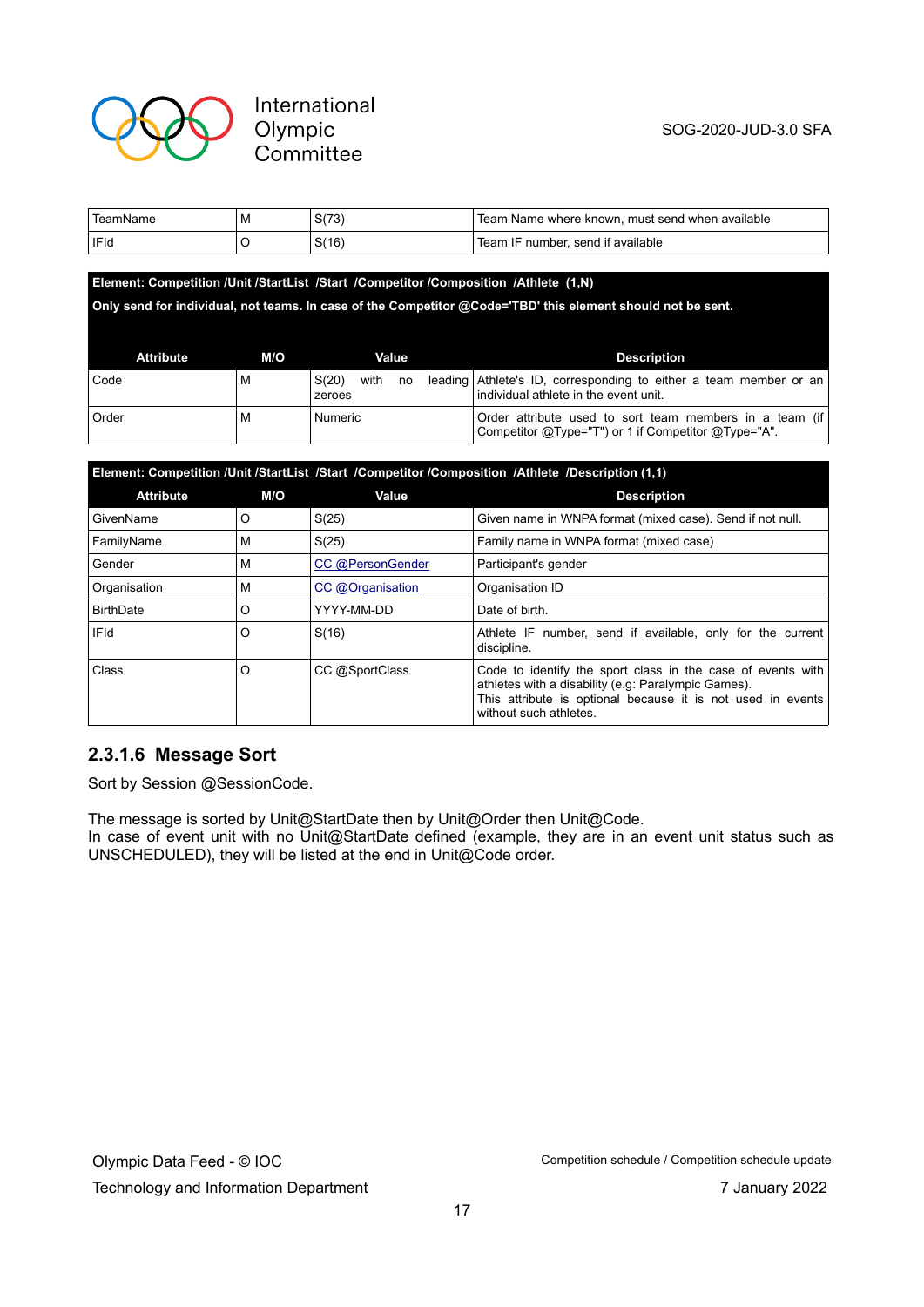



#### <span id="page-17-2"></span>**2.3.2 List of participants by discipline / List of participants by discipline update**

#### <span id="page-17-1"></span>**2.3.2.1 Description**

A participant is considered to be any individual (type athlete, participating or not in the current games) or any official in one or several disciplines or a competitor being part of a team (team member).

Although the participant may participate in more than one event or more than one discipline, this message just contains the information for the discipline of the message, listing the information of all the events for that discipline.

This message includes historical athletes that do not participate in the current competition. Historical athletes will not be registered to any event.

It is important to note that all the sport messages that make references to athletes (event unit start list and results, phase results, medallists etc.) will always match the athlete ID with the athlete ID in this message. The historical athletes will be used to match historical athlete information as it appears in the records message when sending the previous record information and this previous record was an historical record not being broken in the current competition.

List of participants by discipline (DT\_PARTIC) is a bulk message, provided for each discipline. It is a complete participant information message for one particular discipline. The arrival of this message resets all the previous participants' information for one particular discipline. This message includes a list of current athletes, officials, coaches, guides, technical officials, reserves and historical athletes regardless of their status.

List of participants by discipline update (DT\_PARTIC\_UPDATE) is an update message. It is not a complete list of participants' information by discipline message, only the participant data being modified, i.e. if some data of one participant changes, the element Participant for it with all its children and attributes must be sent.

The key of the information updated consists of the following attribute: Participant @Code. Therefore, any new or updated Participant Discipline-Event will be identified by all these attributes.

#### <span id="page-17-0"></span>**2.3.2.2 Header Values**

The following table describes the message header attributes.

| <b>Attribute</b> | Value                         | <b>Comment</b>                                                                                                                                                                    |
|------------------|-------------------------------|-----------------------------------------------------------------------------------------------------------------------------------------------------------------------------------|
| CompetitionCode  | CC @Competition               | Unique ID for competition                                                                                                                                                         |
| DocumentCode     | CC @Discipline                | Full RSC at the discipline level                                                                                                                                                  |
| DocumentType     | DT PARTIC<br>DT PARTIC UPDATE | List of participants by discipline message                                                                                                                                        |
| DocumentSubtype  | S(20)                         | HISTORICAL if the message is from the historical results provider and<br>only includes historic athletes else the attribute is not included.<br>Never included in UPDATE message. |
| Version          | 1.5V                          | Version number associated to the message's content. Ascending<br>number                                                                                                           |
| FeedFlag         | "P"-Production<br>"T"-Test    | Test message or production message.                                                                                                                                               |

Olympic Data Feed - © IOC List of participants by discipline / List of participants by discipline update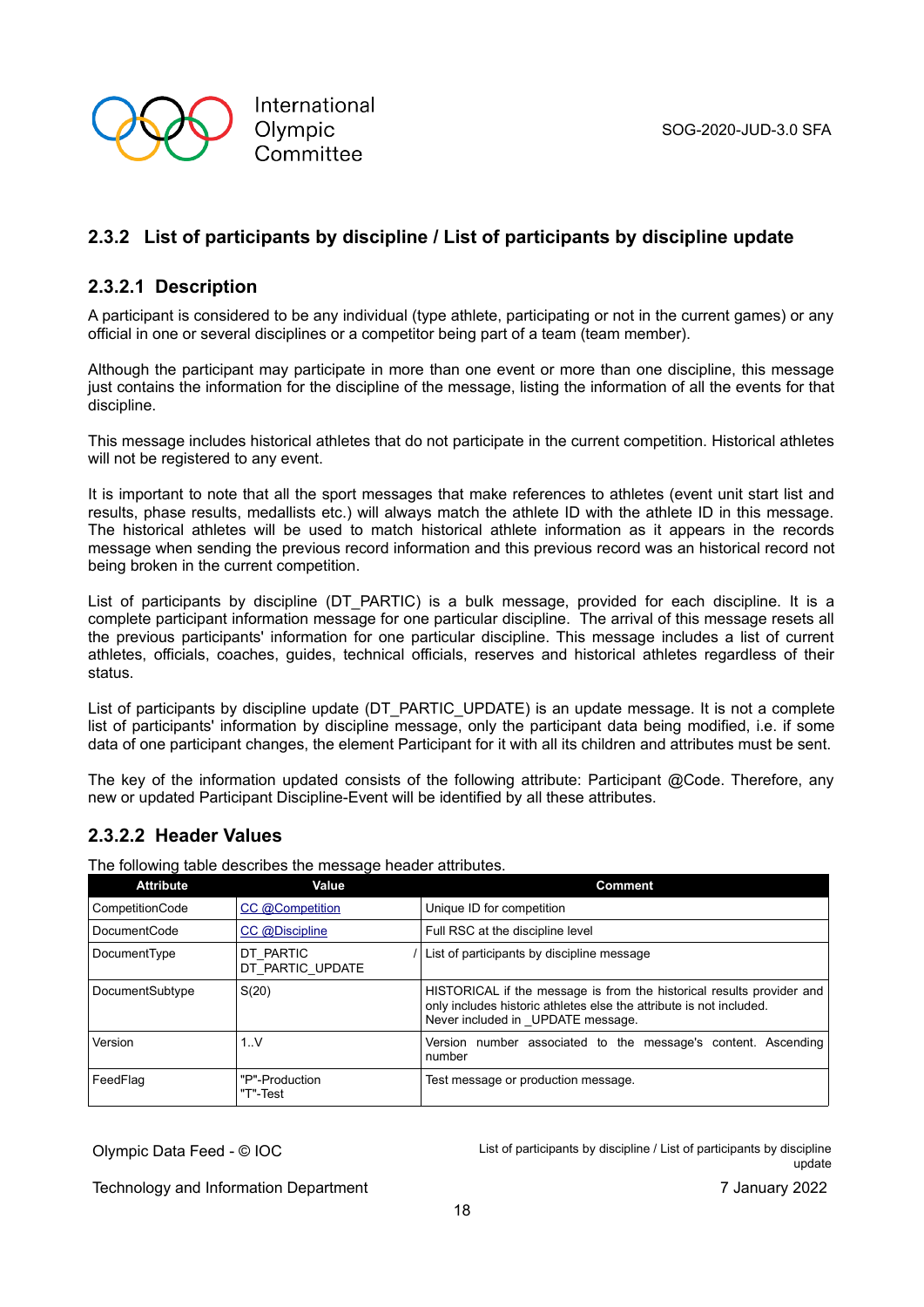

| Date        | Date       | Date when the message is generated, expressed in the local time zone<br>where the message was produced.                                                                         |
|-------------|------------|---------------------------------------------------------------------------------------------------------------------------------------------------------------------------------|
| Time        | Time       | Time up to milliseconds when the message is generated, expressed in<br>the local time zone where the message was produced.                                                      |
| LogicalDate | Date       | Logical Date of events. This is the same as the physical day except<br>when the unit or message transmission extends after midnight.<br>See full explanation in ODF Foundation. |
| Source      | SC @Source | Code indicating the system which generated the message.                                                                                                                         |

#### <span id="page-18-1"></span>**2.3.2.3 Trigger and Frequency**

The DT\_PARTIC message is sent as a bulk message prior to the Games. It is sent several times up to the date of transfer of control to OVR after which only DT\_PARTIC\_UPDATE messages are sent.

The DT\_PARTIC\_UPDATE message is triggered when there is a modification in the data for any individual after the transfer of control to OVR.

#### <span id="page-18-0"></span>**2.3.2.4 Message Structure**

The following table defines the structure of the message.

| Level 1           | Level 2           | Level 3            | Level 4 | Level 5 | Level 6 |
|-------------------|-------------------|--------------------|---------|---------|---------|
| Competition (0,1) |                   |                    |         |         |         |
|                   | Gen               |                    |         |         |         |
|                   | Sport             |                    |         |         |         |
|                   | Codes             |                    |         |         |         |
|                   | Participant (1,N) |                    |         |         |         |
|                   |                   | Code               |         |         |         |
|                   |                   | Parent             |         |         |         |
|                   |                   | <b>Status</b>      |         |         |         |
|                   |                   | GivenName          |         |         |         |
|                   |                   | FamilyName         |         |         |         |
|                   |                   | PassportGivenName  |         |         |         |
|                   |                   | PassportFamilyName |         |         |         |
|                   |                   | PrintName          |         |         |         |
|                   |                   | PrintlnitialName   |         |         |         |
|                   |                   | TVName             |         |         |         |
|                   |                   | TVInitialName      |         |         |         |
|                   |                   | TVFamilyName       |         |         |         |
|                   |                   | LocalFamilyName    |         |         |         |
|                   |                   | LocalGivenName     |         |         |         |
|                   |                   | Gender             |         |         |         |
|                   |                   | Organisation       |         |         |         |
|                   |                   | <b>BirthDate</b>   |         |         |         |

Olympic Data Feed - © IOC **List of participants by discipline** / List of participants by discipline update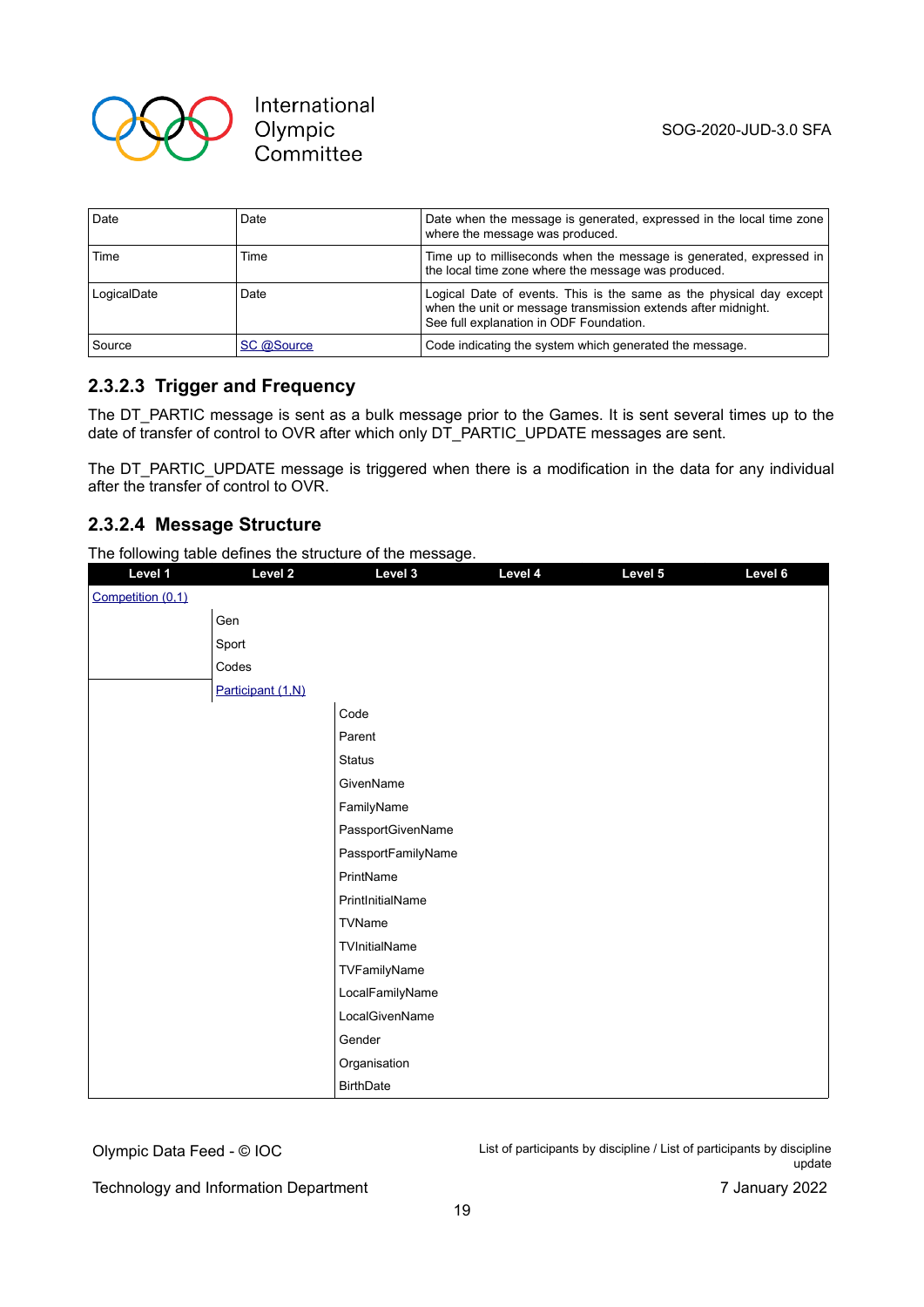



#### <span id="page-19-0"></span>**2.3.2.5 Message Values**

<span id="page-19-1"></span>

| <b>Element: Competition (0,1)</b> |     |       |                                                                     |  |  |  |  |
|-----------------------------------|-----|-------|---------------------------------------------------------------------|--|--|--|--|
| <b>Attribute</b>                  | M/O | Value | <b>Description</b>                                                  |  |  |  |  |
| Gen                               |     | S(20) | Version of the General Data Dictionary applicable to the<br>message |  |  |  |  |
| Sport                             |     | S(20) | Version of the Sport Data Dictionary applicable to the message      |  |  |  |  |
| Codes                             |     | S(20) | Version of the Codes applicable to the message                      |  |  |  |  |

#### **Sample (General)**

<Competition Gen="SOG-2020-1.10" Sport="SOG-2020-JUD-1.10" Codes="SOG-2020-1.20" >

Olympic Data Feed - © IOC List of participants by discipline / List of participants by discipline update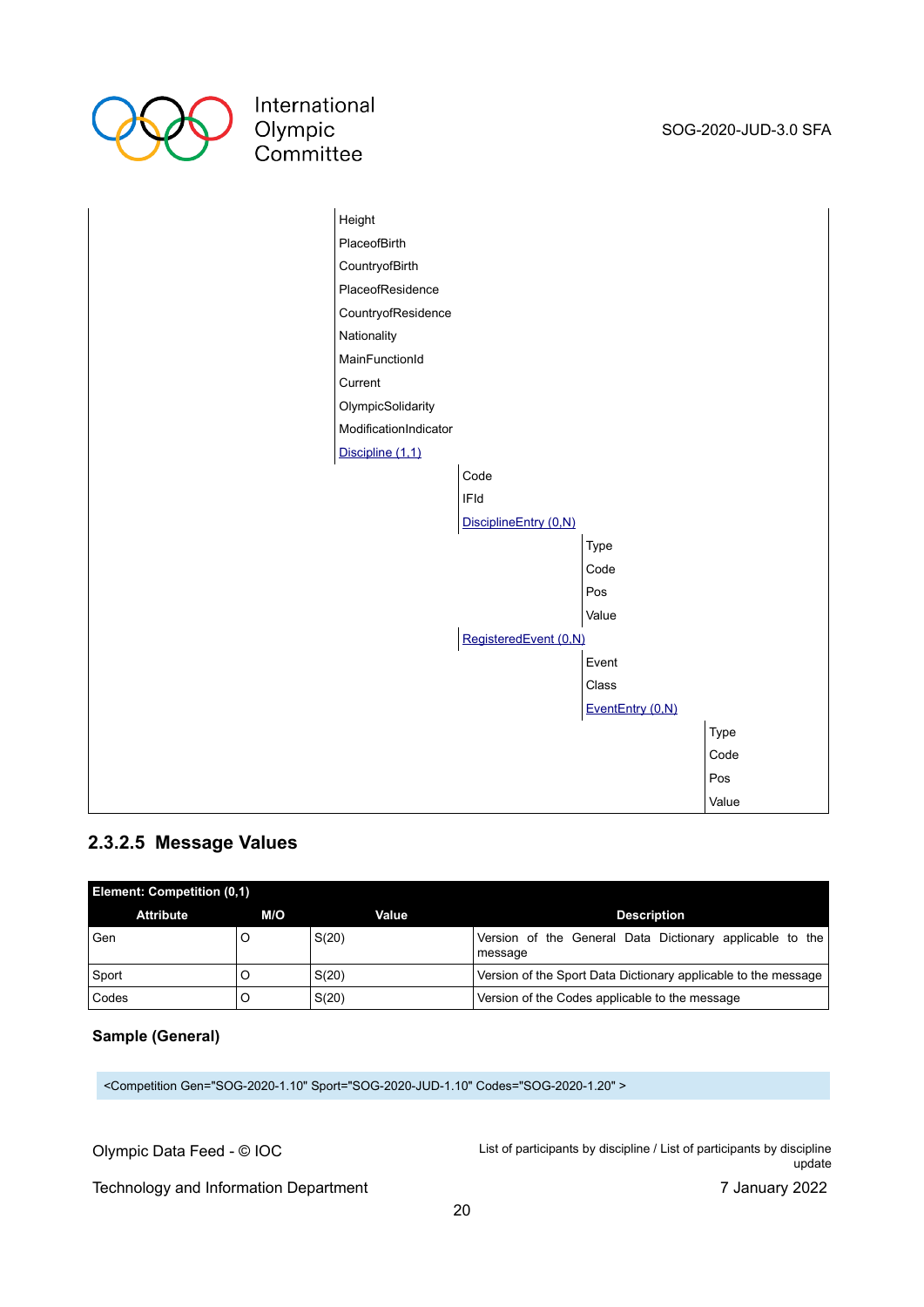

<span id="page-20-0"></span>

| <b>Element: Competition /Participant (1,N)</b> |         |                  |      |       |         |                                                                                                                                                                                                                                                                                                                                                                                                                                                                                                                                               |
|------------------------------------------------|---------|------------------|------|-------|---------|-----------------------------------------------------------------------------------------------------------------------------------------------------------------------------------------------------------------------------------------------------------------------------------------------------------------------------------------------------------------------------------------------------------------------------------------------------------------------------------------------------------------------------------------------|
| <b>Attribute</b>                               | M/O     |                  |      | Value |         | <b>Description</b>                                                                                                                                                                                                                                                                                                                                                                                                                                                                                                                            |
| Code                                           | М       | S(20)<br>zeroes  | with | no    |         | leading   Participant's ID.<br>It identifies an athlete or an official and the holding participant's<br>valid information for one particular period of time.                                                                                                                                                                                                                                                                                                                                                                                  |
|                                                |         |                  |      |       |         | It is used to link other messages to the participant's<br>information.                                                                                                                                                                                                                                                                                                                                                                                                                                                                        |
|                                                |         |                  |      |       |         | Participant's information (example @Organisation) will not be<br>the latest for the athlete/official, unless the @Code attribute is<br>the same as the @Parent attribute. However, this information<br>could be the one being valid in the particular moment of a start<br>list, event unit results, etc.                                                                                                                                                                                                                                     |
|                                                |         |                  |      |       |         | When the participant is an historical one, then this ID will start<br>with "A" when it is an Athlete, "C" when Coach and "O" when<br>Official.                                                                                                                                                                                                                                                                                                                                                                                                |
| Parent                                         | М       | S(20)<br>zeroes  | with | no    | leading | Participant's parent ID, which is used to link to the latest valid<br>information for one participant. @Parent attribute should be<br>linked to the latest participant's information, by retrieving that<br>Athlete/Official whose @Code attribute is the same as<br>@Parent.                                                                                                                                                                                                                                                                 |
|                                                |         |                  |      |       |         | The participant containing @Code attribute being the same as<br>the @Parent attribute will be the one with the latest information<br>for the participant.<br>The @Parent attribute will only be different from @Code in the<br>case that critical personal information has changed from<br>previous competitions. The typical examples are Organisation<br>(for change of country) or Name (particularly for women<br>changing their name at marriage). Further to be clear, @Parent<br>and @Code can only be different if Current = "false". |
| <b>Status</b>                                  | O       | CC @ParticStatus |      |       |         | Participant's accreditation status this attribute is Mandatory in<br>the case of @Current="true" and it is optional in the case that<br>@Current="false".                                                                                                                                                                                                                                                                                                                                                                                     |
|                                                |         |                  |      |       |         | To delete a participant, a specific value of the Status attribute<br>is used.                                                                                                                                                                                                                                                                                                                                                                                                                                                                 |
| GivenName                                      | O       | S(25)            |      |       |         | Given name in WNPA format (mixed case)                                                                                                                                                                                                                                                                                                                                                                                                                                                                                                        |
| FamilyName                                     | М       | S(25)            |      |       |         | Family name in WNPA format (mixed case)                                                                                                                                                                                                                                                                                                                                                                                                                                                                                                       |
| PassportGivenName                              | O       | S(25)            |      |       |         | Passport Given Name (Uppercase).                                                                                                                                                                                                                                                                                                                                                                                                                                                                                                              |
| PassportFamilyName                             | $\circ$ | S(25)            |      |       |         | Passport Family Name (Uppercase).                                                                                                                                                                                                                                                                                                                                                                                                                                                                                                             |
| PrintName                                      | М       | S(35)            |      |       |         | Print name (family name in upper case + given name in mixed<br>case)                                                                                                                                                                                                                                                                                                                                                                                                                                                                          |
| PrintlnitialName                               | М       | S(18)            |      |       |         | Print Initial name (for the given name it is sent just the initial,<br>without dot)                                                                                                                                                                                                                                                                                                                                                                                                                                                           |
| TVName                                         | М       | S(35)            |      |       |         | TV name                                                                                                                                                                                                                                                                                                                                                                                                                                                                                                                                       |
| TVInitialName                                  | М       | S(18)            |      |       |         | TV initial name                                                                                                                                                                                                                                                                                                                                                                                                                                                                                                                               |
| TVFamilyName                                   | М       | S(25)            |      |       |         | TV family name                                                                                                                                                                                                                                                                                                                                                                                                                                                                                                                                |
| LocalFamilyName                                | O       | S(25)            |      |       |         | Family name in the local language in the appropriate case for<br>the local language (usually mixed case)                                                                                                                                                                                                                                                                                                                                                                                                                                      |

Olympic Data Feed - © IOC List of participants by discipline / List of participants by discipline update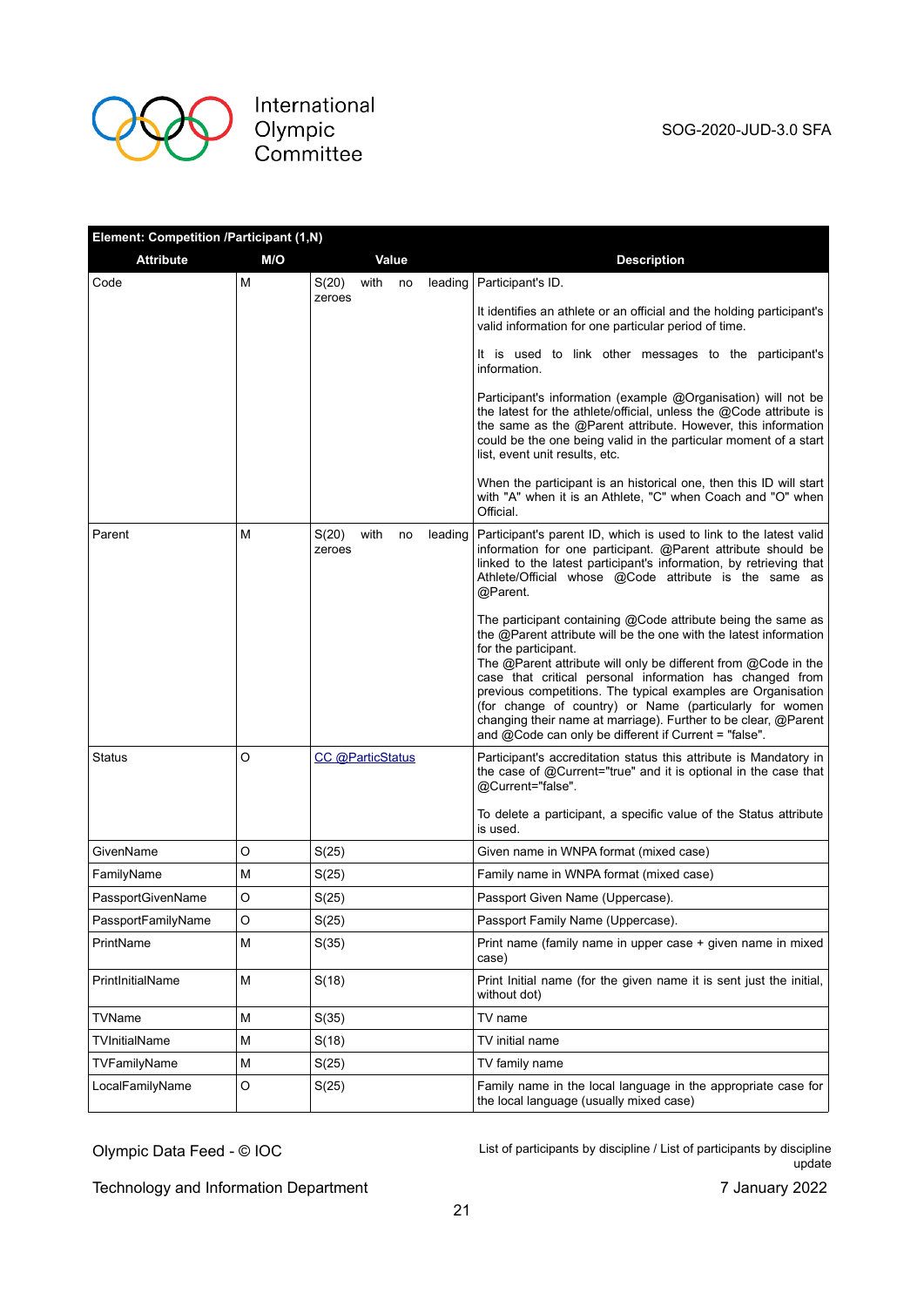

#### SOG-2020-JUD-3.0 SFA

| LocalGivenName        | O | S(25)               | Given name in the local language in the appropriate case for<br>the local language (usually mixed case)                                                                                                  |
|-----------------------|---|---------------------|----------------------------------------------------------------------------------------------------------------------------------------------------------------------------------------------------------|
| Gender                | M | CC @PersonGender    | Participant's gender                                                                                                                                                                                     |
| Organisation          | М | CC @Organisation    | Organisation ID                                                                                                                                                                                          |
| <b>BirthDate</b>      | O | YYYY-MM-DD          | Date of birth.<br>Expected for athletes, not expected for officials.                                                                                                                                     |
| Height                | O | S(3)                | Height in centimetres. It will be included if this information is<br>available. This information is not needed in the case of<br>officials/referees.<br>"-" may be used where the data is not available. |
| PlaceofBirth          | O | S(75)               | Place of Birth                                                                                                                                                                                           |
| CountryofBirth        | O | CC @Country         | Country ID of Birth                                                                                                                                                                                      |
| PlaceofResidence      | O | S(75)               | Place of Residence                                                                                                                                                                                       |
| CountryofResidence    | O | CC @Country         | Country ID of Residence                                                                                                                                                                                  |
| Nationality           | O | CC @Country         | Participant's nationality.                                                                                                                                                                               |
|                       |   |                     | Although this attribute is optional, in very exceptional situations<br>it will not be known, and for this reason not ready to be sent.                                                                   |
| MainFunctionId        | O | CC @ResultsFunction | Main function                                                                                                                                                                                            |
|                       |   |                     | In the Case of Current="true" this attribute is Mandatory.                                                                                                                                               |
| Current               | M | boolean             | It defines if a participant is participating in the games (true) or<br>is a Historical participant (false).                                                                                              |
| OlympicSolidarity     | O | S(1)                | Send Y if the participant is a member of the Solidarity /<br>Scholarship Program else not sent.                                                                                                          |
| ModificationIndicator | M | S(1)                | 'N' or 'U'<br>Attribute is mandatory in the DT_PARTIC_UPDATE message<br>only                                                                                                                             |
|                       |   |                     | N-New participant (in the case that this information comes as a<br>late entry)<br>U-Update participant                                                                                                   |
|                       |   |                     | If ModificationIndicator='N', then include new participant to the<br>previous bulk-loaded list of participants                                                                                           |
|                       |   |                     | If ModificationIndicator='U', then update the participant to the<br>previous bulk-loaded list of participants                                                                                            |
|                       |   |                     | To delete a participant, a specific value of the Status attribute<br>is used.                                                                                                                            |

#### <span id="page-21-1"></span>**Element: Competition /Participant /Discipline (1,1)**

**All participating athletes will be assigned at least one discipline, it could be more. Each accredited official will be assigned at least one discipline, but it could be more. If an athlete or official is assigned to more than one discipline, it will be included in the participant message of both disciplines.**

| <b>Attribute</b> | M/O | Value          | Description                                                                    |
|------------------|-----|----------------|--------------------------------------------------------------------------------|
| Code             | M   | CC @Discipline | It is the discipline code used to fill the OdfBody<br>@DocumentCode attribute. |
| IFId             |     | S(16)          | IJF unique judoka identification (IF number)                                   |

<span id="page-21-0"></span>Olympic Data Feed - © IOC List of participants by discipline / List of participants by discipline update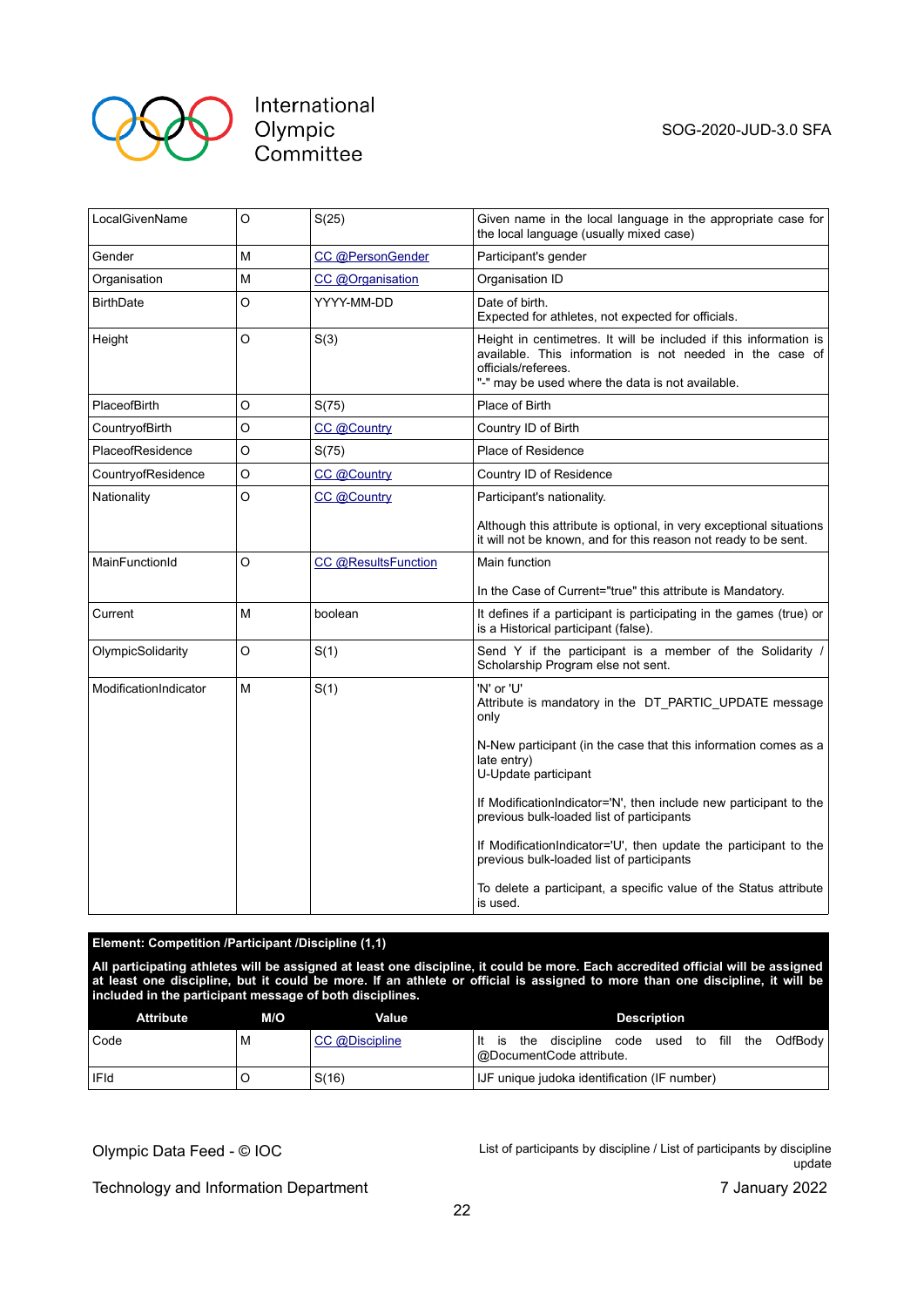

|                                           | Element: Competition /Participant /Discipline /DisciplineEntry (0,N) |            |        |                                                                                                 |  |
|-------------------------------------------|----------------------------------------------------------------------|------------|--------|-------------------------------------------------------------------------------------------------|--|
|                                           | Send if there is specific discipline information.                    |            |        |                                                                                                 |  |
| Pos<br>Code<br><b>Description</b><br>Type |                                                                      |            |        |                                                                                                 |  |
| <b>ENTRY</b>                              |                                                                      | <b>BIB</b> | N/A    | <b>Element Expected:</b><br>As soon as it is known (only will be sent in<br>the update message) |  |
|                                           | <b>Attribute</b>                                                     | M/O        | Value  | <b>Description</b>                                                                              |  |
|                                           | Value                                                                | м          | String | Official's bib                                                                                  |  |

<span id="page-22-2"></span>**Element: Competition /Participant /Discipline /RegisteredEvent (0,N)**

**All accredited athletes will be assigned to one or more events. There is one exception: in some sports, substitutes may be accredited without any associated event. Historical athletes are not registered to any event.**

| <b>Attribute</b> | M/O | Value          | <b>Description</b>                                                                                                                                                                                                                                                     |
|------------------|-----|----------------|------------------------------------------------------------------------------------------------------------------------------------------------------------------------------------------------------------------------------------------------------------------------|
| Event            | м   | CC @Event      | Full RSC of the Event                                                                                                                                                                                                                                                  |
| Class            |     | CC @SportClass | Code to identify the handicap class in the case of events with<br>handicapped athletes (e.g. paralympic games).<br>This attribute is optional because is not used in other type of<br>events without handicapped athletes.<br>Send only in the Case of Current="true". |

<span id="page-22-1"></span>**Element: Competition /Participant /Discipline /RegisteredEvent /EventEntry (0,N)**

**Send if there are specific athlete's event entries.**

|              | Type             | Code             | Pos                 | <b>Description</b>                                                                                                                 |
|--------------|------------------|------------------|---------------------|------------------------------------------------------------------------------------------------------------------------------------|
| <b>ENTRY</b> |                  | <b>QUAL TYPE</b> | N/A                 | Element Expected:<br>As soon as it is known (it can be sent in both<br>messages)                                                   |
|              | <b>Attribute</b> | M/O              | <b>Value</b>        | <b>Description</b>                                                                                                                 |
|              | Value            | M                | SC @QualifiyingType | Qualification tournament code                                                                                                      |
| <b>ENTRY</b> |                  | <b>RANK WLD</b>  | N/A                 | Element Expected:<br>As soon as it is known (it can be sent in both<br>messages)                                                   |
|              | <b>Attribute</b> | M/O              | <b>Value</b>        | <b>Description</b>                                                                                                                 |
|              | Value            | M                | S(3)                | World Ranking                                                                                                                      |
| <b>ENTRY</b> |                  | <b>DEAF</b>      | N/A                 | <b>Element Expected:</b><br>As soon as it is known (it can be sent in both<br>messages)<br>Only applicable in the Paralympic Games |
|              | <b>Attribute</b> | M/O              | <b>Value</b>        | <b>Description</b>                                                                                                                 |
|              | Value            | M                | S(1)                | Send D<br>if<br>the athlete has a<br>hearing<br>impairment else do not send                                                        |

#### <span id="page-22-0"></span>**2.3.2.6 Message Sort**

The message is sorted by Participant @Code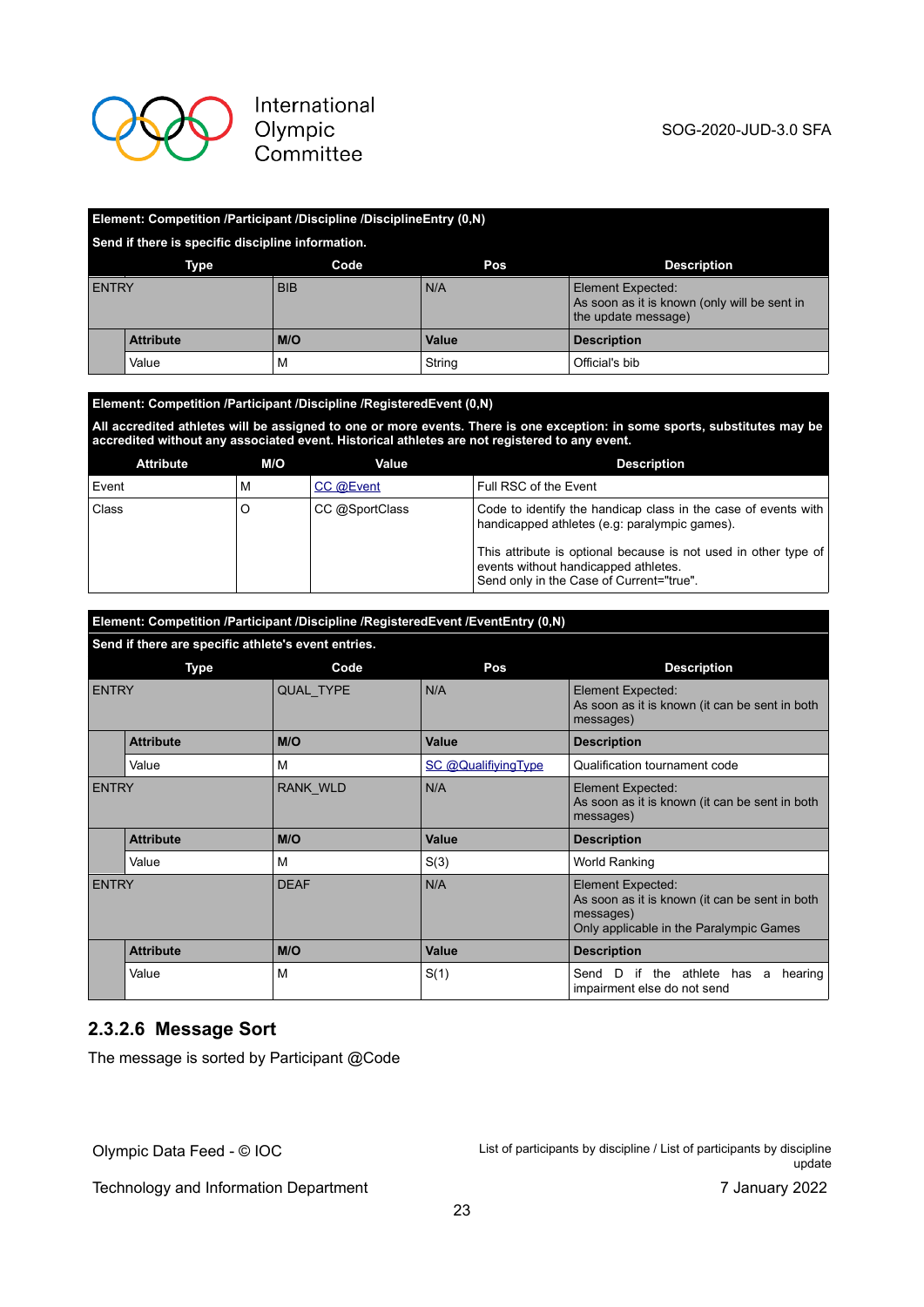

#### <span id="page-23-4"></span>**2.3.3 List of teams / List of teams update**

#### <span id="page-23-3"></span>**2.3.3.1 Description**

DT\_PARTIC\_TEAMS contains the list of teams related to the current competition.

List of teams (DT\_PARTIC\_TEAMS) is a bulk message by discipline. The list is always complete. The arrival of this message resets all the previous participant teams' information for that discipline. It is assumed that all teams appearing in this list are valid, in the meaning that they are participating or they could participate in one event.

List of teams update (DT\_PARTIC\_TEAMS\_UPDATE) is an update message. It is not a complete list of teams' information message. It only contains the data of a team(s) being modified.

#### <span id="page-23-2"></span>**2.3.3.2 Header Values**

The following table describes the message header attributes.

| <b>Attribute</b> | Value                                     | <b>Comment</b>                                                                                                                                                                  |
|------------------|-------------------------------------------|---------------------------------------------------------------------------------------------------------------------------------------------------------------------------------|
| CompetitionCode  | CC @Competition                           | Unique ID for competition                                                                                                                                                       |
| DocumentCode     | CC @Discipline                            | Full RSC at the discipline level                                                                                                                                                |
| DocumentType     | DT PARTIC TEAMS<br>DT_PARTIC_TEAMS_UPDATE | List of participant teams message                                                                                                                                               |
| DocumentSubtype  | S(20)                                     | HISTORICAL if the message is from the historical results provider and<br>only includes historic teams else the attribute is not included.<br>Never included in _UPDATE message. |
| Version          | 1.1V                                      | Version number associated to the message's content. Ascending<br>number                                                                                                         |
| FeedFlag         | "P"-Production<br>"T"-Test                | Test message or production message.                                                                                                                                             |
| Date             | Date                                      | Date when the message is generated, expressed in the local time zone<br>where the message was produced.                                                                         |
| Time             | Time                                      | Time up to milliseconds when the message is generated, expressed in<br>the local time zone where the message was produced.                                                      |
| LogicalDate      | Date                                      | Logical Date of events. This is the same as the physical day except<br>when the unit or message transmission extends after midnight.<br>See full explanation in ODF Foundation. |
| Source           | SC @Source                                | Code indicating the system which generated the message.                                                                                                                         |

#### <span id="page-23-1"></span>**2.3.3.3 Trigger and Frequency**

The DT\_PARTIC\_TEAMS message is sent as a bulk message before the Games. It is sent several times up to the date of transfer of control to OVR after which only DT\_PARTIC\_TEAMS\_UPDATE messages are sent.

The DT\_PARTIC\_TEAMS\_UPDATE message is triggered when there is a modification in the data for any team after the transfer of control to OVR.

#### <span id="page-23-0"></span>**2.3.3.4 Message Structure**

The following table defines the structure of the message.

Technology and Information Department 7 January 2022

Olympic Data Feed - © IOC <br>
Colympic Data Feed - © IOC List of teams update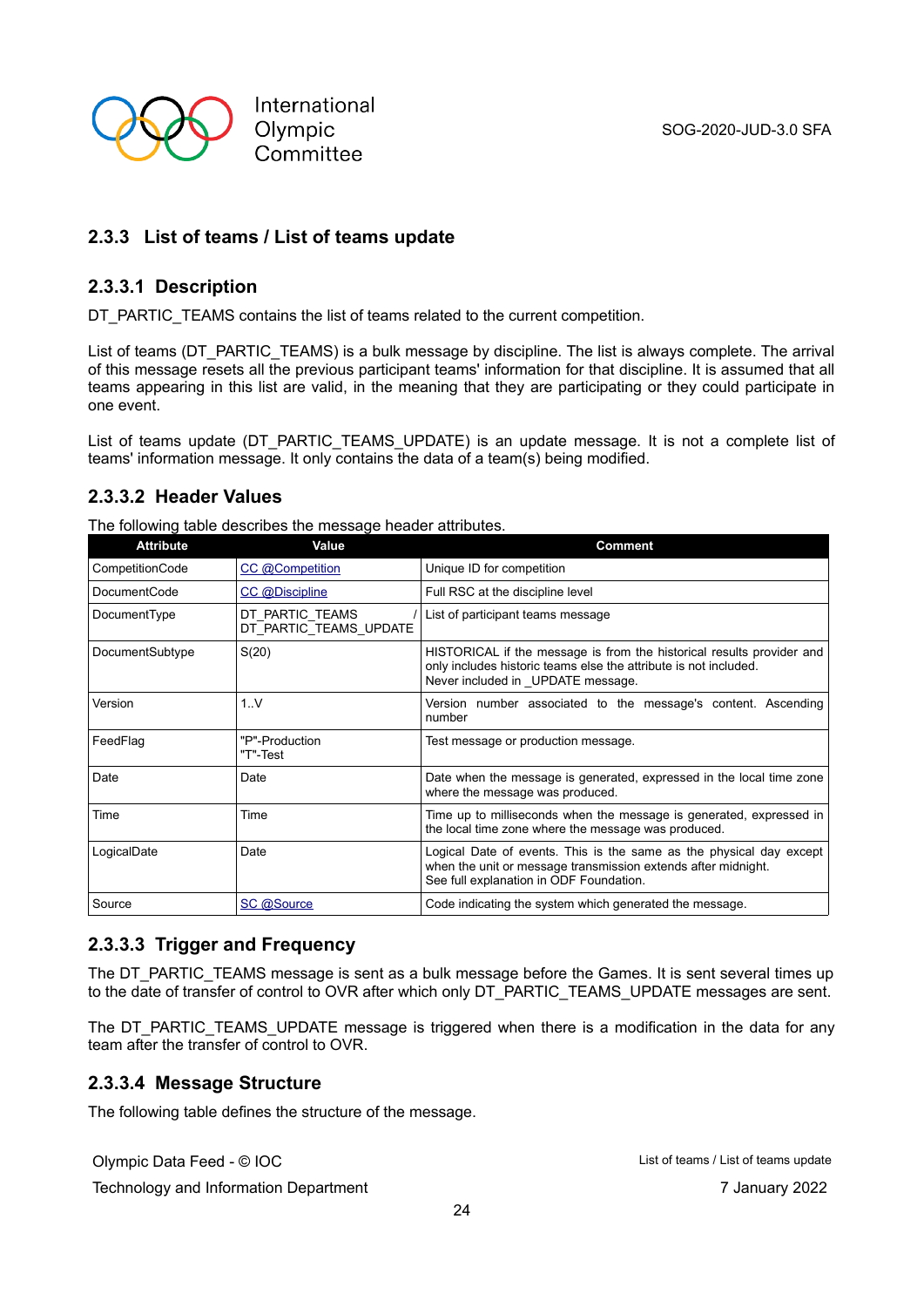

#### SOG-2020-JUD-3.0 SFA

| Level 1           | Level 2      | Level 3               | Level 4               | Level 5          | Level 6 |
|-------------------|--------------|-----------------------|-----------------------|------------------|---------|
| Competition (0,1) |              |                       |                       |                  |         |
|                   | Gen          |                       |                       |                  |         |
|                   | Sport        |                       |                       |                  |         |
|                   | Codes        |                       |                       |                  |         |
|                   | Team $(1,N)$ |                       |                       |                  |         |
|                   |              | Code                  |                       |                  |         |
|                   |              | Organisation          |                       |                  |         |
|                   |              | Number                |                       |                  |         |
|                   |              | Name                  |                       |                  |         |
|                   |              | ShortName             |                       |                  |         |
|                   |              | TVTeamName            |                       |                  |         |
|                   |              | Gender                |                       |                  |         |
|                   |              | Current               |                       |                  |         |
|                   |              | TeamType              |                       |                  |         |
|                   |              | ModificationIndicator |                       |                  |         |
|                   |              | Composition (0,1)     |                       |                  |         |
|                   |              |                       | Athlete (0,N)         |                  |         |
|                   |              |                       |                       | Code             |         |
|                   |              |                       |                       | Order            |         |
|                   |              | Discipline (0,1)      |                       |                  |         |
|                   |              |                       | Code                  |                  |         |
|                   |              |                       | RegisteredEvent (0,1) |                  |         |
|                   |              |                       |                       | Event            |         |
|                   |              |                       |                       | EventEntry (0,N) |         |
|                   |              |                       |                       |                  | Type    |
|                   |              |                       |                       |                  | Code    |
|                   |              |                       |                       |                  | Pos     |
|                   |              |                       |                       |                  | Value   |

### <span id="page-24-0"></span>**2.3.3.5 Message Values**

<span id="page-24-2"></span>

| <b>Element: Competition (0,1)</b> |     |       |                                                                     |  |  |
|-----------------------------------|-----|-------|---------------------------------------------------------------------|--|--|
| <b>Attribute</b>                  | M/O | Value | <b>Description</b>                                                  |  |  |
| Gen                               |     | S(20) | Version of the General Data Dictionary applicable to the<br>message |  |  |
| Sport                             |     | S(20) | Version of the Sport Data Dictionary applicable to the message      |  |  |
| Codes                             |     | S(20) | Version of the Codes applicable to the message                      |  |  |

#### <span id="page-24-1"></span>**Element: Competition /Team (1,N)**

Olympic Data Feed - © IOC <br>
Colympic Data Feed - © IOC List of teams update Technology and Information Department 7 January 2022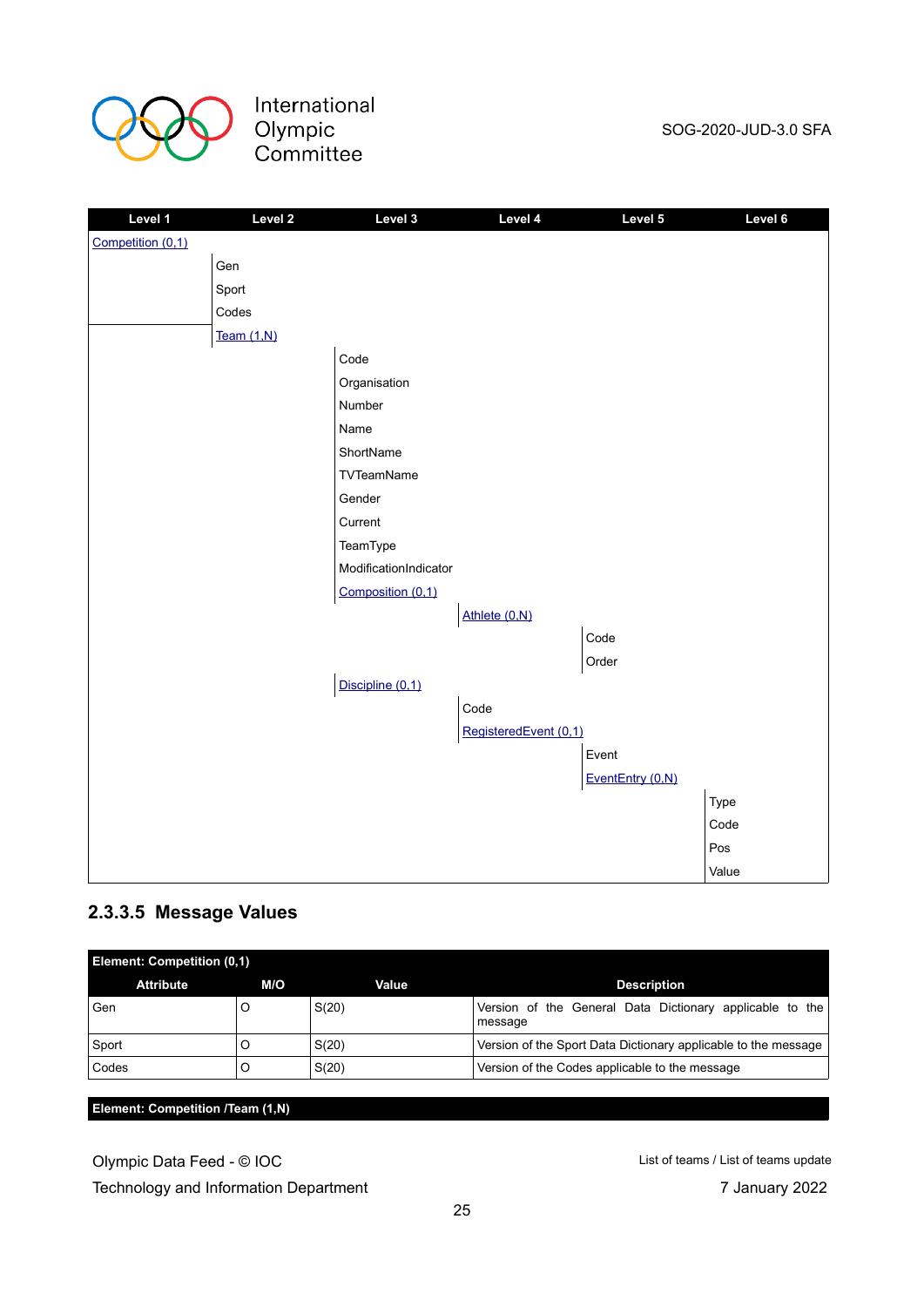

#### SOG-2020-JUD-3.0 SFA

| <b>Attribute</b>      | M/O      | Value                                    | <b>Description</b>                                                                                                                                                                                                                                                                                                                                                                                                                                                                           |
|-----------------------|----------|------------------------------------------|----------------------------------------------------------------------------------------------------------------------------------------------------------------------------------------------------------------------------------------------------------------------------------------------------------------------------------------------------------------------------------------------------------------------------------------------------------------------------------------------|
| Code                  | M        | S(20)<br>leading<br>with<br>no<br>zeroes | Team's ID (example ATHM4X400M--ESP01, 393553)<br>When the Team is an historical one, then this ID starts with "T".                                                                                                                                                                                                                                                                                                                                                                           |
| Organisation          | м        | CC @Organisation                         | Team organisation's ID                                                                                                                                                                                                                                                                                                                                                                                                                                                                       |
| Number                | $\Omega$ | <b>Numeric</b><br>#0                     | Team's number.<br>If there is not more than one team for one organisation<br>participating in one event, it is 1. Otherwise, it will be<br>incremental, 1 for the first organisation's team, 2 for the second<br>organisation's team, etc.<br>Required in the case of current teams.                                                                                                                                                                                                         |
| Name                  | M        | S(73)                                    | Team name.                                                                                                                                                                                                                                                                                                                                                                                                                                                                                   |
| ShortName             | M        | S(40)                                    | <b>Team Short Name</b>                                                                                                                                                                                                                                                                                                                                                                                                                                                                       |
| TVTeamName            | M        | S(21)                                    | Team's TV Name.                                                                                                                                                                                                                                                                                                                                                                                                                                                                              |
| Gender                | M        | CC @SportGender                          | Gender Code of the Team                                                                                                                                                                                                                                                                                                                                                                                                                                                                      |
| Current               | M        | boolean                                  | It defines if a team is participating in the games (true) or it is a<br>Historical team (false)                                                                                                                                                                                                                                                                                                                                                                                              |
| <b>TeamType</b>       | <b>M</b> | SC @TeamType                             | Send the team type.<br>This is how the name is constructed to allow clients to build in<br>other languages. Use ORG.                                                                                                                                                                                                                                                                                                                                                                         |
| ModificationIndicator | M        | N, U, D                                  | Attribute is mandatory in the DT_PARTIC_TEAMS_UPDATE<br>message only<br>N-New team (in the case that this information comes as a late<br>entry)<br>U-Update team<br>D-Delete team<br>If Modification Indicator='N', then include new team to the<br>previous bulk-loaded list of teams<br>If ModificationIndicator='U', then update the team to the<br>previous bulk-loaded list of teams<br>If ModificationIndicator='D', then delete the team to the<br>previous bulk-loaded list of teams |

<span id="page-25-2"></span>

| <b>Element: Competition /Team /Composition /Athlete (0,N)</b> |                                                                   |                               |                                               |  |  |  |
|---------------------------------------------------------------|-------------------------------------------------------------------|-------------------------------|-----------------------------------------------|--|--|--|
|                                                               | In the case of current teams the number of athletes is 2 or more. |                               |                                               |  |  |  |
| <b>Attribute</b>                                              | M/O                                                               | Value                         | <b>Description</b>                            |  |  |  |
| Code                                                          | м                                                                 | S(20)<br>with<br>no<br>zeroes | leading Athlete ID of the listed team member. |  |  |  |
| Order                                                         | O                                                                 | Numeric                       | Team member order                             |  |  |  |

<span id="page-25-1"></span>

| <b>Element: Competition /Team /Discipline (0.1)</b>                                                          |     |       |             |  |  |
|--------------------------------------------------------------------------------------------------------------|-----|-------|-------------|--|--|
| <b>Each team is assigned just to one discipline. Discipline is expected unless ModificationIndicator="D"</b> |     |       |             |  |  |
| <b>Attribute</b>                                                                                             | M/O | Value | Description |  |  |
| Code<br>Full RSC of the Discipline<br>CC @Discipline<br>м                                                    |     |       |             |  |  |

<span id="page-25-0"></span>

| <b>Element: Competition /Team /Discipline /RegisteredEvent (0.1)</b>                              |  |  |  |  |  |
|---------------------------------------------------------------------------------------------------|--|--|--|--|--|
| Each current team is assigned to one event. Historical teams will not be registered to any event. |  |  |  |  |  |
| M/O<br>Attribute<br>Value<br>Description                                                          |  |  |  |  |  |

Olympic Data Feed - © IOC **List of teams / List of teams / List of teams update**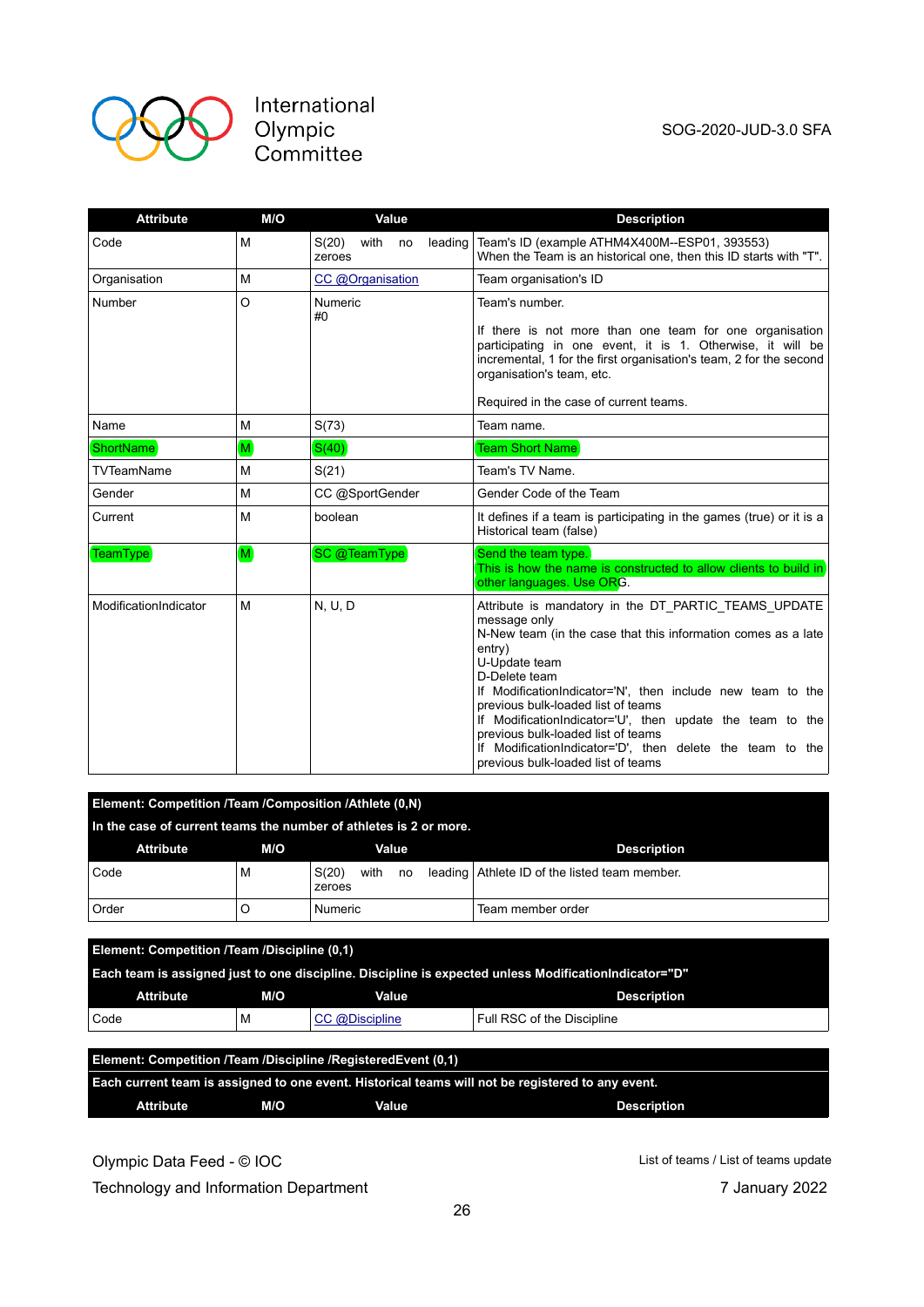

#### SOG-2020-JUD-3.0 SFA

<span id="page-26-1"></span>

| Event        | M                                                                                                                             | CC @Event       | Full RSC of the Event |                                                                                         |  |  |  |
|--------------|-------------------------------------------------------------------------------------------------------------------------------|-----------------|-----------------------|-----------------------------------------------------------------------------------------|--|--|--|
|              | Element: Competition /Team /Discipline /RegisteredEvent /EventEntry (0,N)<br>Send if there are specific team's event entries. |                 |                       |                                                                                         |  |  |  |
|              | Type                                                                                                                          | Code            | Pos                   | <b>Description</b>                                                                      |  |  |  |
| <b>ENTRY</b> |                                                                                                                               | <b>RANK WLD</b> | N/A                   | <b>Element Expected:</b><br>As soon as it is known (it can be sent in both<br>messages) |  |  |  |
|              | <b>Attribute</b>                                                                                                              | M/O             | Value                 | <b>Description</b>                                                                      |  |  |  |
|              | Value                                                                                                                         | м               | S(3)                  | World Ranking                                                                           |  |  |  |

#### <span id="page-26-0"></span>**2.3.3.6 Message Sort**

The message is sorted by Team @Code.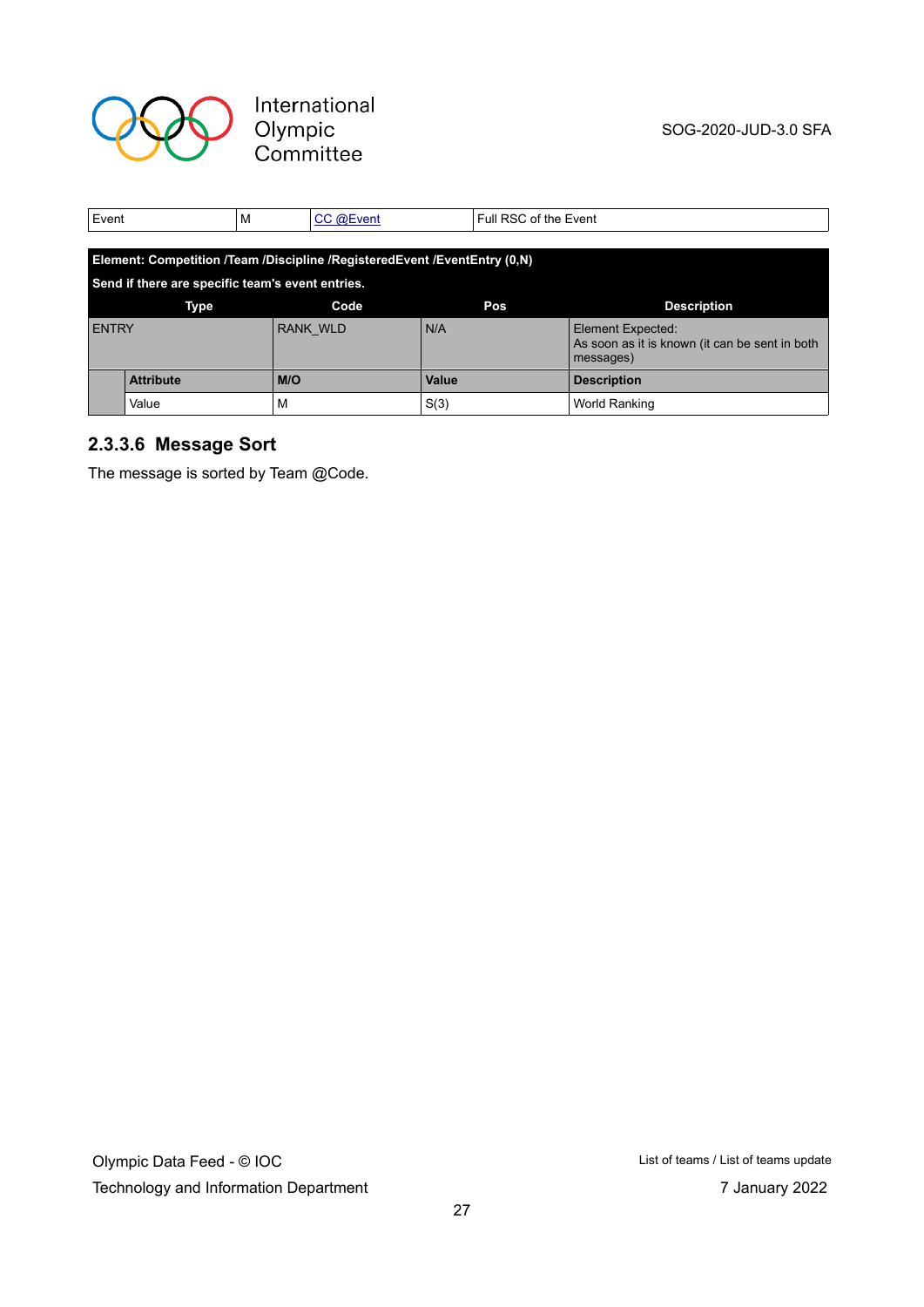

#### <span id="page-27-3"></span>**2.3.4 Event Unit Start List and Results**

#### <span id="page-27-2"></span>**2.3.4.1 Description**

The Event Unit Start List and Results is a message containing both the start list and results information of the competitors in one (individual or team) event unit.

The Event Unit Start List and Results is a mandatory message for all sports. The definition includes as much generic information as possible due to the fact that each discipline and event has its own format for the results information (example: score of a match, time in a race, distance in a throw...).

This is always a full message and all applicable elements and attributes are always sent.

#### <span id="page-27-1"></span>**2.3.4.2 Header Values**

The following table describes the message header attributes.

| <b>Attribute</b>       | Value                      | <b>Comment</b>                                                                                                                                                                                                                                                                                                                                                                                |
|------------------------|----------------------------|-----------------------------------------------------------------------------------------------------------------------------------------------------------------------------------------------------------------------------------------------------------------------------------------------------------------------------------------------------------------------------------------------|
| CompetitionCode        | CC @Competition            | Unique ID for competition                                                                                                                                                                                                                                                                                                                                                                     |
| <b>DocumentCode</b>    | CC @Unit                   | Full RSC at unit level (includes team match and contests within team<br>match)                                                                                                                                                                                                                                                                                                                |
| <b>DocumentSubcode</b> | N/A                        | N/A                                                                                                                                                                                                                                                                                                                                                                                           |
| DocumentType           | DT RESULT                  | Event Unit Start List and Results message                                                                                                                                                                                                                                                                                                                                                     |
| DocumentSubtype        | N/A                        | N/A                                                                                                                                                                                                                                                                                                                                                                                           |
| Version                | 1. V                       | Version number associated to the message's content. Ascending<br>number                                                                                                                                                                                                                                                                                                                       |
| <b>ResultStatus</b>    | CC @ResultStatus           | It indicates whether the result is official or unofficial (or intermediate etc).<br><b>START LIST</b><br><b>OFFICIAL</b><br>LIVE (used during the competition when nothing else applies).<br>UNCONFIRMED (used after the competition is completed and before<br>either UNOFFICIAL or OFFICIAL. It may be sent multiple times if<br>modifications are required and the status has not changed) |
| FeedFlag               | "P"-Production<br>"T"-Test | Test message or production message.                                                                                                                                                                                                                                                                                                                                                           |
| Date                   | Date                       | Date when the message is generated, expressed in the local time zone<br>where the message was produced.                                                                                                                                                                                                                                                                                       |
| Time                   | Time                       | Time up to milliseconds when the message is generated, expressed in<br>the local time zone where the message was produced.                                                                                                                                                                                                                                                                    |
| LogicalDate            | Date                       | Logical Date of events. This is the same as the physical day except<br>when the unit or message transmission extends after midnight.<br>See full explanation in ODF Foundation.                                                                                                                                                                                                               |
| Source                 | SC @Source                 | Code indicating the system which generated the message.                                                                                                                                                                                                                                                                                                                                       |

#### <span id="page-27-0"></span>**2.3.4.3 Trigger and Frequency**

This message is sent with ResultStatus 'START\_LIST' as soon as the expected information is available and any changes to the information. Possible information is:

- As soon as each competitor is known and any changes in start list data (START\_LIST)

- When the contest starts and after every change in any data (LIVE)

Olympic Data Feed - © IOC **Event Unit Start List and Results**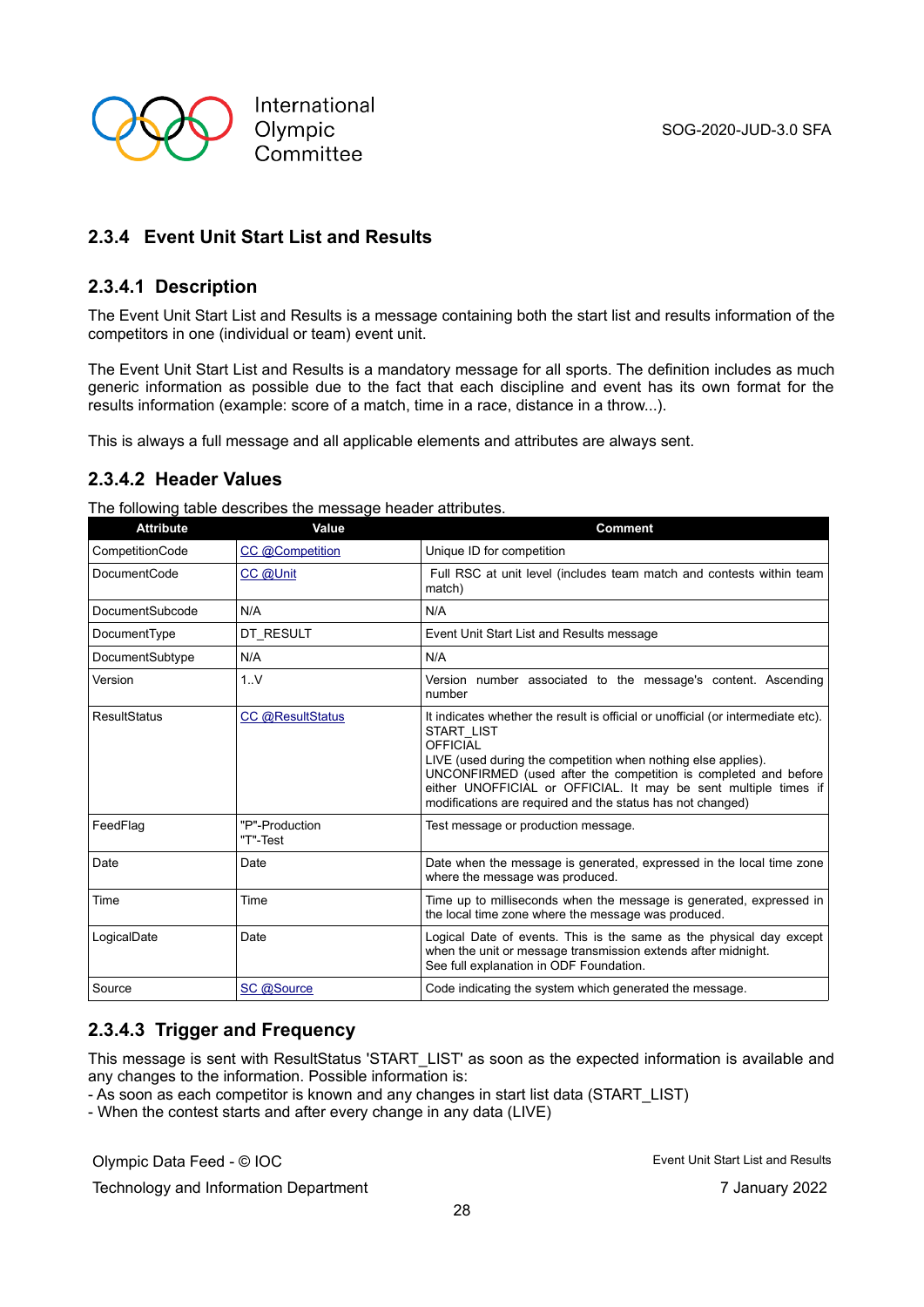

- After the contest (UNOFFICIAL/OFFICIAL)

Trigger also after any change.

#### <span id="page-28-0"></span>**2.3.4.4 Message Structure**

The following table defines the structure of the message.

| Level 1           | Level 2             | Level 3                | Level 4           | Level 5 | Level 6 | Level 7 | Level 8 | Level 9 |
|-------------------|---------------------|------------------------|-------------------|---------|---------|---------|---------|---------|
| Competition (0,1) |                     |                        |                   |         |         |         |         |         |
|                   | Gen                 |                        |                   |         |         |         |         |         |
|                   | Sport               |                        |                   |         |         |         |         |         |
|                   | Codes               |                        |                   |         |         |         |         |         |
|                   | ExtendedInfos (0,1) |                        |                   |         |         |         |         |         |
|                   |                     | UnitDateTime (0,1)     |                   |         |         |         |         |         |
|                   |                     |                        | StartDate         |         |         |         |         |         |
|                   |                     |                        | EndDate           |         |         |         |         |         |
|                   |                     |                        | Duration          |         |         |         |         |         |
|                   |                     | ExtendedInfo (0,N)     |                   |         |         |         |         |         |
|                   |                     |                        | Type              |         |         |         |         |         |
|                   |                     |                        | Code              |         |         |         |         |         |
|                   |                     |                        | Pos               |         |         |         |         |         |
|                   |                     |                        | Value             |         |         |         |         |         |
|                   |                     |                        | Extension (0,N)   |         |         |         |         |         |
|                   |                     | SportDescription (0,1) |                   |         |         |         |         |         |
|                   |                     |                        | DisciplineName    |         |         |         |         |         |
|                   |                     |                        | EventName         |         |         |         |         |         |
|                   |                     |                        | Gender            |         |         |         |         |         |
|                   |                     |                        | SubEventName      |         |         |         |         |         |
|                   |                     |                        | UnitNum           |         |         |         |         |         |
|                   |                     | VenueDescription (0,1) |                   |         |         |         |         |         |
|                   |                     |                        | Venue             |         |         |         |         |         |
|                   |                     |                        | VenueName         |         |         |         |         |         |
|                   |                     |                        | Location          |         |         |         |         |         |
|                   |                     |                        | LocationName      |         |         |         |         |         |
|                   | Officials (0,1)     |                        |                   |         |         |         |         |         |
|                   |                     | Official (1,N)         |                   |         |         |         |         |         |
|                   |                     |                        | Code              |         |         |         |         |         |
|                   |                     |                        | Function          |         |         |         |         |         |
|                   |                     |                        | Order             |         |         |         |         |         |
|                   |                     |                        | <b>Bib</b>        |         |         |         |         |         |
|                   |                     |                        | Description (1,1) |         |         |         |         |         |

Olympic Data Feed - © IOC **Event Unit Start List and Results** Technology and Information Department 7 January 2022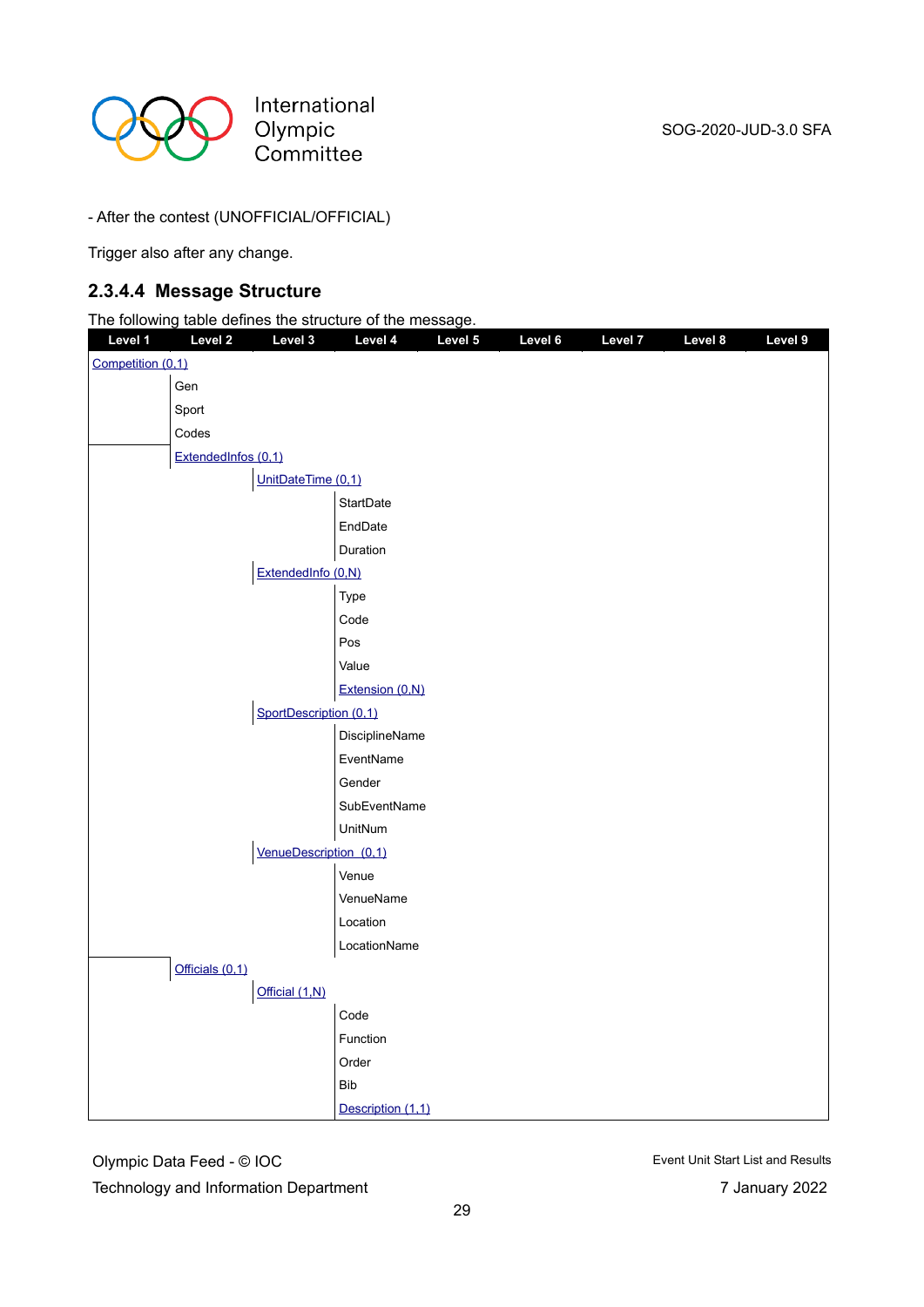

#### SOG-2020-JUD-3.0 SFA



Olympic Data Feed - © IOC **Example 2018** Event Unit Start List and Results Technology and Information Department 7 January 2022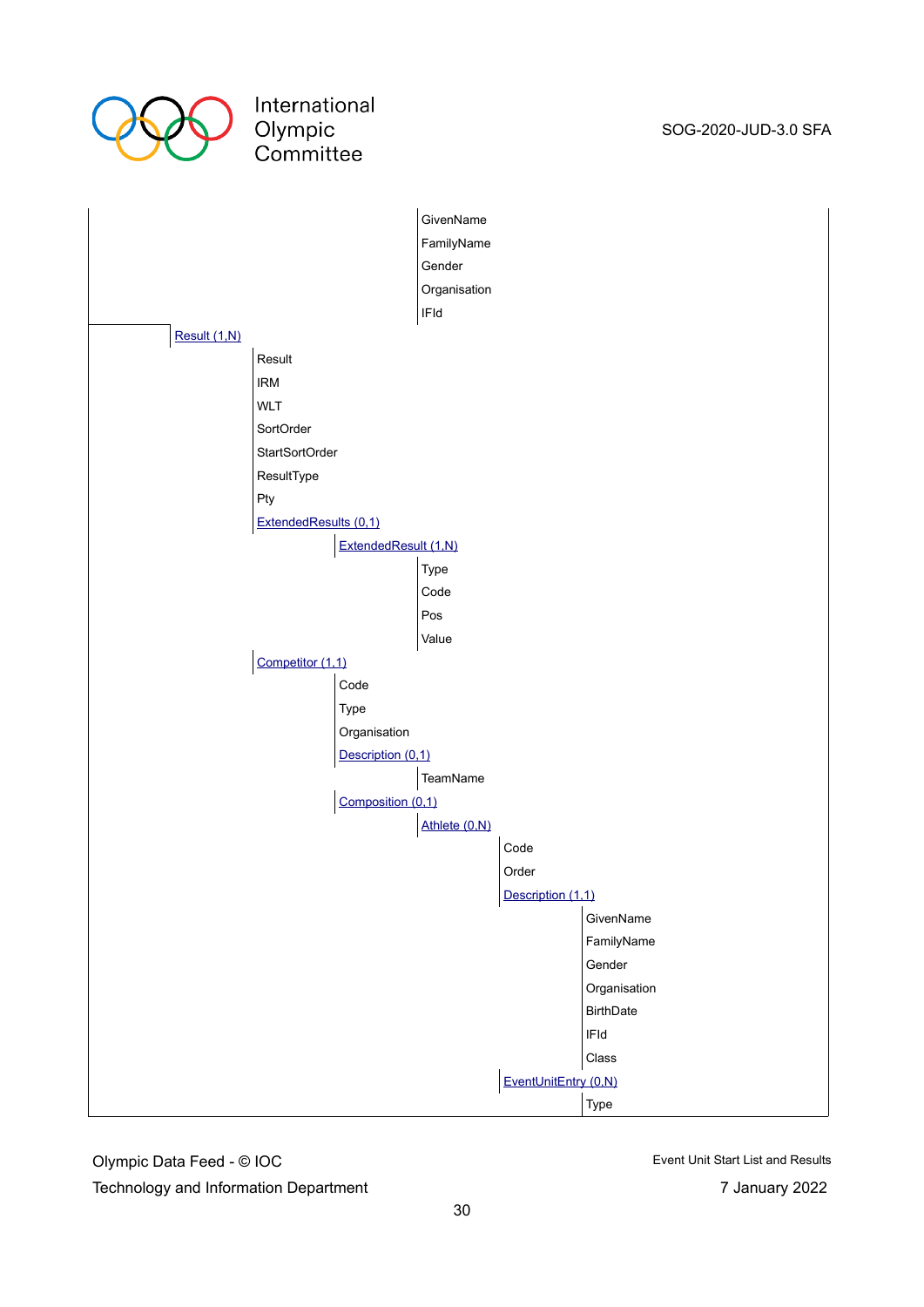

|                       | Code                 |                 |  |
|-----------------------|----------------------|-----------------|--|
|                       | Pos                  |                 |  |
|                       | Value                |                 |  |
| ExtendedResults (0,1) |                      |                 |  |
|                       | ExtendedResult (1,N) |                 |  |
|                       |                      | Type            |  |
|                       |                      | Code            |  |
|                       |                      | Pos             |  |
|                       |                      | Value           |  |
|                       |                      | Extension (0,N) |  |

### <span id="page-30-0"></span>**2.3.4.5 Message Values**

<span id="page-30-3"></span>

| <b>Element: Competition (0,1)</b> |     |       |                                                                     |
|-----------------------------------|-----|-------|---------------------------------------------------------------------|
| <b>Attribute</b>                  | M/O | Value | <b>Description</b>                                                  |
| Gen                               | Ő   | S(20) | Version of the General Data Dictionary applicable to the<br>message |
| Sport                             | Ő   | S(20) | Version of the Sport Data Dictionary applicable to the message      |
| Codes                             | Ő   | S(20) | Version of the Codes applicable to the message                      |

<span id="page-30-2"></span>

|                                             | <b>Element: Competition /ExtendedInfos /UnitDateTime (0.1)</b> |                 |                                                                                                                                                                |  |  |
|---------------------------------------------|----------------------------------------------------------------|-----------------|----------------------------------------------------------------------------------------------------------------------------------------------------------------|--|--|
| Actual times. Include when the unit starts. |                                                                |                 |                                                                                                                                                                |  |  |
| <b>Attribute</b>                            | M/O                                                            | Value           | <b>Description</b>                                                                                                                                             |  |  |
| StartDate                                   |                                                                | <b>DateTime</b> | Actual start date and time.                                                                                                                                    |  |  |
| EndDate                                     |                                                                | <b>DateTime</b> | Actual end date-time.                                                                                                                                          |  |  |
| Duration                                    | O                                                              | $m$ :ss         | Match duration. This is the total duration of the bout (in<br>individual & individual bouts within a team match) or all bouts<br>in team events match results. |  |  |

<span id="page-30-1"></span>

|    | Element: Competition /ExtendedInfos /ExtendedInfo (0,N) |                   |                |                                                                                                               |  |
|----|---------------------------------------------------------|-------------------|----------------|---------------------------------------------------------------------------------------------------------------|--|
|    | Type                                                    | Code              | Pos            | <b>Description</b>                                                                                            |  |
| UI |                                                         | <b>RES CODE</b>   | N/A            | <b>Element Expected:</b><br>When available in individual contests<br>(including within the team competition). |  |
|    | <b>Attribute</b>                                        | M/O               | Value          | <b>Description</b>                                                                                            |  |
|    | Value                                                   | M                 | SC @ResultCode | Decision for how the contest was won. If it is<br>a gold score send the result after that.                    |  |
| U  |                                                         | <b>GOLD SCORE</b> | N/A            | <b>Element Expected:</b><br>If applicable in individual contests (including<br>within the team competition).  |  |
|    | <b>Attribute</b>                                        | M/O               | Value          | <b>Description</b>                                                                                            |  |
|    | Value                                                   | M                 | S(1)           | Gold Score flag<br>Send Y If in Golden Score else do not send.                                                |  |

Olympic Data Feed - © IOC **Example 2018** Event Unit Start List and Results Technology and Information Department 7 January 2022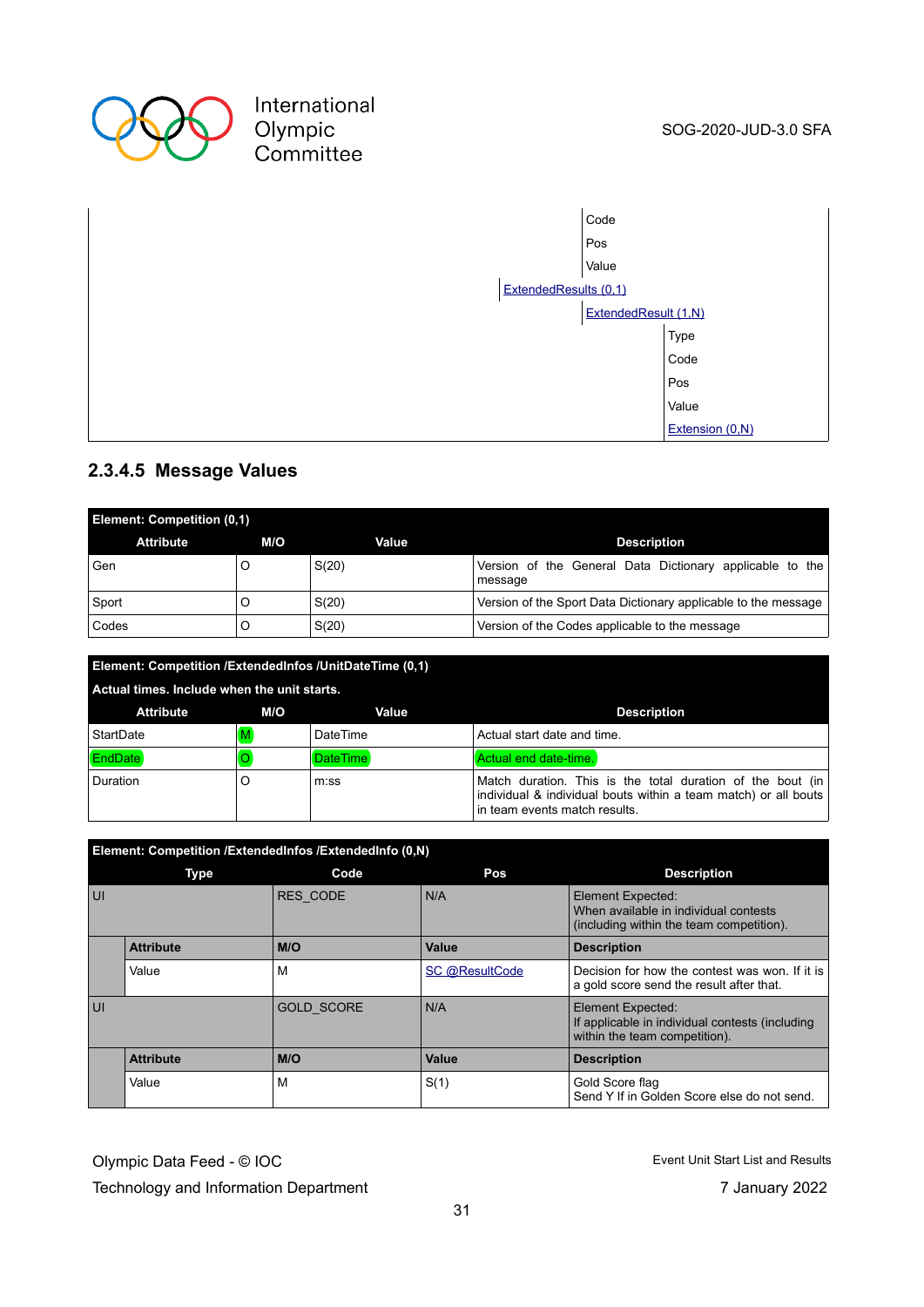

|             | Sub Element: Competition /ExtendedInfos /ExtendedInfo /Extension<br><b>Expected Always for bouts going into Golden Score.</b>                             |                                                                                                                                               |                                                                                     |                                                                                                                                                                                                                                                                         |  |
|-------------|-----------------------------------------------------------------------------------------------------------------------------------------------------------|-----------------------------------------------------------------------------------------------------------------------------------------------|-------------------------------------------------------------------------------------|-------------------------------------------------------------------------------------------------------------------------------------------------------------------------------------------------------------------------------------------------------------------------|--|
|             | <b>Attribute</b>                                                                                                                                          | Value                                                                                                                                         | <b>Description</b>                                                                  |                                                                                                                                                                                                                                                                         |  |
|             | Code                                                                                                                                                      | <b>DURATION</b>                                                                                                                               |                                                                                     |                                                                                                                                                                                                                                                                         |  |
|             | Pos                                                                                                                                                       | Numeric<br>0                                                                                                                                  | Send 1 for the Regular time in the bout<br>Send 2 for Golden Score time in the bout |                                                                                                                                                                                                                                                                         |  |
|             | Value                                                                                                                                                     | m:ss                                                                                                                                          |                                                                                     | Duration of regular/gold score time in the bout                                                                                                                                                                                                                         |  |
| UI          |                                                                                                                                                           | <b>TECH CODE</b>                                                                                                                              | N/A                                                                                 | <b>Element Expected:</b><br>As appropriate in individual contests<br>(including within the team competition).                                                                                                                                                           |  |
|             | <b>Attribute</b>                                                                                                                                          | M/O                                                                                                                                           | <b>Value</b>                                                                        | <b>Description</b>                                                                                                                                                                                                                                                      |  |
|             | Value                                                                                                                                                     | М                                                                                                                                             | SC @Technique                                                                       | Send the Winning Technique's Code. If in<br>Golden Score send the result after that.                                                                                                                                                                                    |  |
| UI          |                                                                                                                                                           | <b>TECH_DESCRIPTION</b>                                                                                                                       | N/A                                                                                 | <b>Element Expected:</b><br>As appropriate in individual contests<br>(including within the team competition).                                                                                                                                                           |  |
|             | <b>Attribute</b>                                                                                                                                          | M/O                                                                                                                                           | <b>Value</b>                                                                        | <b>Description</b>                                                                                                                                                                                                                                                      |  |
|             | Value                                                                                                                                                     | М                                                                                                                                             | String                                                                              | Send the Winning Technique Description<br>Use the description column from CC<br>@Technique. If in Golden Score send the<br>result after that                                                                                                                            |  |
| <b>TEAM</b> |                                                                                                                                                           | <b>COMP</b>                                                                                                                                   | Numeric #                                                                           | Pos Description:<br>Sequential number to indicate the contest<br>number/order between each member of one<br>team against each from the other one.<br><b>Element Expected:</b><br>Always, when this information is available<br>(just for Team unit [not team subunits]) |  |
|             | <b>Attribute</b>                                                                                                                                          | M/O                                                                                                                                           | Value                                                                               | <b>Description</b>                                                                                                                                                                                                                                                      |  |
|             | Value                                                                                                                                                     | М                                                                                                                                             | CC @Unit                                                                            | Full RSC of the subunit                                                                                                                                                                                                                                                 |  |
|             |                                                                                                                                                           | Sub Element: Competition /ExtendedInfos /ExtendedInfo /Extension<br>Expected Always, when this information is available (just for Team units) |                                                                                     |                                                                                                                                                                                                                                                                         |  |
|             | <b>Attribute</b>                                                                                                                                          | <b>Value</b>                                                                                                                                  | <b>Description</b>                                                                  |                                                                                                                                                                                                                                                                         |  |
|             | Code                                                                                                                                                      | WEIGHT_CATEGORY                                                                                                                               |                                                                                     |                                                                                                                                                                                                                                                                         |  |
|             | Pos                                                                                                                                                       | N/A                                                                                                                                           |                                                                                     |                                                                                                                                                                                                                                                                         |  |
|             | Value                                                                                                                                                     |                                                                                                                                               |                                                                                     | Full RSC (34) at event level for this bout within the team match                                                                                                                                                                                                        |  |
|             | Sub Element: Competition /ExtendedInfos /ExtendedInfo /Extension<br>Expected Always, when this information is available (just for Team units)<br>CC @Unit |                                                                                                                                               |                                                                                     |                                                                                                                                                                                                                                                                         |  |
|             | <b>Attribute</b>                                                                                                                                          | <b>Value</b>                                                                                                                                  | <b>Description</b>                                                                  |                                                                                                                                                                                                                                                                         |  |
|             | Code                                                                                                                                                      | <b>HOME</b>                                                                                                                                   |                                                                                     |                                                                                                                                                                                                                                                                         |  |
|             | Pos                                                                                                                                                       | N/A                                                                                                                                           |                                                                                     |                                                                                                                                                                                                                                                                         |  |
|             | Value                                                                                                                                                     | $S(20)$ with no leading<br>zeroes                                                                                                             | member from the HOME team.                                                          | Athlete's ID (to identify an athlete) that competes in this bout as a                                                                                                                                                                                                   |  |
|             |                                                                                                                                                           | Sub Element: Competition /ExtendedInfos /ExtendedInfo /Extension<br>Expected Always, when this information is available (just for Team units) |                                                                                     |                                                                                                                                                                                                                                                                         |  |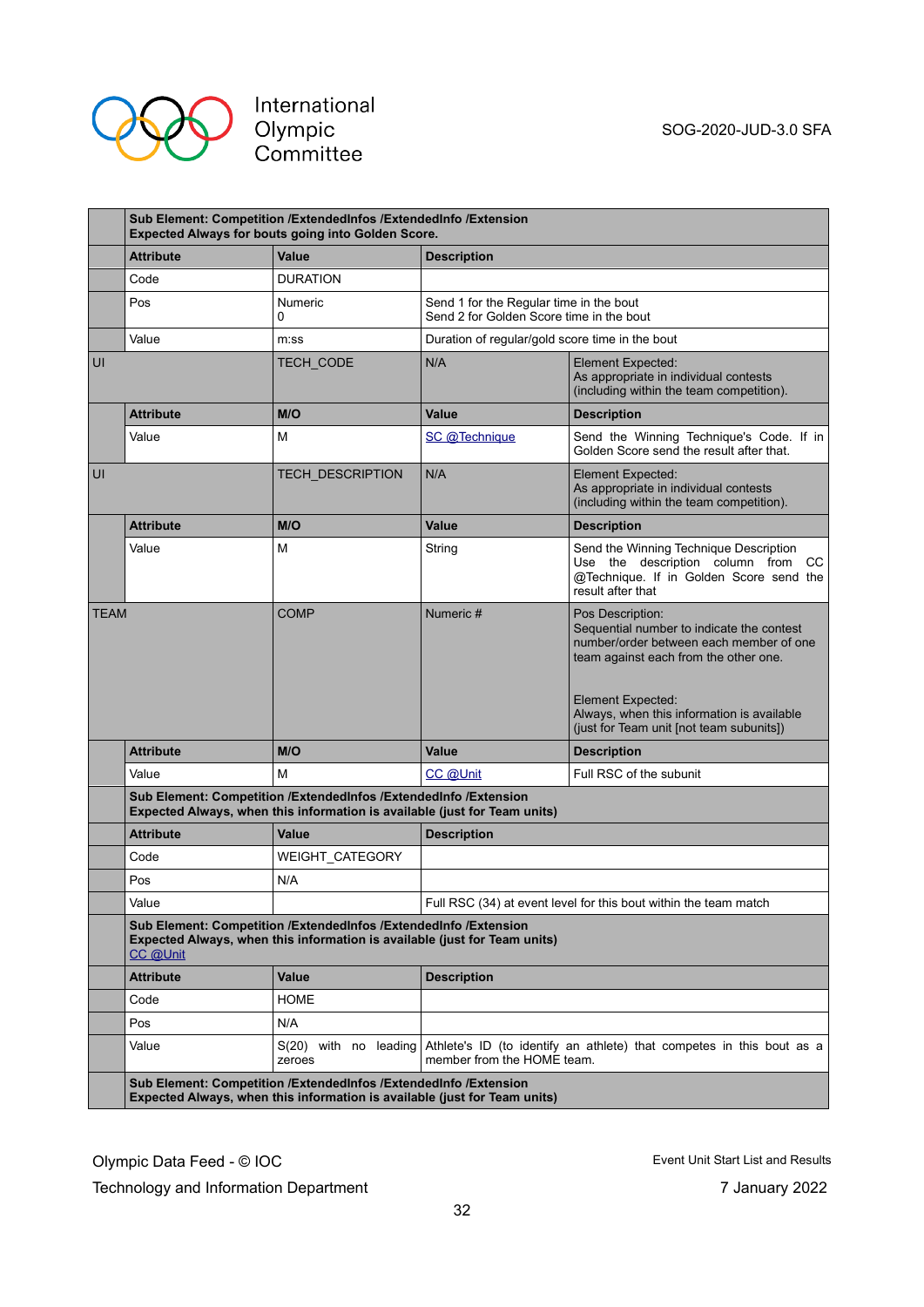

| <b>Attribute</b>                                                                                                                              | Value                                                            | <b>Description</b>                                                                                                                       |
|-----------------------------------------------------------------------------------------------------------------------------------------------|------------------------------------------------------------------|------------------------------------------------------------------------------------------------------------------------------------------|
| Code                                                                                                                                          | AWAY                                                             |                                                                                                                                          |
| Pos                                                                                                                                           | N/A                                                              |                                                                                                                                          |
| Value                                                                                                                                         | zeroes                                                           | $S(20)$ with no leading Athlete's ID (to identify an athlete) that competes in this bout as a<br>member from the AWAY team.              |
|                                                                                                                                               | Sub Element: Competition /ExtendedInfos /ExtendedInfo /Extension | Expected Always, when this information is available (just for Team events)                                                               |
| <b>Attribute</b>                                                                                                                              | Value                                                            | <b>Description</b>                                                                                                                       |
| Code                                                                                                                                          | <b>DURATION</b>                                                  |                                                                                                                                          |
| Pos                                                                                                                                           | S(3)                                                             | Send 1 for the Regular time in the bout<br>Send 2 for Golden Score time in the bout if applicable<br>Send TOT for Total time in the bout |
| Value                                                                                                                                         | m:ss                                                             | Duration of the Bout (within the match, for team events), including any<br>overtime.                                                     |
| Sub Element: Competition /ExtendedInfos /ExtendedInfo /Extension<br>Expected Always, when this information is available (just for Team units) |                                                                  |                                                                                                                                          |
| <b>Attribute</b>                                                                                                                              | Value                                                            | <b>Description</b>                                                                                                                       |
| Code                                                                                                                                          | GOLD_SCORE                                                       |                                                                                                                                          |
| Pos                                                                                                                                           | N/A                                                              |                                                                                                                                          |
| Value                                                                                                                                         | S(1)                                                             | Gold Score flag<br>Send Y If in Golden Score in the bout else do not send.                                                               |
| <b>Expected When team match is in progress</b>                                                                                                | Sub Element: Competition /ExtendedInfos /ExtendedInfo /Extension |                                                                                                                                          |
| <b>Attribute</b>                                                                                                                              | <b>Value</b>                                                     | <b>Description</b>                                                                                                                       |
| <b>Code</b>                                                                                                                                   | <b>STATUS</b>                                                    |                                                                                                                                          |
| Pos)                                                                                                                                          | N/A                                                              |                                                                                                                                          |
| <b>Value</b>                                                                                                                                  | CC @ScheduleStatus                                               | Send applicable status, only options as below:<br><b>SCHEDULED</b><br><b>RUNNING</b><br><b>FINISHED</b><br><b>CANCELLED</b>              |

 **Sample (Individual Unit or Team Subunit))** 

<ExtendedInfos>

<UnitDateTime StartDate="2012-08-03T16:10:00+01:00" Duration="3:12" />

<ExtendedInfo Type="UI" Code="RES\_CODE" Value="WAZ" />

<ExtendedInfo Type="UI" Code="TECH\_CODE" Value="P29" />

<ExtendedInfo Type="UI" Code="TECH\_DESCRIPTION" Value="Non-Combatively" />

</ExtendedInfos>

 **Sample (Team Unit)**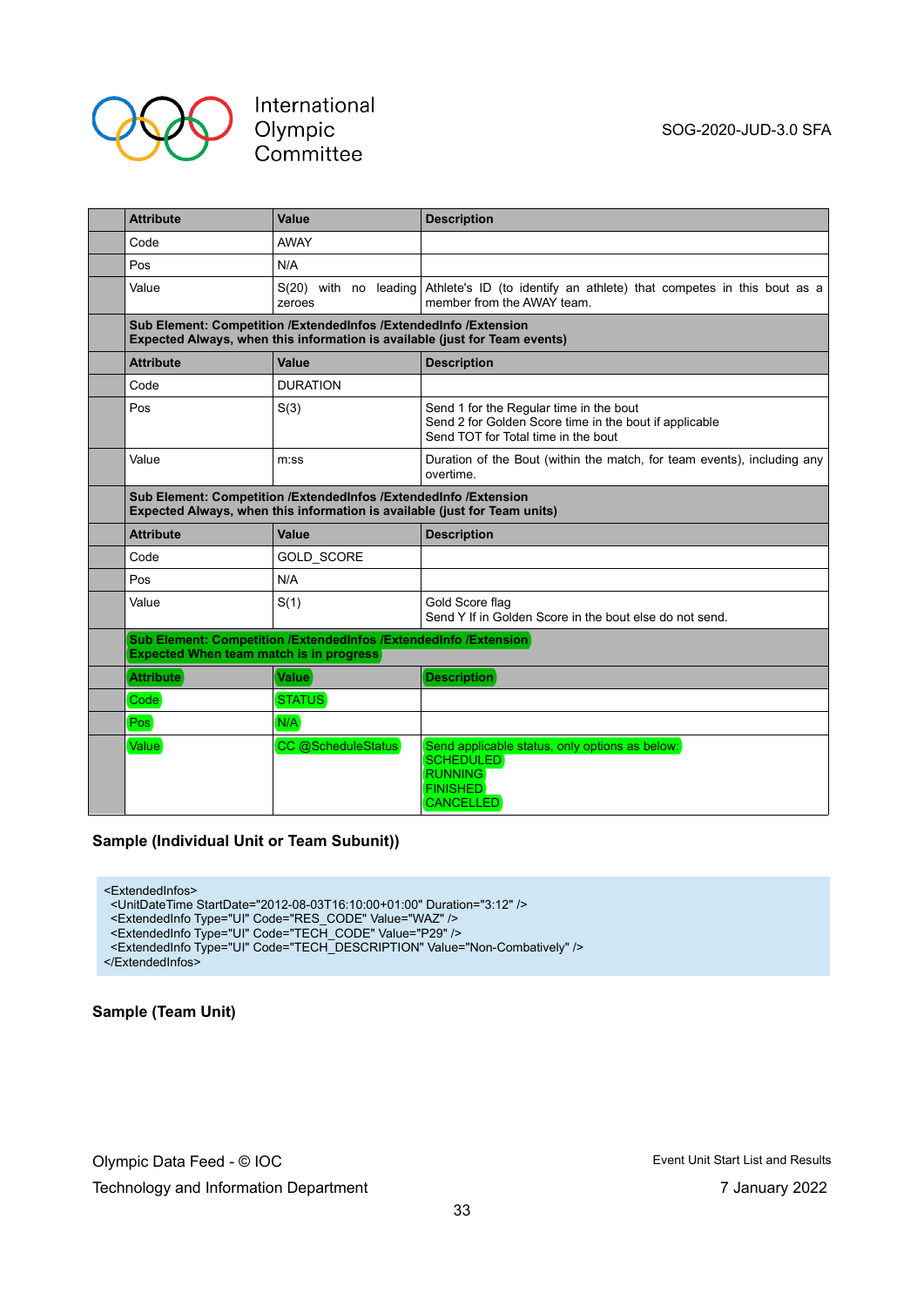

- <ExtendedInfos>
- <ExtendedInfo Value="JUDXTEAM5-------------8FNL00010001" Pos="1" Code="COMP" Type="TEAM">
- <Extension Value=" JUDW44KG--------------------------" Code="WEIGHT\_CATEGORY"/>
- <Extension Value="5285271" Code="HOME"/>
- <Extension Value="5285128" Code="AWAY"/>
- <Extension Value="Y" Code="GOLD\_SCORE"/>
- </ExtendedInfo>
- <ExtendedInfo Value="JUDXTEAM5-------------8FNL00010002" Pos="2" Code="COMP" Type="TEAM">
- -----" Code="WEIGHT\_CATEGORY"/>
	- <Extension Value="5285269" Code="HOME"/>
	- <Extension Value="5285116" Code="AWAY"/>
	- <Extension Value="4:00" Code="DURATION"/>
- <Extension Value="Y" Code="GOLD\_SCORE"/>
- <Extension Value="FINISHED" Code="STATUS"/>

<span id="page-33-3"></span>

| Element: Competition /ExtendedInfos /SportDescription (0.1) |     |                 |                                                         |  |
|-------------------------------------------------------------|-----|-----------------|---------------------------------------------------------|--|
| <b>Attribute</b>                                            | M/O | Value           | <b>Description</b>                                      |  |
| <b>DisciplineName</b>                                       | м   | S(40)           | Discipline ENG Description (not code) from Common Codes |  |
| EventName                                                   | М   | S(40)           | Event ENG Description (not code) from Common Codes.     |  |
| Gender                                                      | М   | CC @SportGender | Gender code for the event unit                          |  |
| SubEventName                                                | м   | S(40)           | EventUnit ENG Description (not code) from Common Codes  |  |
| <b>UnitNum</b>                                              | O   | S(6)            | Contest number                                          |  |

#### <span id="page-33-2"></span>**Element: Competition /ExtendedInfos /VenueDescription (0,1)**

### **Venue Names in Text.**

| <b>Attribute</b> | M/O | Value         | <b>Description</b>                                    |
|------------------|-----|---------------|-------------------------------------------------------|
| Venue            | м   | CC @VenueCode | Venue Code                                            |
| VenueName        | М   | S(25)         | Venue ENG Description (not code) from Common Codes    |
| Location         | м   | CC @Location  | Location code                                         |
| LocationName     | м   | S(30)         | Location ENG Description (not code) from Common Codes |

<span id="page-33-1"></span>

| Element: Competition /Officials /Official (1,N) |     |                                          |                                                                                                  |  |
|-------------------------------------------------|-----|------------------------------------------|--------------------------------------------------------------------------------------------------|--|
| <b>Attribute</b>                                | M/O | Value                                    | <b>Description</b>                                                                               |  |
| Code                                            | М   | S(20)<br>with<br>leading<br>no<br>zeroes | Official's code                                                                                  |  |
| Function                                        | М   | CC @ResultsFunction                      | Official's function (example: referee, etc.).                                                    |  |
|                                                 |     |                                          | Can be different from the function sent in the DT PARTIC<br>message.                             |  |
| Order                                           | М   | <b>Numeric</b><br>0                      | Official's order.<br>Send by order for each official in each function, example:<br>1 for Referee |  |
| <b>Bib</b>                                      | O   | S(4)                                     | Referee Bib                                                                                      |  |

#### <span id="page-33-0"></span>**Element: Competition /Officials /Official /Description (1,1)**

Olympic Data Feed - © IOC **Example 2018** Event Unit Start List and Results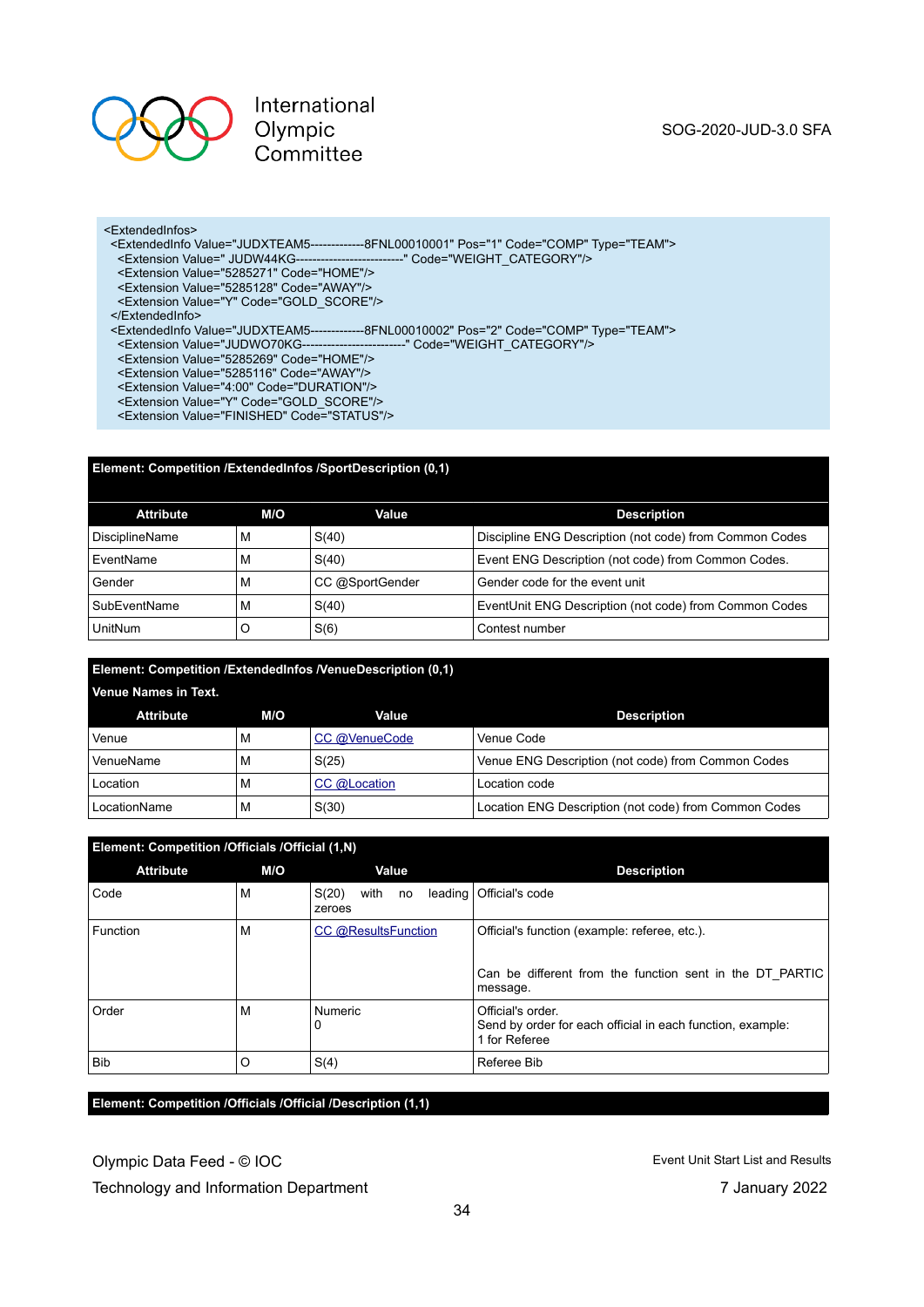

| Officials extended information. |     |                  |                                         |  |  |
|---------------------------------|-----|------------------|-----------------------------------------|--|--|
| <b>Attribute</b>                | M/O | Value            | <b>Description</b>                      |  |  |
| GivenName                       | O   | S(25)            | Given name in WNPA format (mixed case)  |  |  |
| FamilyName                      | м   | S(25)            | Family name in WNPA format (mixed case) |  |  |
| Gender                          | м   | CC @PersonGender | Gender of the official                  |  |  |
| Organisation                    | м   | CC @Organisation | Official's organisation                 |  |  |
| IFId                            | O   | S(16)            | International Federation ID             |  |  |

#### **Sample (General)**

<Officials>

<Official Code="7350035" Order="1" Function="RE" Bib="12" >

 <Description GivenName="Alexander" FamilyName="Zverkov" Gender="M" Organisation="RUS" /> </Official>

<Official Code="7350063" Order="2" Function="JU" Bib="33" >

<Description GivenName="Artur" FamilyName="Bazaev" Gender="M" Organisation="RUS" />

</Official>

<span id="page-34-1"></span>

| Element: Competition /Result (1,N) |         |                       |                                                                                                                                                                                       |  |
|------------------------------------|---------|-----------------------|---------------------------------------------------------------------------------------------------------------------------------------------------------------------------------------|--|
| <b>Attribute</b>                   | M/O     | Value                 | <b>Description</b>                                                                                                                                                                    |  |
| Result                             | O       | String                | The result of the competitor in the event unit.<br>Indicates the score of the competitor. This can be sent in<br>Golden Score as applicable.<br>Penalties are not included.           |  |
| <b>IRM</b>                         | $\circ$ | SC @IRM               | The invalid rank mark, if applicable.<br>IRM of the competitor for the particular event unit.<br>Send if DNS before competition also.                                                 |  |
| WLT                                | O       | SC @WLT               | The code whether a competitor won (W) or lost (L) the bout.<br>Send L just in case of no winner.                                                                                      |  |
| SortOrder                          | M       | Numeric               | Used to sort all the results of an event unit.<br>This attribute is a sequential number with the order of the<br>competitor.<br>Send 1 for White competitor and 2 for Blue competitor |  |
| <b>StartSortOrder</b>              | M       | <b>Numeric</b>        | Used to sort all start list competitors in an event unit.<br>Send 1 for White competitor and 2 for Blue competitor                                                                    |  |
| ResultType                         | $\circ$ | <b>SC @ResultType</b> | Type of the @Result attribute.<br>Result type, either points or IRM for the corresponding event<br>unit.                                                                              |  |
| Pty                                | O       | <b>SC</b> @Penalty    | Penalty codes associated to the score in individual contests.                                                                                                                         |  |

<span id="page-34-0"></span>

| <b>Element: Competition /Result /ExtendedResults /ExtendedResult (1,N)</b> |                |     |                                        |  |  |  |
|----------------------------------------------------------------------------|----------------|-----|----------------------------------------|--|--|--|
| Pos<br>Tvpe<br>Description<br>Code                                         |                |     |                                        |  |  |  |
| ER                                                                         | <b>OUTCOME</b> | N/A | Element Expected:<br>Send if available |  |  |  |

Olympic Data Feed - © IOC **Example 2018** Event Unit Start List and Results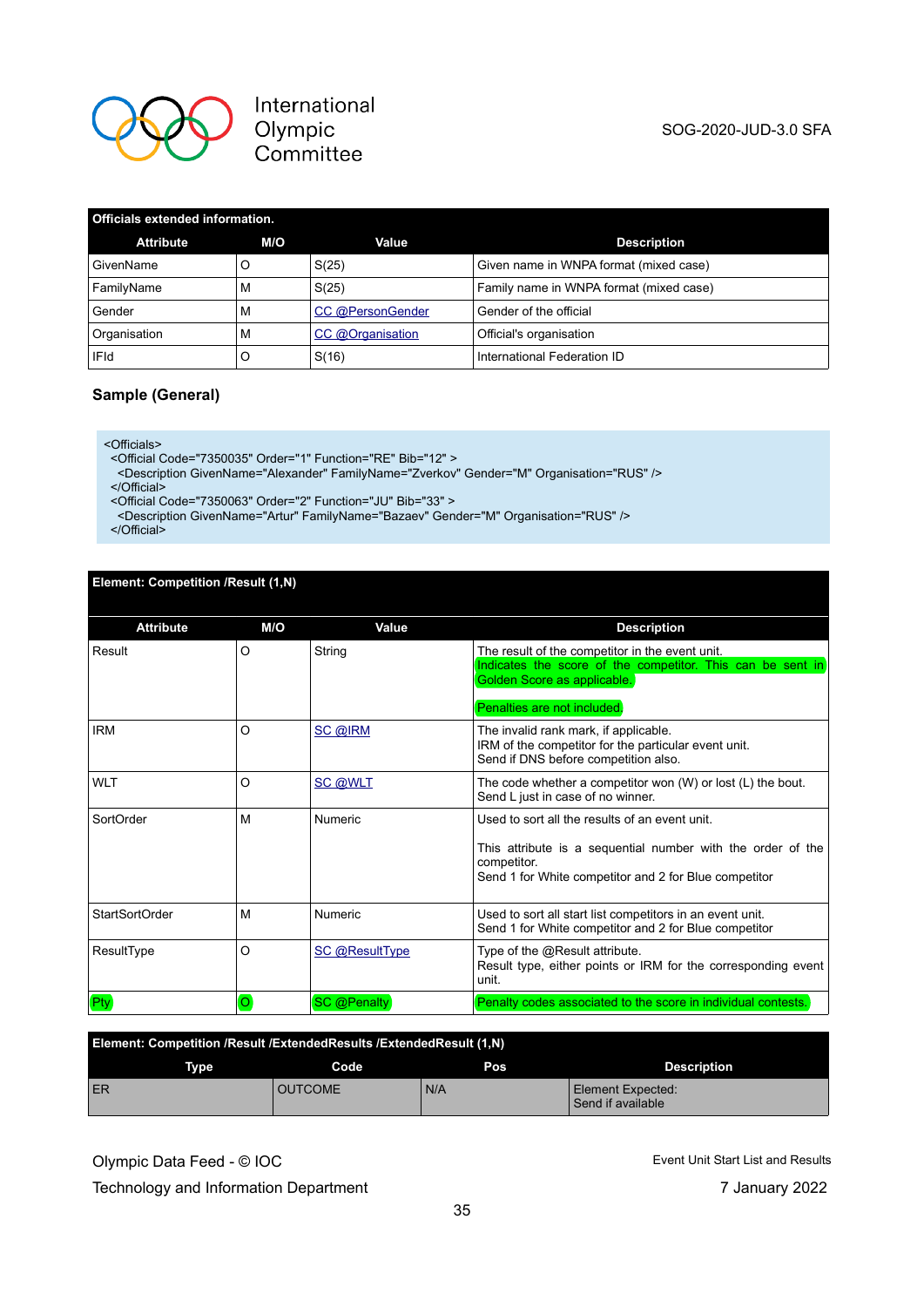

#### SOG-2020-JUD-3.0 SFA

|           | <b>Attribute</b> | M/O                                                     | Value               | <b>Description</b>                                                                                                                             |
|-----------|------------------|---------------------------------------------------------|---------------------|------------------------------------------------------------------------------------------------------------------------------------------------|
|           | Value            | M                                                       | <b>SC</b> @Outcome  | Progression of the athlete in the competition                                                                                                  |
| <b>ER</b> |                  | CC<br>Where<br>$\mathsf{v}$<br>$=$<br>y<br>@PenaltyType | S(3)                | Code Description:<br>Send the code for each type of penalty (see<br>codes section)                                                             |
|           |                  |                                                         |                     | Pos Description:<br>Send 1 for Regular time<br>Send 2 for Golden Score time<br>Send TOT for Total                                              |
|           |                  |                                                         |                     | <b>Element Expected:</b><br>When available                                                                                                     |
|           | <b>Attribute</b> | M/O                                                     | <b>Value</b>        | <b>Description</b>                                                                                                                             |
|           | Value            | M                                                       | <b>Numeric</b><br># | Number of penalties obtained by competitor<br>during<br>the<br>contest<br>for<br>given<br>CС<br>@PenaltyType.                                  |
|           |                  |                                                         |                     | Send value 0 and PenaltyType ='S' when<br>there are no penalties for this competitor.<br>These values should be sent when the match<br>starts. |
| ER        |                  | Where $z =$<br>$\mathsf{z}$<br>@PointsType              | CC   S(3)           | <b>Code Description:</b><br>Send the code for each CC @PointsType                                                                              |
|           |                  |                                                         |                     | Pos Description:<br>Send 1 for Regular time<br>Send 2 for Golden Score time<br>Send TOT for Total                                              |
|           |                  |                                                         |                     | <b>Element Expected:</b><br>As soon as it is known                                                                                             |
|           | <b>Attribute</b> | M/O                                                     | <b>Value</b>        | <b>Description</b>                                                                                                                             |
|           | Value            | M                                                       | <b>Numeric</b><br>0 | Number of scores obtained by competitor<br>during contest for given CC @PointsType                                                             |
|           |                  |                                                         |                     | Should be 0 for those PointsType without<br>scoring. These values should be sent when<br>the match started.                                    |
| <b>ER</b> |                  | TOT SCORE                                               | N/A                 | <b>Element Expected:</b><br>In team overall unit only. Include after the first<br>bout.                                                        |
|           | <b>Attribute</b> | M/O                                                     | <b>Value</b>        | <b>Description</b>                                                                                                                             |
|           | Value            | M                                                       | Numeric<br>#0       | Total points for the team (not team overall<br>results)                                                                                        |

 **Sample (Individual)**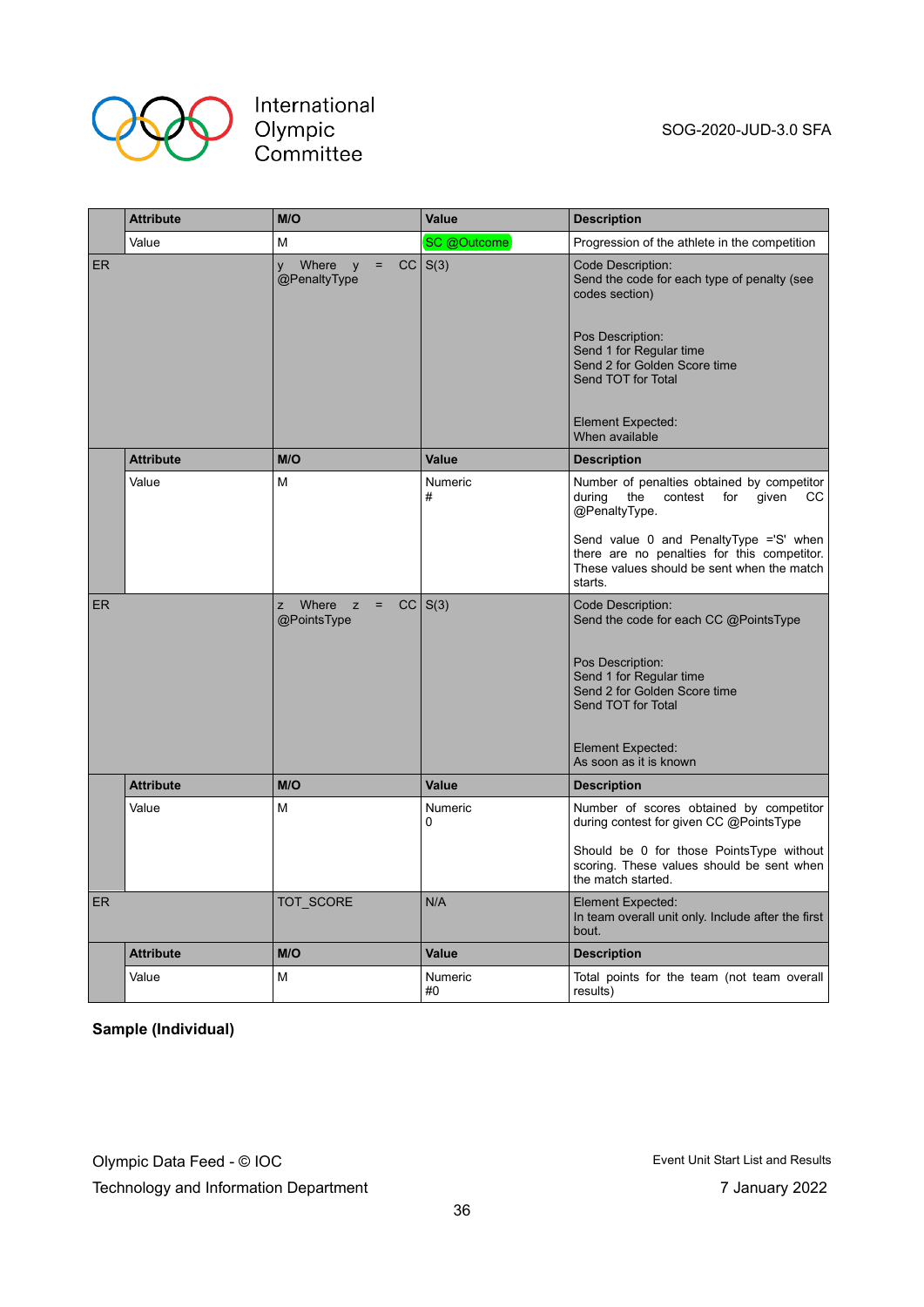

<Result ResultType="POINTS" Result="11" WLT="W" SortOrder="1" StartOrder="1" StartSortOrder="1"> <ExtendedResults> <ExtendedResult Type="ER" Code="S3" Pos="1" Value="1"/> <ExtendedResult Type="ER" Code="IPP" Pos="1" Value="1" /> <ExtendedResult Type="ER" Code="WAZ" Pos="1" Value="1" /> <ExtendedResult Type="ER" Code="OUTCOME" <mark>Value="ABC"</mark> /> </ExtendedResults>

#### **Sample (Team Match)**

<Result ResultType="POINTS" Result="1" SortOrder="1" StartOrder="1" StartSortOrder="1"> <ExtendedResults>

 <ExtendedResult Value="10" Code="TOT\_SCORE" Type="ER"/> </ExtendedResults>

<span id="page-36-3"></span>

| Element: Competition /Result /Competitor (1,1) |     |                                                      |                                                                                                                                                           |  |  |  |  |  |
|------------------------------------------------|-----|------------------------------------------------------|-----------------------------------------------------------------------------------------------------------------------------------------------------------|--|--|--|--|--|
| <b>Attribute</b>                               | M/O | Value                                                | <b>Description</b>                                                                                                                                        |  |  |  |  |  |
| Code                                           | М   | S(20)<br>with<br>no<br>zeroes<br>SC @CompetitorPlace | leading   Competitor's ID or TBD in case that the competitor is unknown  <br>at this time but will be available.<br>Send NCT in the case of No Contestant |  |  |  |  |  |
| Type                                           | М   | S(1)                                                 | A for athlete or T for Team                                                                                                                               |  |  |  |  |  |
| Organisation                                   | O   | CC @Organisation                                     | Competitor's organisation                                                                                                                                 |  |  |  |  |  |

<span id="page-36-2"></span>

| <b>Element: Competition /Result /Competitor /Description (0.1)</b> |   |       |                    |  |  |  |
|--------------------------------------------------------------------|---|-------|--------------------|--|--|--|
| Competitors extended information.                                  |   |       |                    |  |  |  |
| <b>Attribute</b><br>Value<br>M/O<br><b>Description</b>             |   |       |                    |  |  |  |
| TeamName                                                           | M | S(73) | 'Name of the team. |  |  |  |

<span id="page-36-1"></span>

| <b>Element: Competition /Result /Competitor /Composition /Athlete (0.N)</b> |     |                                                         |                                                                      |  |  |  |
|-----------------------------------------------------------------------------|-----|---------------------------------------------------------|----------------------------------------------------------------------|--|--|--|
| <b>Attribute</b>                                                            | M/O | Value                                                   | <b>Description</b>                                                   |  |  |  |
| Code                                                                        | M   | S(20)<br>with<br>no<br>zeroes<br>or<br>@CompetitorPlace | leading   Athlete's ID.<br>SC Send NCT in the case of No Contestant. |  |  |  |
| Order                                                                       | м   | Numeric                                                 | Order attribute used to sort.<br>Send 1 if Competitor @Type="A".     |  |  |  |

<span id="page-36-0"></span>**Element: Competition /Result /Competitor /Composition /Athlete /Description (1,1)**

| Athletes extended information. |     |                  |                                         |  |  |  |
|--------------------------------|-----|------------------|-----------------------------------------|--|--|--|
| <b>Attribute</b>               | M/O | Value            | <b>Description</b>                      |  |  |  |
| GivenName                      |     | S(25)            | Given name in WNPA format (mixed case)  |  |  |  |
| FamilyName                     | м   | S(25)            | Family name in WNPA format (mixed case) |  |  |  |
| Gender                         | М   | CC @PersonGender | Gender of the athlete                   |  |  |  |
| Organisation                   | м   | CC @Organisation | Athletes' organisation                  |  |  |  |

Olympic Data Feed - © IOC **Example 2018** Event Unit Start List and Results Technology and Information Department 7 January 2022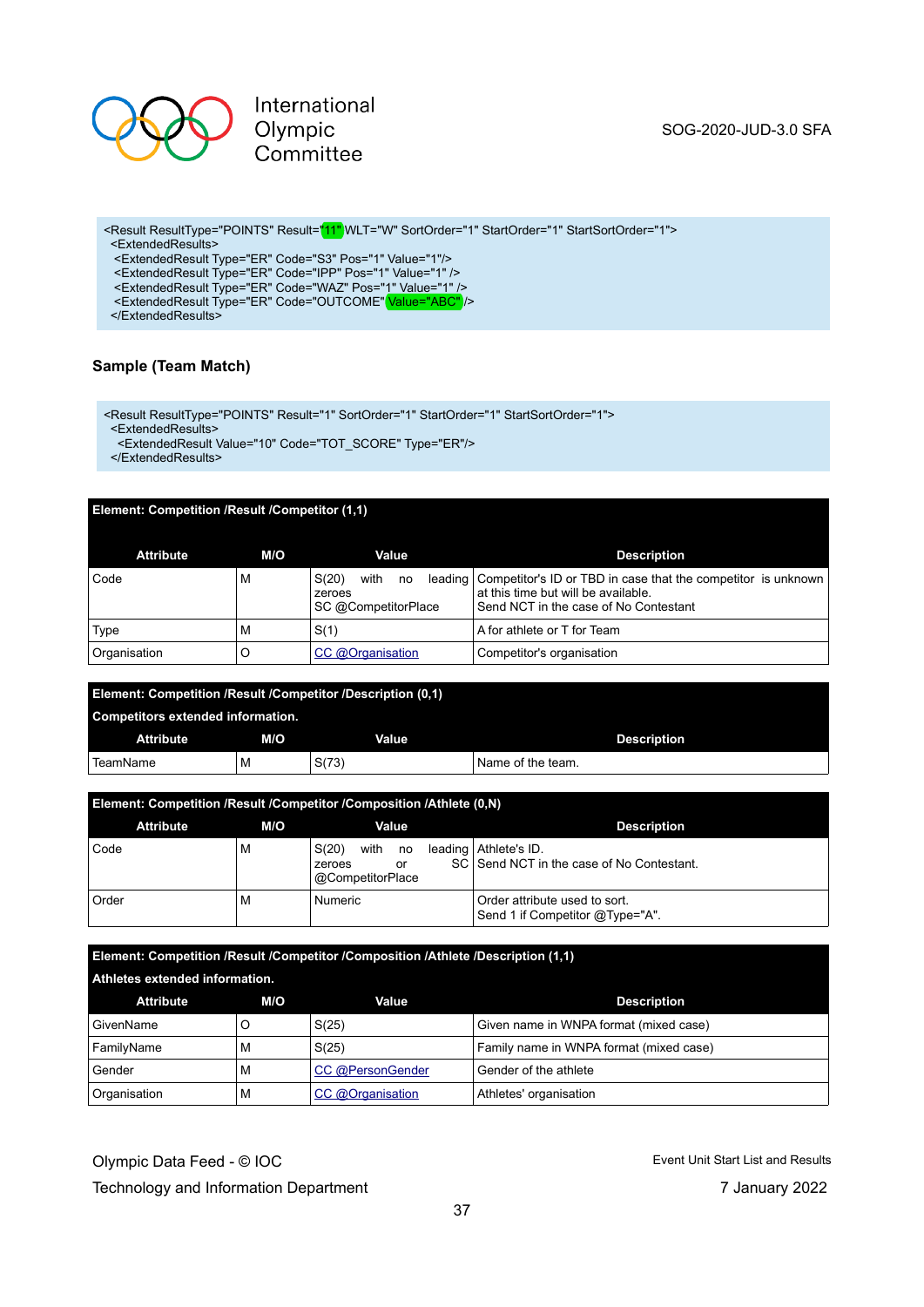

| <b>BirthDate</b> | O | Date           | Birth date (example: YYYY-MM-DD). Must include if the data is<br>available                                         |
|------------------|---|----------------|--------------------------------------------------------------------------------------------------------------------|
| IFId             | O | S(16)          | International Federation ID                                                                                        |
| Class            | O | CC @SportClass | Code to identify the sport class in the case of events with<br>athletes with a disability (e.g: Paralympic Games). |
|                  |   |                | This attribute is optional because it is not used in events<br>without such athletes.                              |

<span id="page-37-0"></span>

|            | Element: Competition /Result /Competitor /Composition /Athlete /EventUnitEntry (0,N) |                    |                         |                                                                                                               |  |  |  |
|------------|--------------------------------------------------------------------------------------|--------------------|-------------------------|---------------------------------------------------------------------------------------------------------------|--|--|--|
|            | Individual athletes entry information.                                               |                    |                         |                                                                                                               |  |  |  |
|            | <b>Type</b>                                                                          | Code               | Pos                     | <b>Description</b>                                                                                            |  |  |  |
| <b>EUE</b> |                                                                                      | <b>BODYWEIGHT</b>  | N/A                     | <b>Element Expected:</b><br>Always                                                                            |  |  |  |
|            | <b>Attribute</b>                                                                     | M/O                | Value                   | <b>Description</b>                                                                                            |  |  |  |
|            | Value                                                                                | м                  | <b>Numeric</b><br>##0.0 | Bodyweight value                                                                                              |  |  |  |
| <b>EUE</b> |                                                                                      | <b>COLOUR</b>      | N/A                     | Element Expected:<br>Always                                                                                   |  |  |  |
|            | <b>Attribute</b>                                                                     | M/O                | <b>Value</b>            | <b>Description</b>                                                                                            |  |  |  |
|            | Value                                                                                | M                  | SC @Colour              | Athlete's colour                                                                                              |  |  |  |
| <b>EUE</b> |                                                                                      | <b>RANK WLD</b>    | N/A                     | <b>Element Expected:</b><br>Send if available                                                                 |  |  |  |
|            | <b>Attribute</b>                                                                     | M/O                | Value                   | <b>Description</b>                                                                                            |  |  |  |
|            | Value                                                                                | M                  | S(3)                    | World Ranking                                                                                                 |  |  |  |
| <b>EUE</b> |                                                                                      | <b>RESULT BEST</b> | N/A                     | <b>Element Expected:</b><br>Send if available                                                                 |  |  |  |
|            | <b>Attribute</b>                                                                     | M/O                | Value                   | <b>Description</b>                                                                                            |  |  |  |
|            | Value                                                                                | м                  | S(30)                   | Best achievement prior to the Olympic.<br>Same information like the one provided in the<br>dt partic message. |  |  |  |

#### **Sample (General)**

<EventUnitEntry Type="EUE" Code="COLOUR" Value="WHITE" />

<EventUnitEntry Type="EUE" Code="BODYWEIGHT" Value="105.7" />

<EventUnitEntry Type="EUE" Code="RESULT\_BEST" Value="2008 Olympic Games 3rd" />

<EventUnitEntry Type="EUE" Code="RANK\_WLD" Value="7" />

<span id="page-37-1"></span>

| Element: Competition /Result /Competitor /Composition /Athlete /ExtendedResults /ExtendedResult (1,N) |                                   |  |                                                                                                               |  |  |  |  |
|-------------------------------------------------------------------------------------------------------|-----------------------------------|--|---------------------------------------------------------------------------------------------------------------|--|--|--|--|
| Team members extended result. Only send in team events.                                               |                                   |  |                                                                                                               |  |  |  |  |
| Type                                                                                                  | Pos<br><b>Description</b><br>Code |  |                                                                                                               |  |  |  |  |
| ER                                                                                                    | Numeric #<br><b>CONTEST</b>       |  | Pos Description:<br>The number that identifies the Bout number<br>(within the match, as in ExtendedInfos), in |  |  |  |  |

Olympic Data Feed - © IOC **Example 2018** Event Unit Start List and Results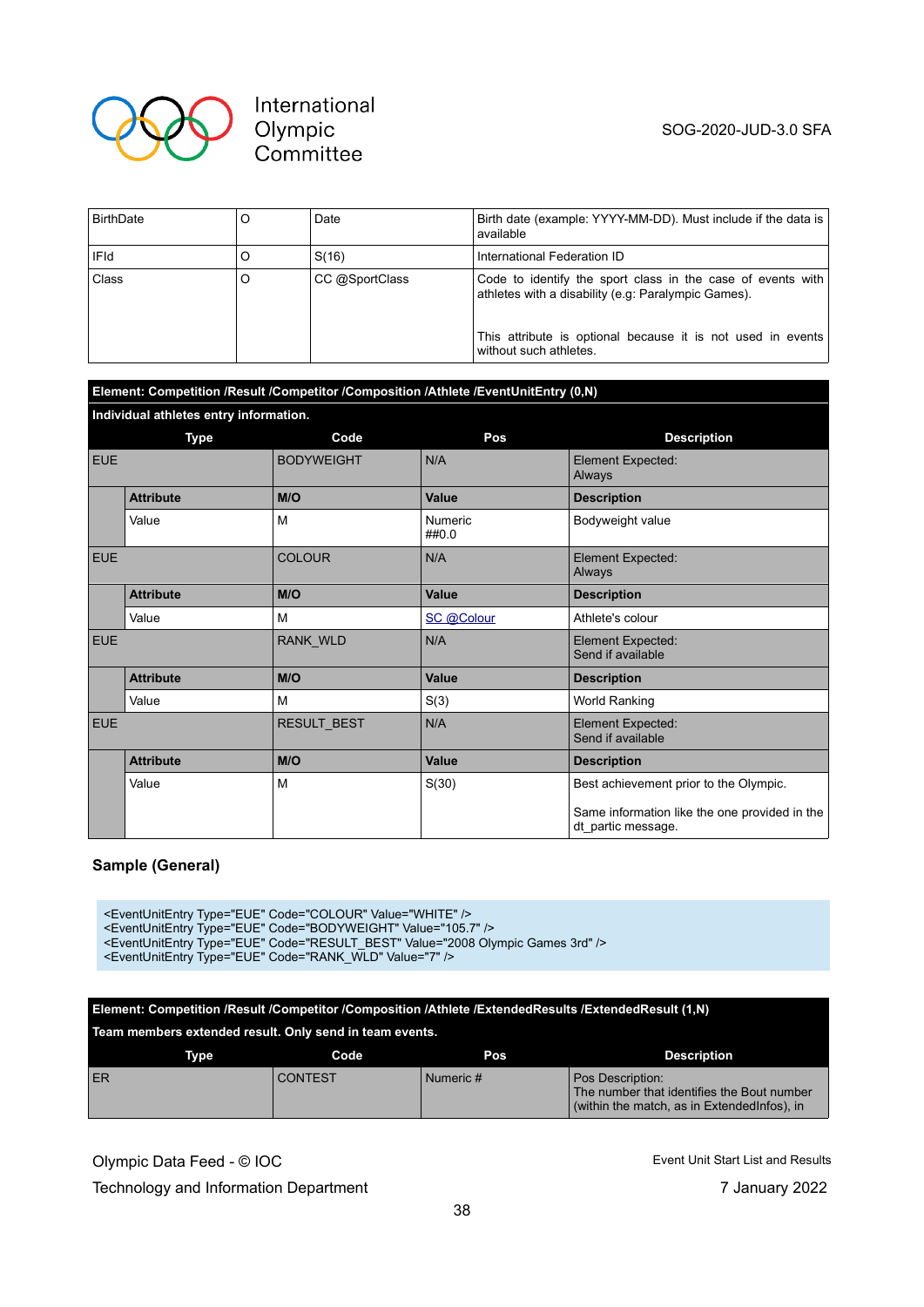

|                  |                                                                  |                                           | which this athlete fights as a team member.<br><b>Element Expected:</b>                                                           |  |  |
|------------------|------------------------------------------------------------------|-------------------------------------------|-----------------------------------------------------------------------------------------------------------------------------------|--|--|
|                  |                                                                  |                                           | Only for Team events Send only for the<br>current and completed bouts                                                             |  |  |
| <b>Attribute</b> | M/O                                                              | Value                                     | <b>Description</b>                                                                                                                |  |  |
| Value            | M                                                                | String                                    | Send the team member result in this contest.<br>Not cumulative.                                                                   |  |  |
|                  | Expected Only for Team events (for any team member)              |                                           | Sub Element: Competition /Result /Competitor /Composition /Athlete /ExtendedResults /ExtendedResult /Extension                    |  |  |
| <b>Attribute</b> | Value                                                            | <b>Description</b>                        |                                                                                                                                   |  |  |
| Code             | <b>IRM</b>                                                       |                                           |                                                                                                                                   |  |  |
| Pos              | N/A                                                              |                                           |                                                                                                                                   |  |  |
| Value            |                                                                  | Send the IRM granted in the related bout. |                                                                                                                                   |  |  |
| SC @IRM          | Expected Only for Team events. When changes and after each bout. |                                           | Sub Element: Competition /Result /Competitor /Composition /Athlete /ExtendedResults /ExtendedResult /Extension                    |  |  |
| <b>Attribute</b> | Value                                                            | <b>Description</b>                        |                                                                                                                                   |  |  |
| Code             | <b>WLT</b>                                                       |                                           |                                                                                                                                   |  |  |
| Pos              | N/A                                                              |                                           |                                                                                                                                   |  |  |
| Value            | S(1)                                                             | match)                                    | Winner indicator for each contest (within the match).<br>Send 'W' or 'L' if the team member wins or loses the contest (within the |  |  |

### <span id="page-38-0"></span>**2.3.4.6 Message Sort**

Sort by Result @SortOrder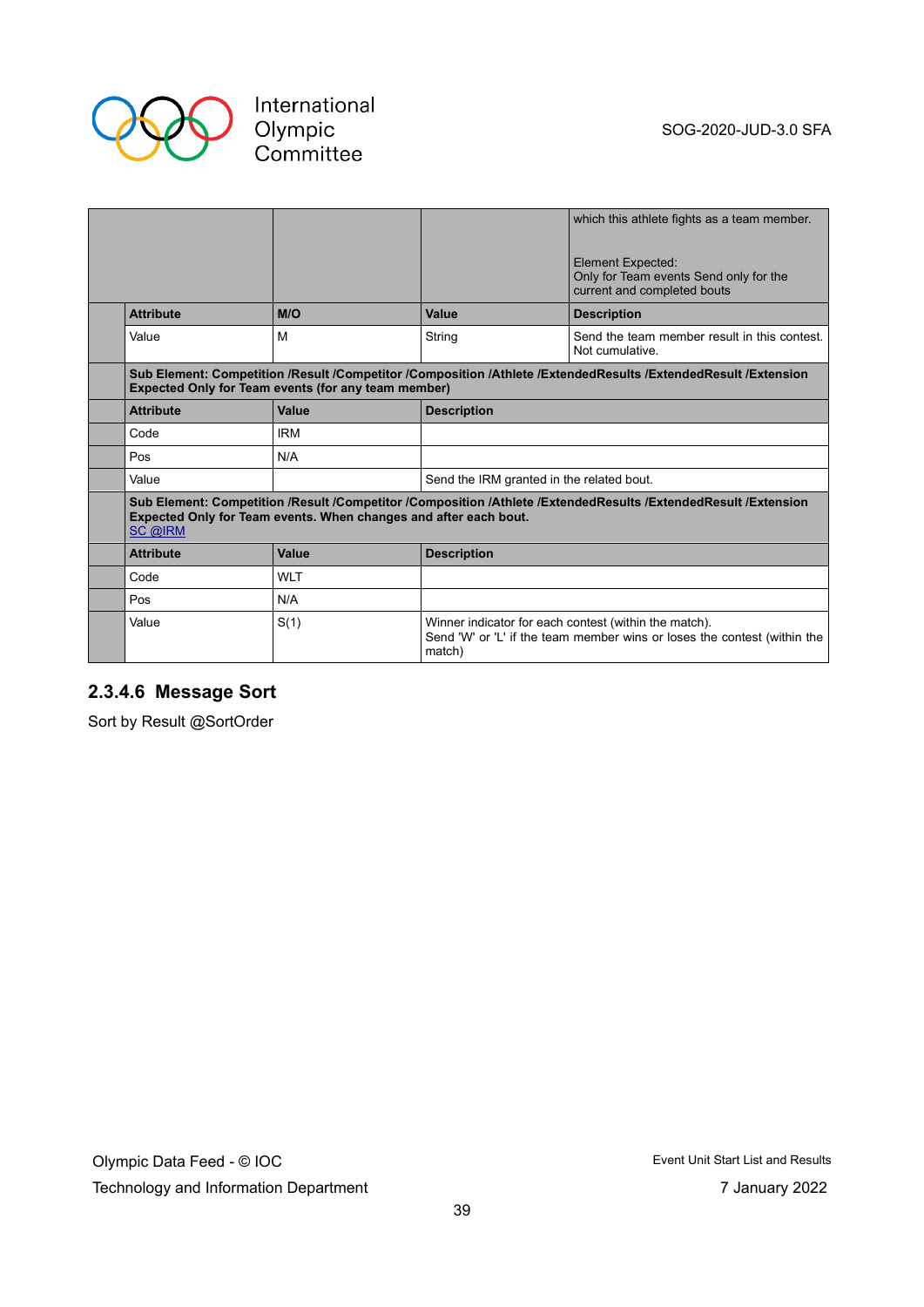

#### <span id="page-39-4"></span>**2.3.5 Play by Play**

#### <span id="page-39-3"></span>**2.3.5.1 Description**

The Play by Play is a message containing official raw data from the results provider for each action.

The message contains a generic definition that can be used to provide results data of different nature as well as all of the actions in a unit.

#### <span id="page-39-2"></span>**2.3.5.2 Header Values**

The following table describes the message header attributes.

| <b>Attribute</b>       | Value                      | <b>Comment</b>                                                                                                                                                                                                                                              |
|------------------------|----------------------------|-------------------------------------------------------------------------------------------------------------------------------------------------------------------------------------------------------------------------------------------------------------|
| CompetitionCode        | CC @Competition            | Unique ID for competition                                                                                                                                                                                                                                   |
| <b>DocumentCode</b>    | CC @Unit                   | Send Full RSC for each contest                                                                                                                                                                                                                              |
| <b>DocumentSubcode</b> | N/A                        | N/A                                                                                                                                                                                                                                                         |
| DocumentType           | DT PLAY BY PLAY            | Play by Play message                                                                                                                                                                                                                                        |
| DocumentSubtype        | S(8)                       | Send "ACTION"                                                                                                                                                                                                                                               |
| Version                | 1.1V                       | Version number associated to the message's content. Ascending<br>number                                                                                                                                                                                     |
| <b>ResultStatus</b>    | CC @ResultStatus           | Status of the message. Possible values are:<br>START LIST (only used if there are actions before the start)<br>LIVE (used during the competition when nothing else applies)<br><b>INTERMEDIATE</b><br><b>UNOFFICIAL</b><br>OFFICIAL (when results official) |
| FeedFlag               | "P"-Production<br>"T"-Test | Test message or production message.                                                                                                                                                                                                                         |
| Date                   | Date                       | Date when the message is generated, expressed in the local time zone<br>where the message was produced.                                                                                                                                                     |
| Time                   | Time                       | Time up to milliseconds when the message is generated, expressed in<br>the local time zone where the message was produced.                                                                                                                                  |
| LogicalDate            | Date                       | Logical Date of events. This is the same as the physical day except<br>when the unit or message transmission extends after midnight.<br>See full explanation in ODF Foundation.                                                                             |
| Source                 | SC @Source                 | Code indicating the system which generated the message.                                                                                                                                                                                                     |

#### <span id="page-39-1"></span>**2.3.5.3 Trigger and Frequency**

This message is sent:

- START\_LIST: Only sent if there is an action before the start of the unit
- LIVE: When the contest starts
- LIVE: After every action

- INTERMEDIATE: For interruption.

- UNOFFICIAL/OFFICIAL: After the contest (unit)

#### <span id="page-39-0"></span>**2.3.5.4 Message Structure**

The following table defines the structure of the message.

Olympic Data Feed - © IOC Play by Play by Play by Play by Play by Play by Play by Play by Play by Play by Play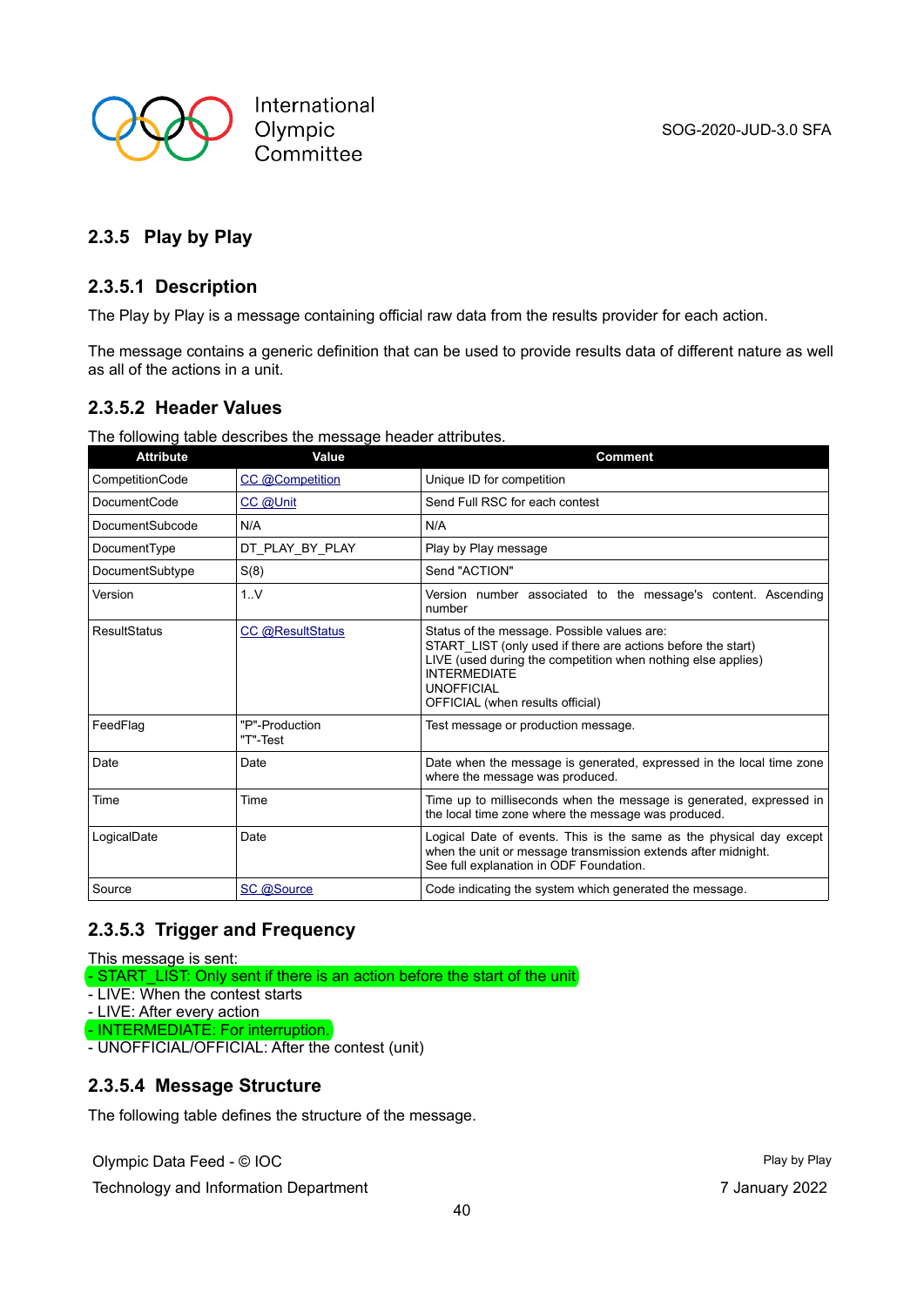

#### SOG-2020-JUD-3.0 SFA

| Level 1           | Level 2             | Level 3                | Level 4          | Level 5           | Level 6       | Level 7           | Level 8    |
|-------------------|---------------------|------------------------|------------------|-------------------|---------------|-------------------|------------|
| Competition (0,1) |                     |                        |                  |                   |               |                   |            |
|                   | Gen                 |                        |                  |                   |               |                   |            |
|                   | Sport               |                        |                  |                   |               |                   |            |
|                   | Codes               |                        |                  |                   |               |                   |            |
|                   | ExtendedInfos (0,1) |                        |                  |                   |               |                   |            |
|                   |                     | SportDescription (0,1) |                  |                   |               |                   |            |
|                   |                     |                        | DisciplineName   |                   |               |                   |            |
|                   |                     |                        | EventName        |                   |               |                   |            |
|                   |                     |                        | SubEventName     |                   |               |                   |            |
|                   |                     |                        | Gender           |                   |               |                   |            |
|                   |                     | VenueDescription (0,1) |                  |                   |               |                   |            |
|                   |                     |                        | Venue            |                   |               |                   |            |
|                   |                     |                        | VenueName        |                   |               |                   |            |
|                   |                     |                        | Location         |                   |               |                   |            |
|                   |                     |                        | LocationName     |                   |               |                   |            |
|                   | Actions (0,1)       |                        |                  |                   |               |                   |            |
|                   |                     | Home                   |                  |                   |               |                   |            |
|                   |                     | Away                   |                  |                   |               |                   |            |
|                   |                     | Action (1,N)           |                  |                   |               |                   |            |
|                   |                     |                        | ${\sf Id}$       |                   |               |                   |            |
|                   |                     |                        | Period           |                   |               |                   |            |
|                   |                     |                        | Order            |                   |               |                   |            |
|                   |                     |                        | Action           |                   |               |                   |            |
|                   |                     |                        | ActionAdd        |                   |               |                   |            |
|                   |                     |                        | When             |                   |               |                   |            |
|                   |                     |                        | Result           |                   |               |                   |            |
|                   |                     |                        | Competitor (0,N) |                   |               |                   |            |
|                   |                     |                        |                  | Code              |               |                   |            |
|                   |                     |                        |                  | Type              |               |                   |            |
|                   |                     |                        |                  | Order             |               |                   |            |
|                   |                     |                        |                  | Organisation      |               |                   |            |
|                   |                     |                        |                  | Composition (0,1) |               |                   |            |
|                   |                     |                        |                  |                   | Athlete (1,N) |                   |            |
|                   |                     |                        |                  |                   |               | Code              |            |
|                   |                     |                        |                  |                   |               | Order             |            |
|                   |                     |                        |                  |                   |               | Description (1,1) |            |
|                   |                     |                        |                  |                   |               |                   | GivenName  |
|                   |                     |                        |                  |                   |               |                   | FamilyName |

Olympic Data Feed - © IOC Play by Play by Play by Play by Play by Play by Play by Play by Play by Play by Play Technology and Information Department 7 January 2022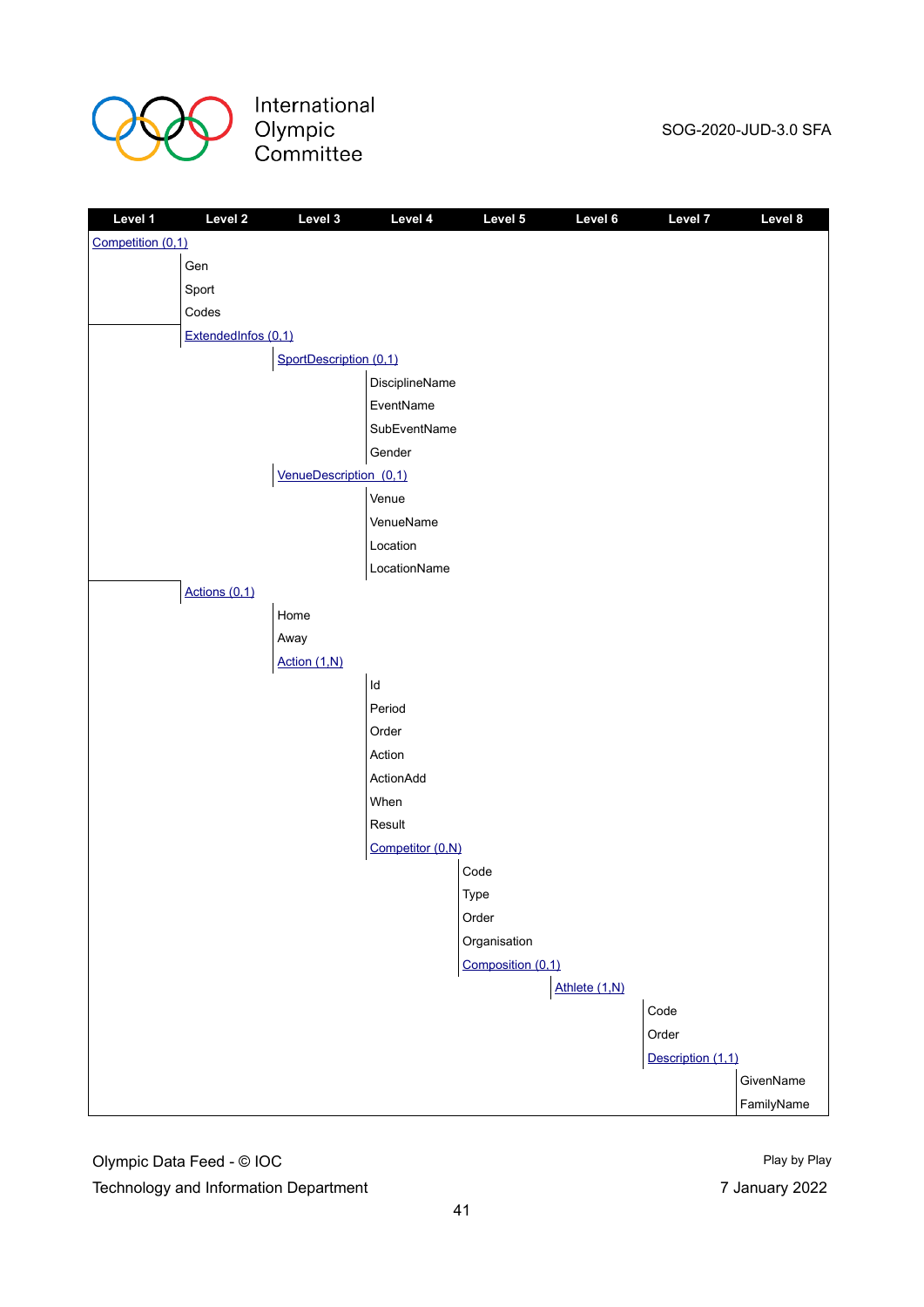

| Gender           |
|------------------|
| Organisation     |
| <b>BirthDate</b> |
| IFId             |
| Class            |

#### <span id="page-41-0"></span>**2.3.5.5 Message Values**

<span id="page-41-5"></span>

| <b>Element: Competition (0,1)</b> |     |       |                                                                     |
|-----------------------------------|-----|-------|---------------------------------------------------------------------|
| <b>Attribute</b>                  | M/O | Value | <b>Description</b>                                                  |
| Gen                               |     | S(20) | Version of the General Data Dictionary applicable to the<br>message |
| Sport                             |     | S(20) | Version of the Sport Data Dictionary applicable to the message      |
| Codes                             |     | S(20) | Version of the Codes applicable to the message                      |

#### <span id="page-41-4"></span>**Element: Competition /ExtendedInfos /SportDescription (0,1)**

| <b>Attribute</b>      | M/O | Value           | <b>Description</b>                                      |
|-----------------------|-----|-----------------|---------------------------------------------------------|
| <b>DisciplineName</b> | м   | S(40)           | Discipline ENG Description (not code) from Common Codes |
| EventName             | М   | S(40)           | Event ENG Description (not code) from Common Codes.     |
| SubEventName          | М   | S(40)           | EventUnit ENG Description (not code) from Common Codes  |
| Gender                | М   | CC @SportGender | Gender code for the event unit                          |

#### <span id="page-41-3"></span>**Element: Competition /ExtendedInfos /VenueDescription (0,1)**

| <b>Attribute</b> | M/O | Value         | <b>Description</b>                                    |
|------------------|-----|---------------|-------------------------------------------------------|
| Venue            | М   | CC @VenueCode | Venue Code                                            |
| VenueName        | М   | S(25)         | Venue ENG Description (not code) from Common Codes    |
| Location         | М   | CC @Location  | Location code                                         |
| LocationName     | М   | S(30)         | Location ENG Description (not code) from Common Codes |

<span id="page-41-2"></span>

| <b>Element: Competition /Actions (0,1)</b> |     |                 |      |       |  |                              |
|--------------------------------------------|-----|-----------------|------|-------|--|------------------------------|
| <b>Attribute</b>                           | M/O |                 |      | Value |  | <b>Description</b>           |
| Home                                       | O   | S(20)<br>zeroes | with | no    |  | leading   Home Competitor ID |
| Away                                       | O   | S(20)<br>zeroes | with | no    |  | leading   Away Competitor ID |

<span id="page-41-1"></span>

| <b>Element: Competition /Actions /Action (1,N)</b> |     |       |                                                                                                                         |
|----------------------------------------------------|-----|-------|-------------------------------------------------------------------------------------------------------------------------|
| Attribute                                          | M/O | Value | <b>Description</b>                                                                                                      |
| Id                                                 | М   | S(36) | Unique identifier for the action within the message.<br>When the identifier is assigned for an action in a unit then it |

Olympic Data Feed - © IOC Play by Play by Play by Play by Play by Play by Play by Play by Play by Play by Play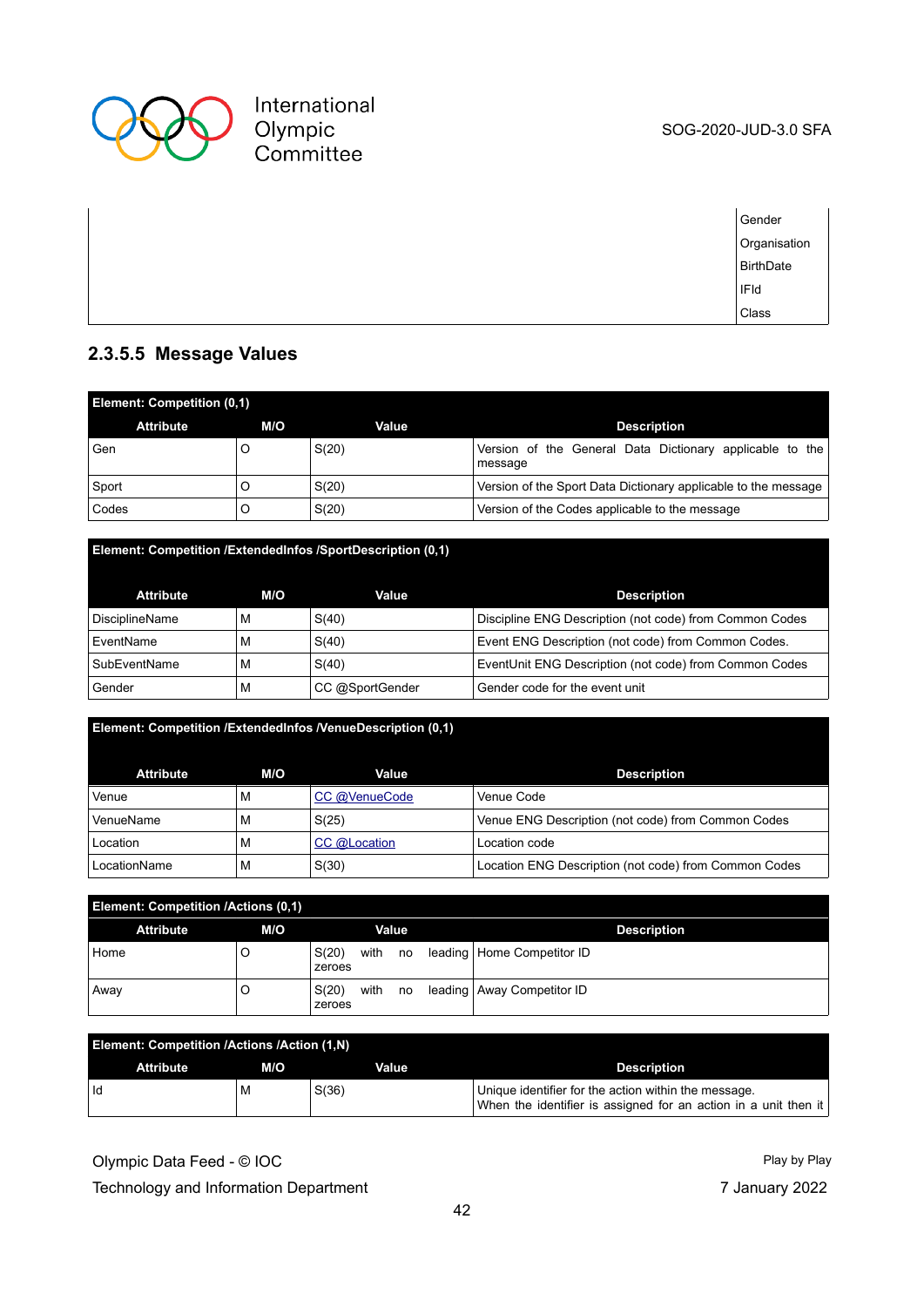

#### SOG-2020-JUD-3.0 SFA

|           |   |                                         | must not change within the same unit in subsequent<br>messages.                                                                                  |
|-----------|---|-----------------------------------------|--------------------------------------------------------------------------------------------------------------------------------------------------|
| Period    | М | <b>SC</b> @Period                       | Period of the action within the match                                                                                                            |
| Order     | M | <b>Numeric</b>                          | Unique sequential number for all the incidents and actions,<br>from 1 to n'<br>It is used to sort Action                                         |
| Action    | M | SC @PointsType<br>or<br>SC @PenaltyType | Points or Penalty, send one code                                                                                                                 |
| ActionAdd | M | S(12)                                   | Send POINTSTYPE or PENALTYTYPE to know the type of<br>action                                                                                     |
| When      | O | m:ss                                    | Action's time in minutes and seconds<br>Example $(2:05)$<br>Time of the action. Ascending from the beginning (0:00) to the<br>end of one Period. |
| Result    | O | SC @Technique                           | Send the Technique Code                                                                                                                          |

#### <span id="page-42-2"></span>**Element: Competition /Actions /Action /Competitor (0,N)**

**Competitor participating in the Action. Used when the Action is related to a competitor.**

| <b>Attribute</b> | M/O | Value                         | <b>Description</b>                                                                                  |
|------------------|-----|-------------------------------|-----------------------------------------------------------------------------------------------------|
| Code             | м   | S(20)<br>with<br>no<br>zeroes | leading   Competitor's ID                                                                           |
| Type             | м   | S(1)                          | T for Team and A for Athlete                                                                        |
| Order            |     | <b>Numeric</b>                | Order in which the competitor should appear for the action, if<br>there is more than one competitor |
| Organisation     | м   | CC @Organisation              | Competitors' organisation                                                                           |

#### <span id="page-42-1"></span>**Element: Competition /Actions /Action /Competitor /Composition /Athlete (1,N)**

| <b>Attribute</b> | M/O | Value                         | <b>Description</b>                                                                                               |
|------------------|-----|-------------------------------|------------------------------------------------------------------------------------------------------------------|
| Code             | м   | S(20)<br>with<br>no<br>zeroes | leading Athlete's ID (individual athlete or team member) related to the<br>action                                |
| Order            |     | Numeric                       | Order of the athletes. Used to order the athletes when there<br>are more than one athlete related to the action. |

#### <span id="page-42-0"></span>**Element: Competition /Actions /Action /Competitor /Composition /Athlete /Description (1,1)**

| Athletes extended information |     |                  |                                                                            |  |  |
|-------------------------------|-----|------------------|----------------------------------------------------------------------------|--|--|
| <b>Attribute</b>              | M/O | Value            | <b>Description</b>                                                         |  |  |
| GivenName                     | O   | S(25)            | Given name in WNPA format (mixed case)                                     |  |  |
| FamilyName                    | м   | S(25)            | Family name in WNPA format (mixed case)                                    |  |  |
| Gender                        | м   | CC @PersonGender | Gender of the athlete                                                      |  |  |
| Organisation                  | м   | CC @Organisation | Athletes' organisation                                                     |  |  |
| <b>BirthDate</b>              | O   | Date             | Birth date (example: YYYY-MM-DD). Must include if the data is<br>available |  |  |
| IFId                          | Ω   | S(16)            | International Federation ID                                                |  |  |
| <b>Class</b>                  | O   | CC @SportClass   | Code to identify the sport class in the case of events with                |  |  |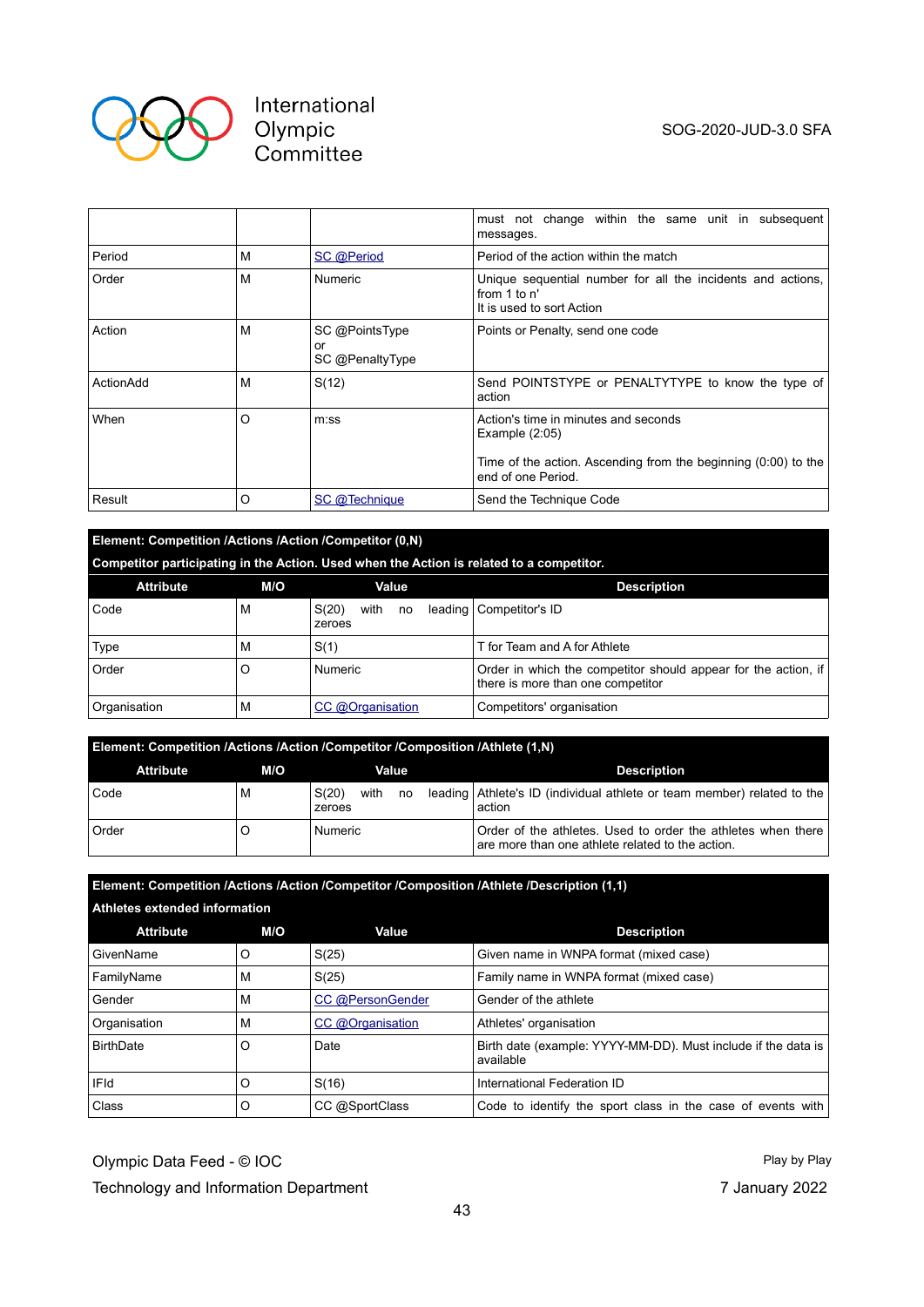

#### **Sample (General)**

| <action action="S" actionadd="PENALTYTYPE" id="123456" order="3" period="N" when="2:12"><br/><competitor code="1008743" order="1" organisation="SUI" type="A"><br/><composition><br/><athlete code="1008743" order="1"><br/><description birthdate="1994-12-15" familyname="Smits" gender="W" givenname="Jane" organisation="SUI"></description><br/><math>&lt;</math>/Athlete&gt;<br/></athlete></composition><br/></competitor></action> |  |
|--------------------------------------------------------------------------------------------------------------------------------------------------------------------------------------------------------------------------------------------------------------------------------------------------------------------------------------------------------------------------------------------------------------------------------------------|--|
|                                                                                                                                                                                                                                                                                                                                                                                                                                            |  |

#### <span id="page-43-0"></span>**2.3.5.6 Message Sort**

Actions /Action @Order.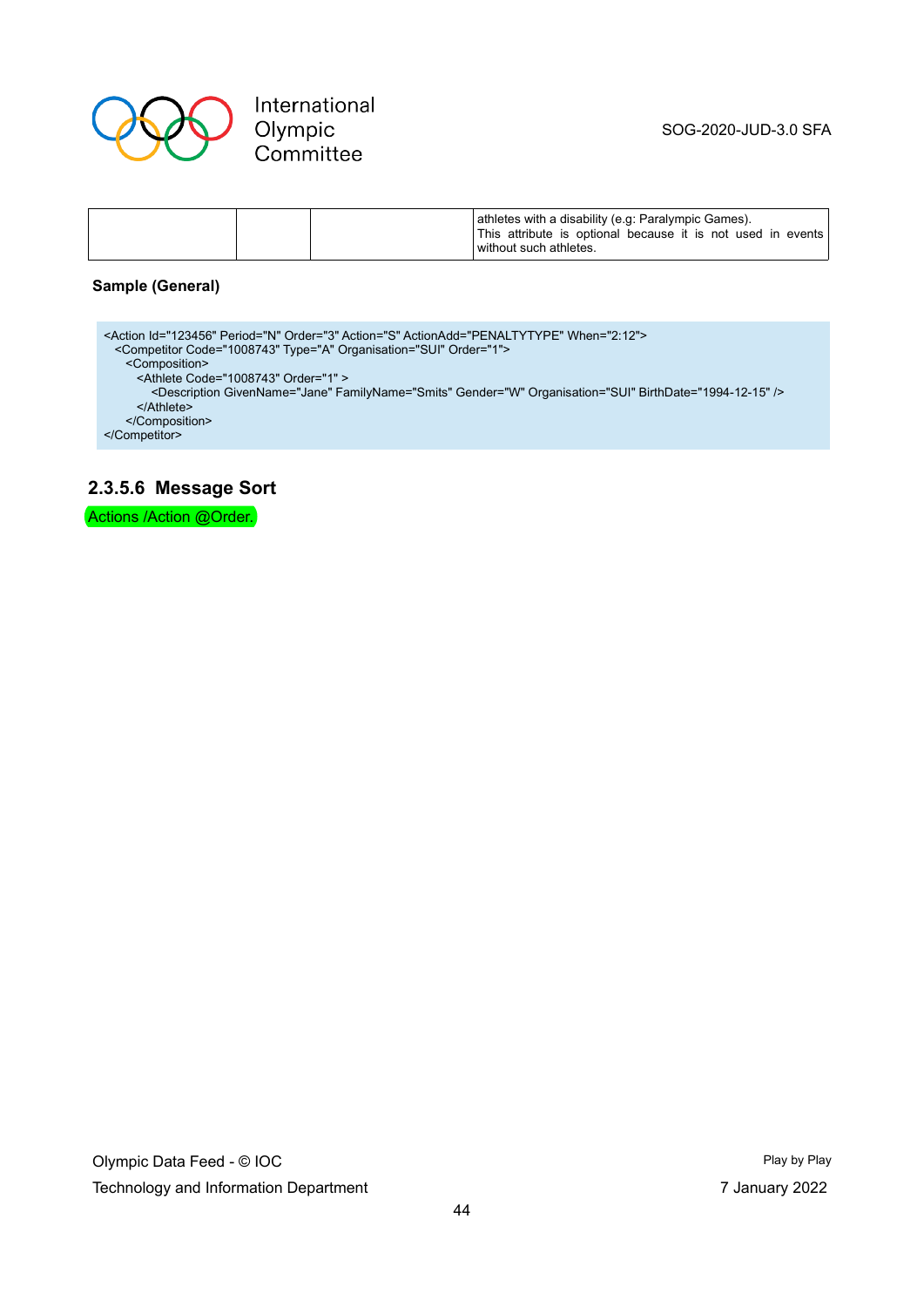

#### <span id="page-44-0"></span>**2.3.6 Brackets**

#### <span id="page-44-3"></span>**2.3.6.1 Description**

The brackets message contains the brackets information for one particular event. It is used in events where there is a necessity to know in advance how successive event units will be filled as the competition progresses. In the early stages of the competition, it indicates how each of the event units will be built from the winners/losers, or other competition rules of the previous event units.

#### <span id="page-44-2"></span>**2.3.6.2 Header Values**

The following table describes the message header attributes.

| <b>Attribute</b>    | Value                      | <b>Comment</b>                                                                                                                                                                  |  |  |  |
|---------------------|----------------------------|---------------------------------------------------------------------------------------------------------------------------------------------------------------------------------|--|--|--|
| CompetitionCode     | CC @Competition            | Unique ID for competition                                                                                                                                                       |  |  |  |
| DocumentCode        | CC @Event                  | Full RSC of the Event                                                                                                                                                           |  |  |  |
| DocumentType        | DT BRACKETS                | Brackets message                                                                                                                                                                |  |  |  |
| Version             | 1.1V                       | Version number associated to the message's content. Ascending<br>number                                                                                                         |  |  |  |
| <b>ResultStatus</b> | CC @ResultStatus           | Status of the message. Expected statuses are:<br>START LIST (when the draw initially made)<br>INTERMEDIATE (during the competition)<br>OFFICIAL (when all matches official)     |  |  |  |
| FeedFlag            | "P"-Production<br>"T"-Test | Test message or production message.                                                                                                                                             |  |  |  |
| Date                | Date                       | Date when the message is generated, expressed in the local time zone<br>where the message was produced.                                                                         |  |  |  |
| Time                | Time                       | Time up to milliseconds when the message is generated, expressed in<br>the local time zone where the message was produced.                                                      |  |  |  |
| LogicalDate         | Date                       | Logical Date of events. This is the same as the physical day except<br>when the unit or message transmission extends after midnight.<br>See full explanation in ODF Foundation. |  |  |  |
| Source              | SC @Source                 | Code indicating the system which generated the message.                                                                                                                         |  |  |  |

#### <span id="page-44-1"></span>**2.3.6.3 Trigger and Frequency**

This message should be sent at the very beginning of a competition, as soon as brackets are available after the draw.

Send when a match (in teams) and bout (in individual) is completed, including Official status. Therefore it is triggered up to two times (with both status) for each event unit but only if there is a change from the previous version. The message should be updated including information on each competitor in the different bracket items.

The @ResultStatus attribute will vary depending on the competition status.

- Send with ResultStatus = 'START\_LIST' before the competition starts

- Send with ResultStatus = 'INTERMEDIATE' until the last event unit (Gold Medal Match) is Unofficial (i.e. for all event units up until the Gold Medal match is completed for an event)

- Send with ResultStatus = 'OFFICIAL' when the last event unit for an event (Gold Medal match) has Official status.

Olympic Data Feed - © IOC Brackets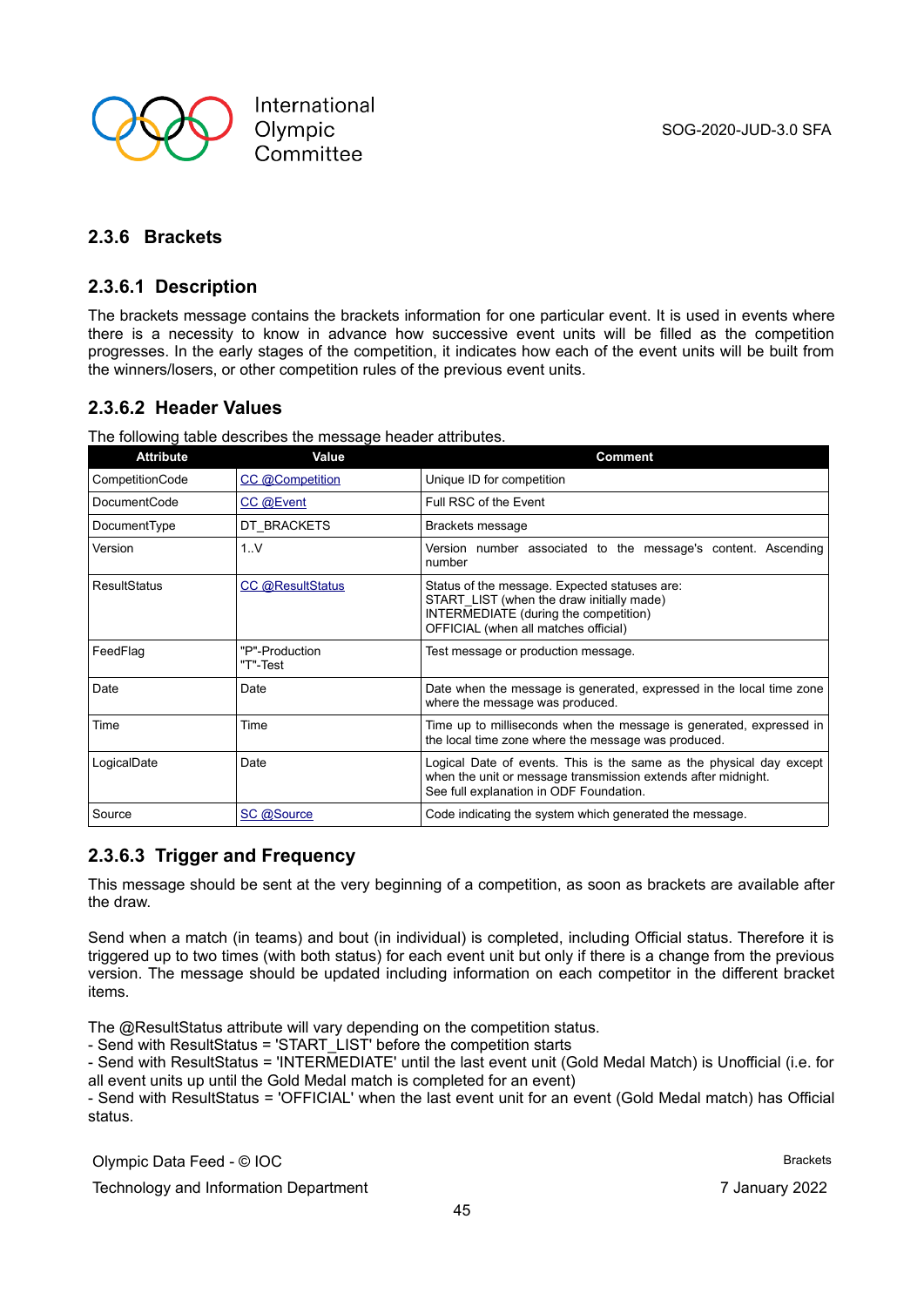

Trigger also after any change.

#### <span id="page-45-0"></span>**2.3.6.4 Message Structure**

The following table defines the structure of the message.

| Level 1           | Level 2             | Level 3                | Level 4           | Level 5               | Level 6              | Level 7      | Level 8 | Level 9 | Level 10 |
|-------------------|---------------------|------------------------|-------------------|-----------------------|----------------------|--------------|---------|---------|----------|
| Competition (0,1) |                     |                        |                   |                       |                      |              |         |         |          |
|                   | Gen                 |                        |                   |                       |                      |              |         |         |          |
|                   | Sport               |                        |                   |                       |                      |              |         |         |          |
|                   | Codes               |                        |                   |                       |                      |              |         |         |          |
|                   | ExtendedInfos (0,1) |                        |                   |                       |                      |              |         |         |          |
|                   |                     | SportDescription (0,1) |                   |                       |                      |              |         |         |          |
|                   |                     |                        | DisciplineName    |                       |                      |              |         |         |          |
|                   |                     |                        | EventName         |                       |                      |              |         |         |          |
|                   |                     |                        | Gender            |                       |                      |              |         |         |          |
|                   |                     | VenueDescription (0,1) |                   |                       |                      |              |         |         |          |
|                   |                     |                        | Venue             |                       |                      |              |         |         |          |
|                   |                     |                        | VenueName         |                       |                      |              |         |         |          |
|                   | Bracket (1,N)       |                        |                   |                       |                      |              |         |         |          |
|                   |                     | Code                   |                   |                       |                      |              |         |         |          |
|                   |                     | BracketItems (1,N)     |                   |                       |                      |              |         |         |          |
|                   |                     |                        | Code              |                       |                      |              |         |         |          |
|                   |                     |                        | BracketItem (1,N) |                       |                      |              |         |         |          |
|                   |                     |                        |                   | Code                  |                      |              |         |         |          |
|                   |                     |                        |                   | Order                 |                      |              |         |         |          |
|                   |                     |                        |                   | Position              |                      |              |         |         |          |
|                   |                     |                        |                   | Unit                  |                      |              |         |         |          |
|                   |                     |                        |                   | Result                |                      |              |         |         |          |
|                   |                     |                        |                   | ExtBracketItems (0,1) |                      |              |         |         |          |
|                   |                     |                        |                   |                       | ExtBracketItem (1,N) |              |         |         |          |
|                   |                     |                        |                   |                       |                      | Type<br>Code |         |         |          |
|                   |                     |                        |                   |                       |                      | Pos          |         |         |          |
|                   |                     |                        |                   |                       |                      | Value        |         |         |          |
|                   |                     |                        |                   | CompetitorPlace (1,N) |                      |              |         |         |          |
|                   |                     |                        |                   |                       | Pos                  |              |         |         |          |
|                   |                     |                        |                   |                       | Code                 |              |         |         |          |
|                   |                     |                        |                   |                       | <b>WLT</b>           |              |         |         |          |
|                   |                     |                        |                   |                       | Result               |              |         |         |          |
|                   |                     |                        |                   |                       | ResultType           |              |         |         |          |

Olympic Data Feed - © IOC Brackets Technology and Information Department 7 January 2022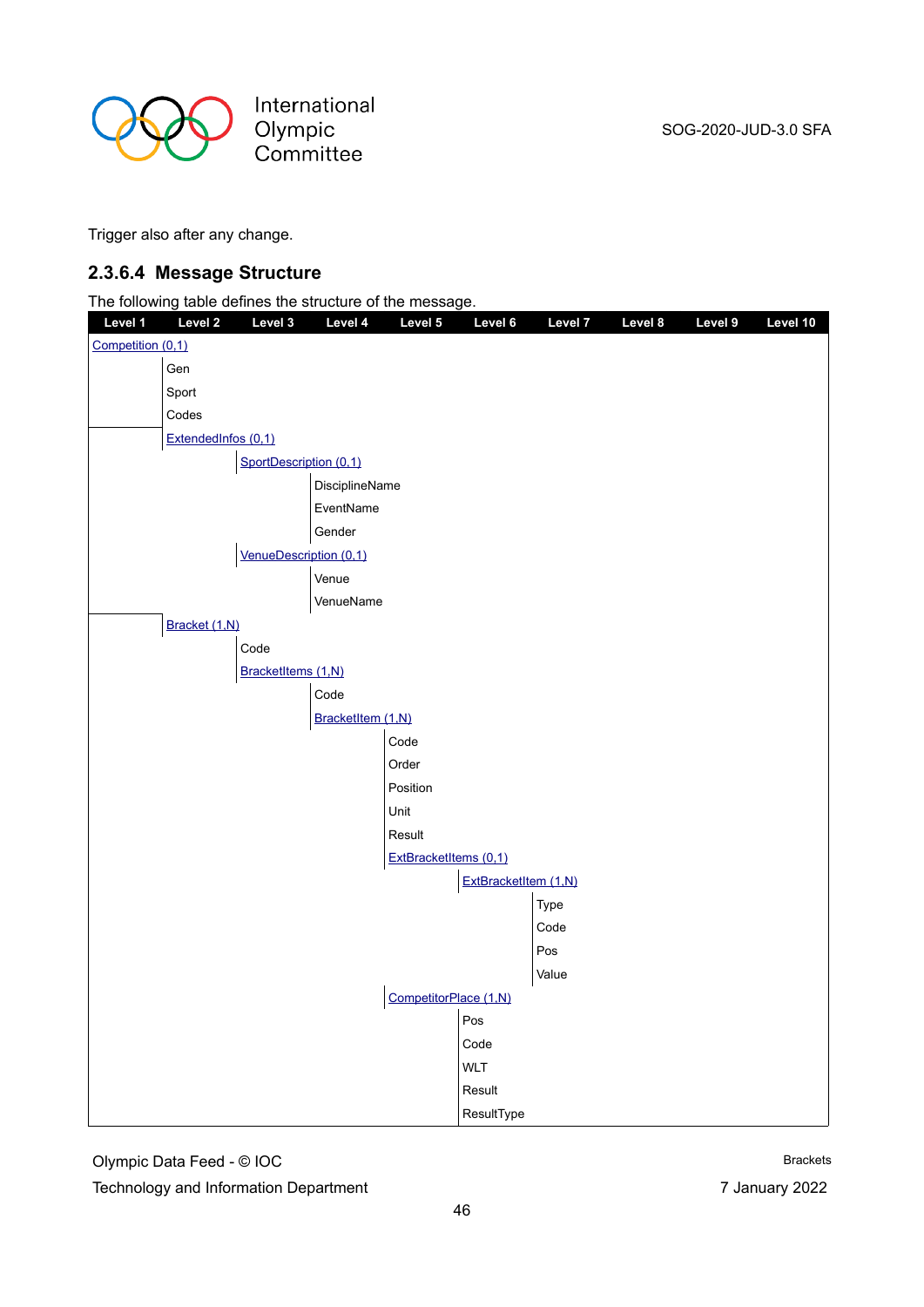



### <span id="page-46-0"></span>**2.3.6.5 Message Values**

<span id="page-46-1"></span>

| <b>Element: Competition (0,1)</b> |     |       |                                                                     |  |  |  |
|-----------------------------------|-----|-------|---------------------------------------------------------------------|--|--|--|
| <b>Attribute</b>                  | M/O | Value | <b>Description</b>                                                  |  |  |  |
| Gen                               |     | S(20) | Version of the General Data Dictionary applicable to the<br>message |  |  |  |

Olympic Data Feed - © IOC Brackets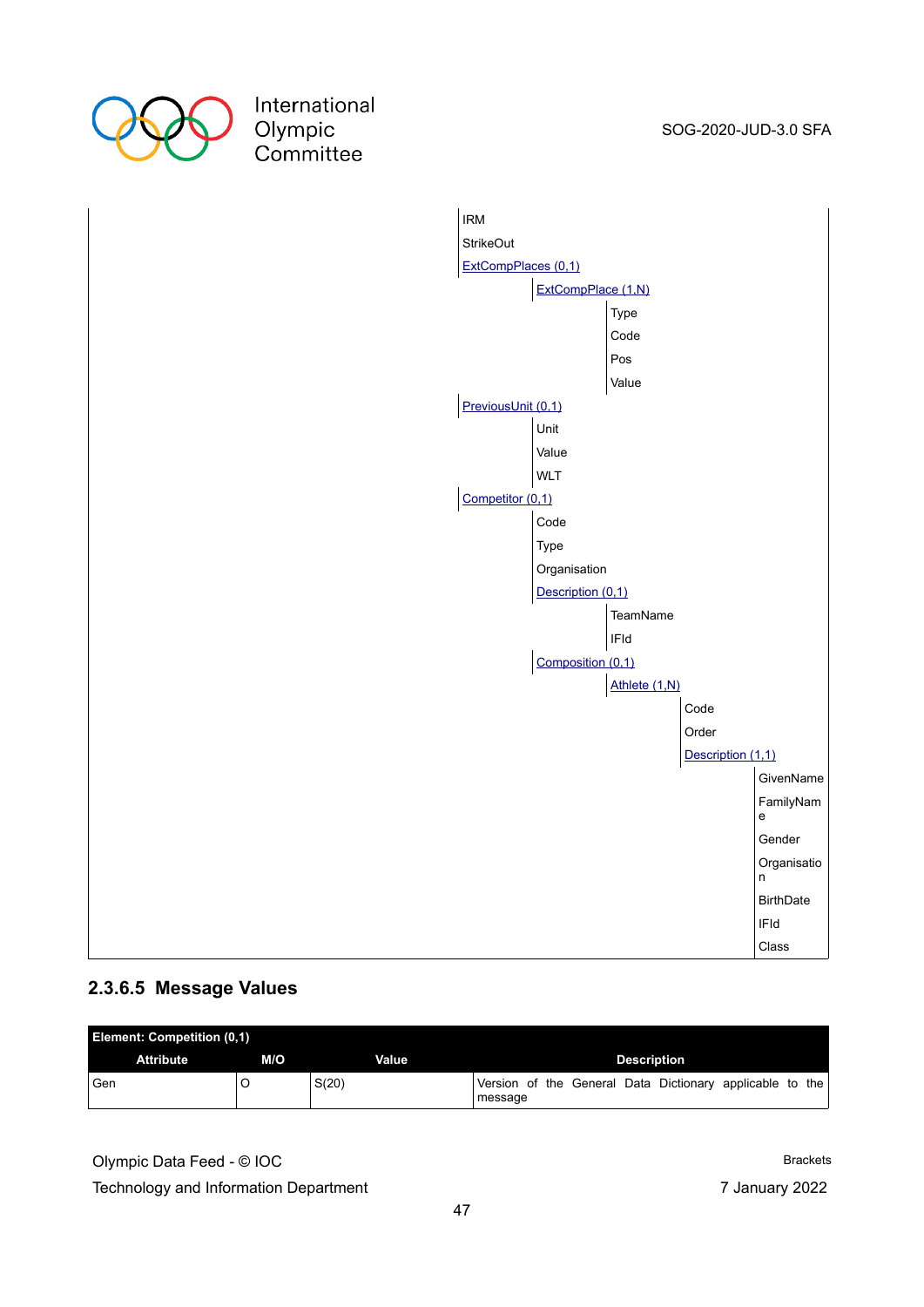

| Sport | S(20) | Version of the Sport Data Dictionary applicable to the message |
|-------|-------|----------------------------------------------------------------|
| Codes | S(20) | Version of the Codes applicable to the message                 |

<span id="page-47-5"></span>**Element: Competition /ExtendedInfos /SportDescription (0,1)**

| <b>Sport Description in Text</b> |     |                 |                                                         |  |  |  |
|----------------------------------|-----|-----------------|---------------------------------------------------------|--|--|--|
| <b>Attribute</b>                 | M/O | Value           | <b>Description</b>                                      |  |  |  |
| <b>DisciplineName</b>            | M   | S(40)           | Discipline ENG Description (not code) from Common Codes |  |  |  |
| EventName                        | м   | S(40)           | Event ENG Description (not code) from Common Codes.     |  |  |  |
| Gender                           | M   | CC @SportGender | Gender code for the event unit                          |  |  |  |

<span id="page-47-4"></span>

| <b>Element: Competition /ExtendedInfos /VenueDescription (0.1)</b> |     |               |                                                    |  |  |
|--------------------------------------------------------------------|-----|---------------|----------------------------------------------------|--|--|
| l Venue Names in text.                                             |     |               |                                                    |  |  |
| <b>Attribute</b>                                                   | M/O | Value         | <b>Description</b>                                 |  |  |
| Venue                                                              | м   | CC @VenueCode | Venue code                                         |  |  |
| VenueName                                                          | м   | S(25)         | Venue ENG Description (not code) from Common Codes |  |  |

<span id="page-47-3"></span>

| <b>Element: Competition /Bracket (1,N)</b> |     |             |                                                                                                                                                            |  |  |  |
|--------------------------------------------|-----|-------------|------------------------------------------------------------------------------------------------------------------------------------------------------------|--|--|--|
| <b>Attribute</b>                           | M/O | Value       | Description                                                                                                                                                |  |  |  |
| Code                                       | M   | SC @Bracket | Bracket code to identify a bracket item (finals). There should<br>be a different code for each bracket based on sport/ORIS<br>presentation of the bracket. |  |  |  |

<span id="page-47-2"></span>

| <b>Element: Competition /Bracket /BracketItems (1,N)</b> |     |                  |                                                                                        |  |  |
|----------------------------------------------------------|-----|------------------|----------------------------------------------------------------------------------------|--|--|
| <b>Attribute</b>                                         | M/O | Value            | <b>Description</b>                                                                     |  |  |
| Code                                                     | М   | SC @BracketItems | Each BracketItems should include all BracketItem grouped by<br>their SC @BracketItems. |  |  |

<span id="page-47-1"></span><span id="page-47-0"></span>

|                  | Element: Competition /Bracket /BracketItems /BracketItem (1,N) |                       |                                                                                                                                                                                                                                                                                                                                            |  |  |  |  |
|------------------|----------------------------------------------------------------|-----------------------|--------------------------------------------------------------------------------------------------------------------------------------------------------------------------------------------------------------------------------------------------------------------------------------------------------------------------------------------|--|--|--|--|
| <b>Attribute</b> | M/O                                                            | Value                 | <b>Description</b>                                                                                                                                                                                                                                                                                                                         |  |  |  |  |
| Code             | O                                                              | S(3)                  | In general, this is the contest number for each bracket item as<br>a unique identifier.<br>$(e.g.: 17, 18, 19, 20)$ .<br>However, it may include "TBD" for to be defined, if the contest<br>number is not known.                                                                                                                           |  |  |  |  |
| Order            | М                                                              | <b>Numeric</b><br>##0 | Sequential number inside of BracketItems to indicate the order.<br>always start at 1                                                                                                                                                                                                                                                       |  |  |  |  |
| Position         | М                                                              | <b>Numeric</b><br>##0 | Bracket position when drawing the bracket. For example a<br>quarter final has 4 items, with positions 1, 2, 3 and 4 from the<br>top. Use the appropriate number to draw the position.<br>If there is only 3 items in a quarterfinal and the fourth is not<br>displayed and would logically be the first then the positions are<br>2, 3, 4. |  |  |  |  |
| Unit             | O                                                              | CC @Unit              | Full RSC of the unit for the BracketItem                                                                                                                                                                                                                                                                                                   |  |  |  |  |
| Result           | O                                                              | S(50)                 | Result of the contest for the particular event unit. Indicates the<br>final result with the ORIS format.                                                                                                                                                                                                                                   |  |  |  |  |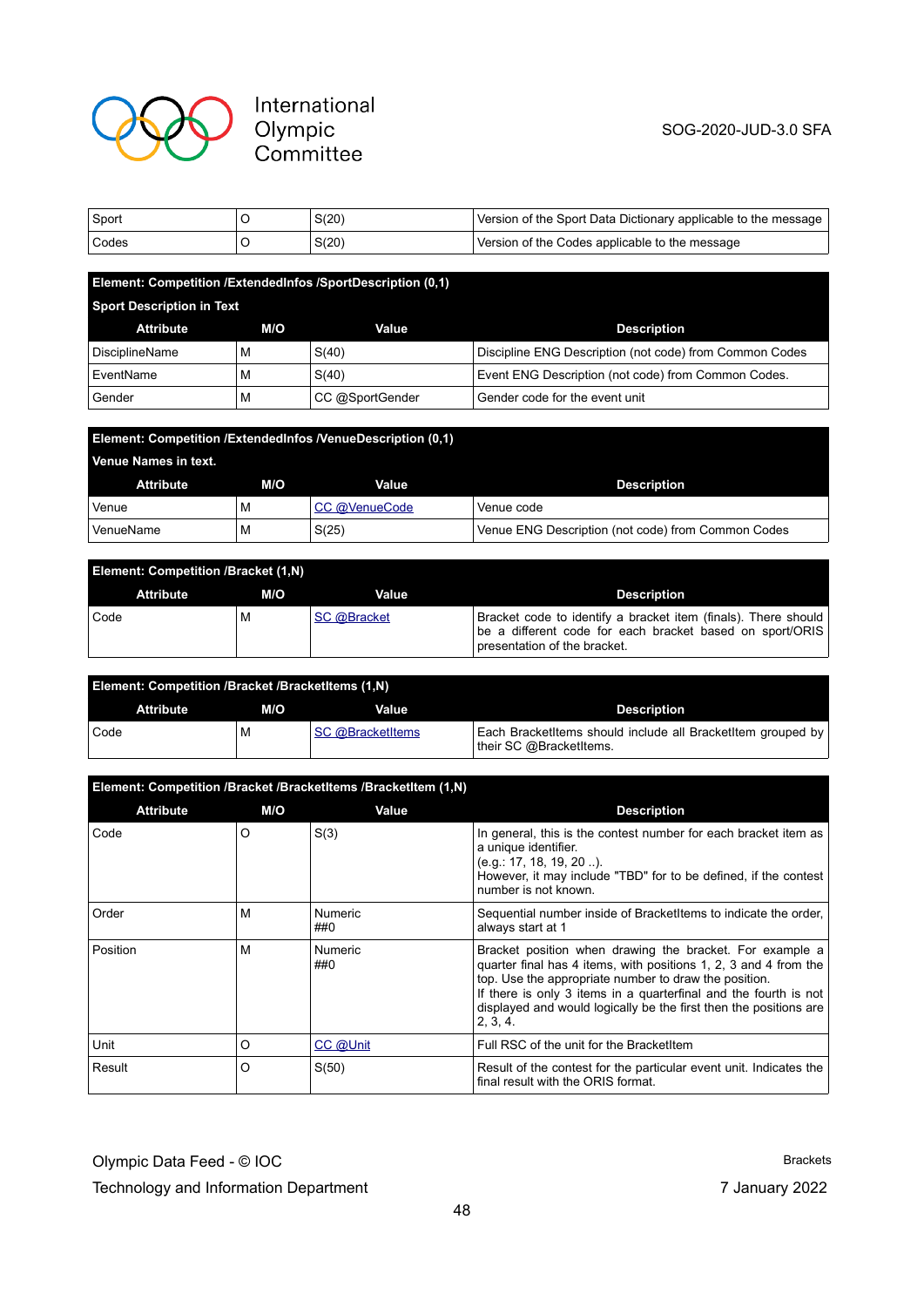

#### **Element: Competition /Bracket /BracketItems /BracketItem /ExtBracketItems /ExtBracketItem (1,N)**

#### **ExtBracketItems /ExtBracketItem are optional elements according to competitors' rules.**

|     | <b>Type</b>      | Code            | Pos            | <b>Description</b>                                                             |
|-----|------------------|-----------------|----------------|--------------------------------------------------------------------------------|
| EBI |                  | <b>DECISION</b> | N/A            | <b>Element Expected:</b><br>When available in individual.                      |
|     | <b>Attribute</b> | M/O             | Value          | <b>Description</b>                                                             |
|     | Value            | M               | SC @ResultCode | Decision of the contest                                                        |
| EBI |                  | TECH CODE       | N/A            | <b>Element Expected:</b><br>Element Expected: When available in<br>individual. |
|     | <b>Attribute</b> | M/O             | Value          | <b>Description</b>                                                             |
|     | Value            | M               | SC @Technique  | Send the Winning Technique's Code.                                             |

#### <span id="page-48-0"></span>**Element: Competition /Bracket /BracketItems /BracketItem /CompetitorPlace (1,N)**

#### **- If the competitors are known, this element is used to place the competitors in the bracket.**

#### **- If they are not yet known, it contains some information (on the rule to access to this bracket...)**

| <b>Attribute</b>  | M/O | Value                 | <b>Description</b>                                                                                                                                |
|-------------------|-----|-----------------------|---------------------------------------------------------------------------------------------------------------------------------------------------|
| Pos               | м   | <b>Numeric</b><br>##0 | This attribute is a sequential number to place the different<br>competitors in the bracket $(1, 2)$ .                                             |
| Code              | O   | SC @CompetitorPlace   | Send when there is no competitor (BYE) or when it is not<br>known yet (TBD).                                                                      |
| <b>WLT</b>        | O   | SC @WLT               | Indicates the winner or loser of the bracket item. Always send<br>when known                                                                      |
| Result            | O   | S(10)                 | The result of the competitor in the event unit.<br>For individual: PP format (IPP and WAZ)<br>For teams: a simple numeric of the sub matches won. |
| <b>ResultType</b> |     | <b>SC</b> @ResultType | Type of the @Result attribute.                                                                                                                    |
| <b>IRM</b>        | O   | SC @IRM               | The invalid rank mark, if applicable                                                                                                              |
| <b>StrikeOut</b>  | O   | S(1)                  | If the competitor should be struck out in this bracket item send<br>Y, usually only used for DQB.                                                 |

<span id="page-48-2"></span>**Element: Competition /Bracket /BracketItems /BracketItem /CompetitorPlace /ExtCompPlaces /ExtCompPlace (1,N) Type Code Pos Description**

| <b>ER</b> |                  | <b>PENALTY</b> | N/A                | Element Expected:<br>Send if applicable                                 |
|-----------|------------------|----------------|--------------------|-------------------------------------------------------------------------|
|           | <b>Attribute</b> | M/O            | Value              | <i><b>Description</b></i>                                               |
|           | Value            |                | <b>SC @Penalty</b> | <b>Penalty codes associated to the score in</b><br>individual contests. |

#### <span id="page-48-1"></span>**Element: Competition /Bracket /BracketItems /BracketItem /CompetitorPlace /PreviousUnit (0,1)**

**Previous event unit related to the CompetitorPlace@Pos competitor of the current bracket item. It is always informed except for the bracket items whose CompetitorPlace@Pos competitor do not have preceding event units in the bracket graph unless coming from a pool.**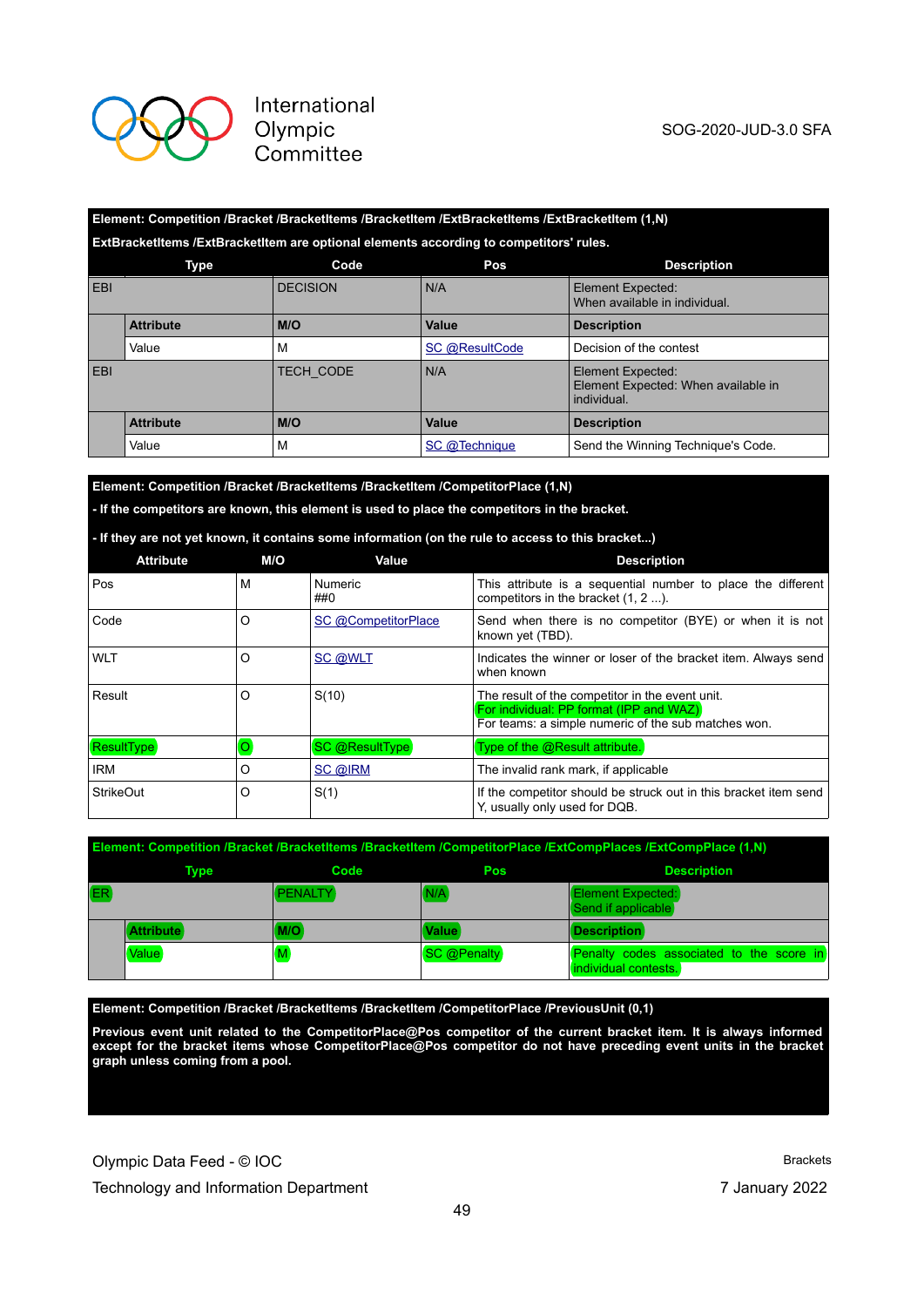

| CompetitorPlace /PreviousUnit should be informed in case of finals, semi-finals, quarterfinals, round of 16 and round of 32. |     |          |                                                                                                                                                                                                                                                                 |  |  |
|------------------------------------------------------------------------------------------------------------------------------|-----|----------|-----------------------------------------------------------------------------------------------------------------------------------------------------------------------------------------------------------------------------------------------------------------|--|--|
| <b>Attribute</b>                                                                                                             | M/O | Value    | <b>Description</b>                                                                                                                                                                                                                                              |  |  |
| Unit                                                                                                                         | O   | CC @Unit | RSC code of the previous event unit for the<br>Full<br>CompetitorPlace@Pos competitor of the bracket item. Must<br>send if a winner/loser from a single unit.                                                                                                   |  |  |
| Value                                                                                                                        | O   | S(2)     | If the competitor in the current unit is unknown due to coming<br>from previous matches then fill this field with the match number<br>as appropriate.                                                                                                           |  |  |
| <b>WLT</b>                                                                                                                   | O   | SC @WLT  | If the competitor in the current unit is unknown and coming<br>from an earlier bracketitem then fill this field with the W or L<br>indication winner or loser of the previous unit if the information<br>is known. Do not send if competitor comes from a pool. |  |  |

<span id="page-49-3"></span>

| Element: Competition /Bracket /BracketItems /BracketItem /CompetitorPlace /Competitor (0.1) |     |                               |                                                                                                       |  |  |
|---------------------------------------------------------------------------------------------|-----|-------------------------------|-------------------------------------------------------------------------------------------------------|--|--|
|                                                                                             |     |                               | CompetitorPlace @Pos competitor related to the bracket item. Only include if the competitor is known. |  |  |
| <b>Attribute</b>                                                                            | M/O | Value                         | <b>Description</b>                                                                                    |  |  |
| Code                                                                                        | м   | S(20)<br>with<br>no<br>zeroes | leading   Competitor's ID                                                                             |  |  |
| Type                                                                                        | м   | S(1)                          | A for athlete or T for Team                                                                           |  |  |
| Organisation                                                                                | O   | CC @Organisation              | Competitors' organisation if known.                                                                   |  |  |

<span id="page-49-2"></span>

| Element: Competition /Bracket /BracketItems /BracketItem /CompetitorPlace /Competitor /Description (0.1) |   |       |                                                    |  |  |
|----------------------------------------------------------------------------------------------------------|---|-------|----------------------------------------------------|--|--|
| <b>Attribute</b><br>M/O<br>Value<br><b>Description</b>                                                   |   |       |                                                    |  |  |
| TeamName                                                                                                 | M | S(73) | Name of the team. Only applies for teams / groups. |  |  |
| i IFId                                                                                                   |   | S(16) | Team IF number, send if available                  |  |  |
|                                                                                                          |   |       |                                                    |  |  |

<span id="page-49-1"></span>

| Element: Competition /Bracket /BracketItems /BracketItem /CompetitorPlace /Competitor /Composition /Athlete (1,N) |     |                               |  |                                                |  |
|-------------------------------------------------------------------------------------------------------------------|-----|-------------------------------|--|------------------------------------------------|--|
| <b>Attribute</b>                                                                                                  | M/O | Value                         |  | <b>Description</b>                             |  |
| Code                                                                                                              | м   | S(20)<br>with<br>no<br>zeroes |  | leading   Athlete's ID                         |  |
| Order                                                                                                             | м   | Numeric                       |  | Order attribute use 1 if Competitor @Type="A". |  |

<span id="page-49-0"></span>**Element: Competition /Bracket /BracketItems /BracketItem /CompetitorPlace /Competitor /Composition /Athlete /Description (1,1)**

| <b>Attribute</b> | M/O | Value                                                                              | <b>Description</b>                                                                                                                                                                                          |
|------------------|-----|------------------------------------------------------------------------------------|-------------------------------------------------------------------------------------------------------------------------------------------------------------------------------------------------------------|
| GivenName        | O   | S(25)                                                                              | Given name in WNPA format (mixed case)                                                                                                                                                                      |
| FamilyName       | м   | S(25)                                                                              | Family name in WNPA format (mixed case)                                                                                                                                                                     |
| Gender           | м   | CC @PersonGender                                                                   | Gender of the athlete                                                                                                                                                                                       |
| Organisation     | м   | CC @Organisation                                                                   | Athletes' organisation                                                                                                                                                                                      |
| <b>BirthDate</b> | O   | Birth date (example: YYYY-MM-DD). Must include if the data is<br>Date<br>available |                                                                                                                                                                                                             |
| IFId             | O   | S(16)                                                                              | International Federation ID                                                                                                                                                                                 |
| Class            | O   | CC @SportClass                                                                     | Code to identify the sport class in the case of events with<br>athletes with a disability (e.g. Paralympic Games). This<br>attribute is optional because it is not used in events without<br>such athletes. |

Olympic Data Feed - © IOC Brackets Technology and Information Department 7 January 2022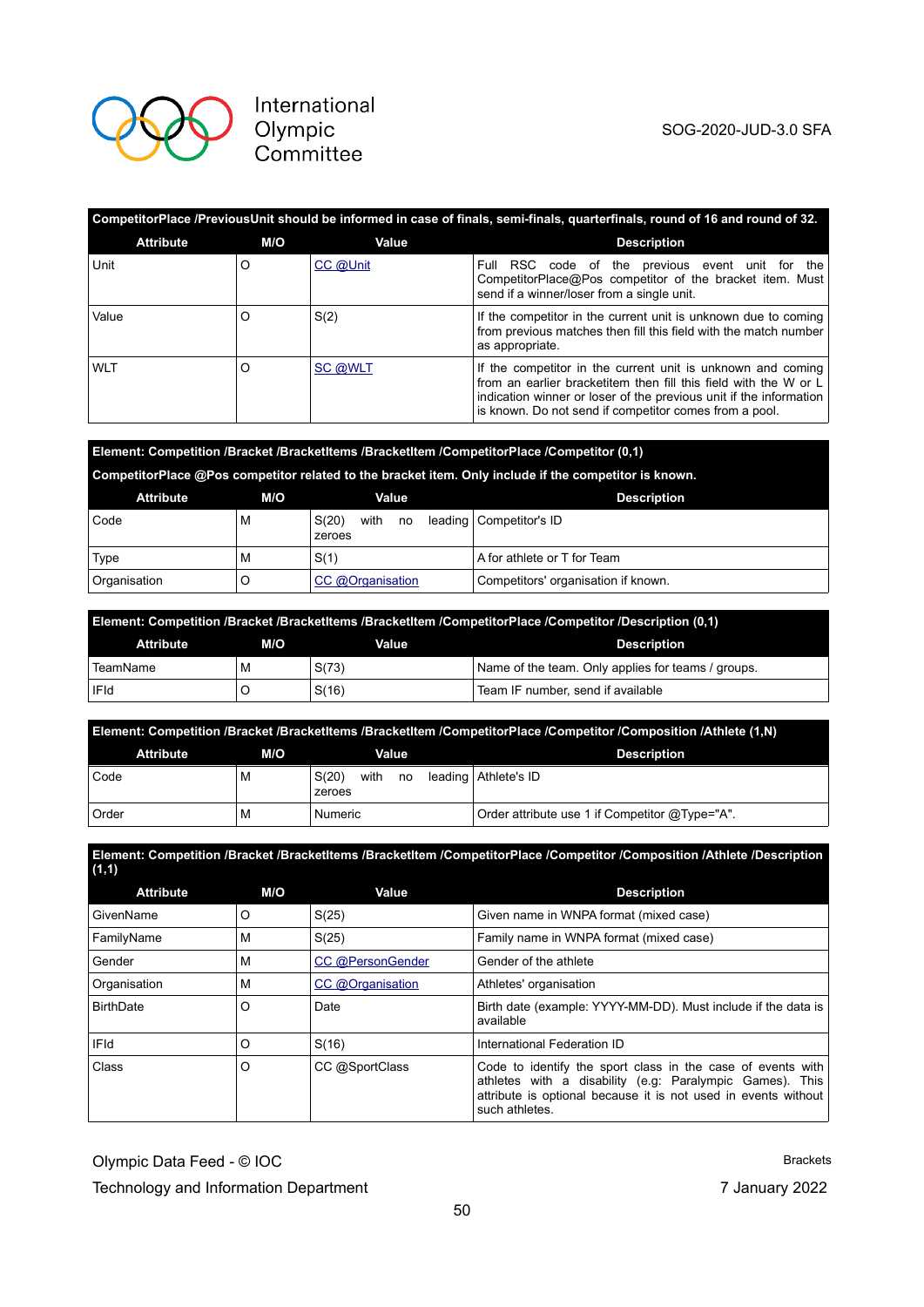

#### **Sample (General)**

<BracketItem Code="131" Order="2" Position="2" Date="2016-08-09" Time="01:20" Unit="JUDM54KG--------------SFNL0001----" Result="110s1/ 0s1 VVV 5:00" > <CompetitorPlace Pos="1" WLT="W" Result="110s1" > <PreviousUnit Unit=" JUDM54KG--------------QFNL0001----" /> <Competitor Code="1066978" Type="A" Seed="4" Organisation="ESP" > <Composition> <Athlete Code="1066978" Order="1" > <Description FamilyName="Black" GivenName="John" Gender="M" Organisation="ESP" BirthDate="1991-12-16" /> </Athlete> </Composition>

#### <span id="page-50-0"></span>**2.3.6.6 Message Sort**

Bracket @Code then BracketItems @Code then BracketItems /BracketItem /Unit @Phase and then BracketItem /Unit @Unit are sorted according to their Position in the bracket.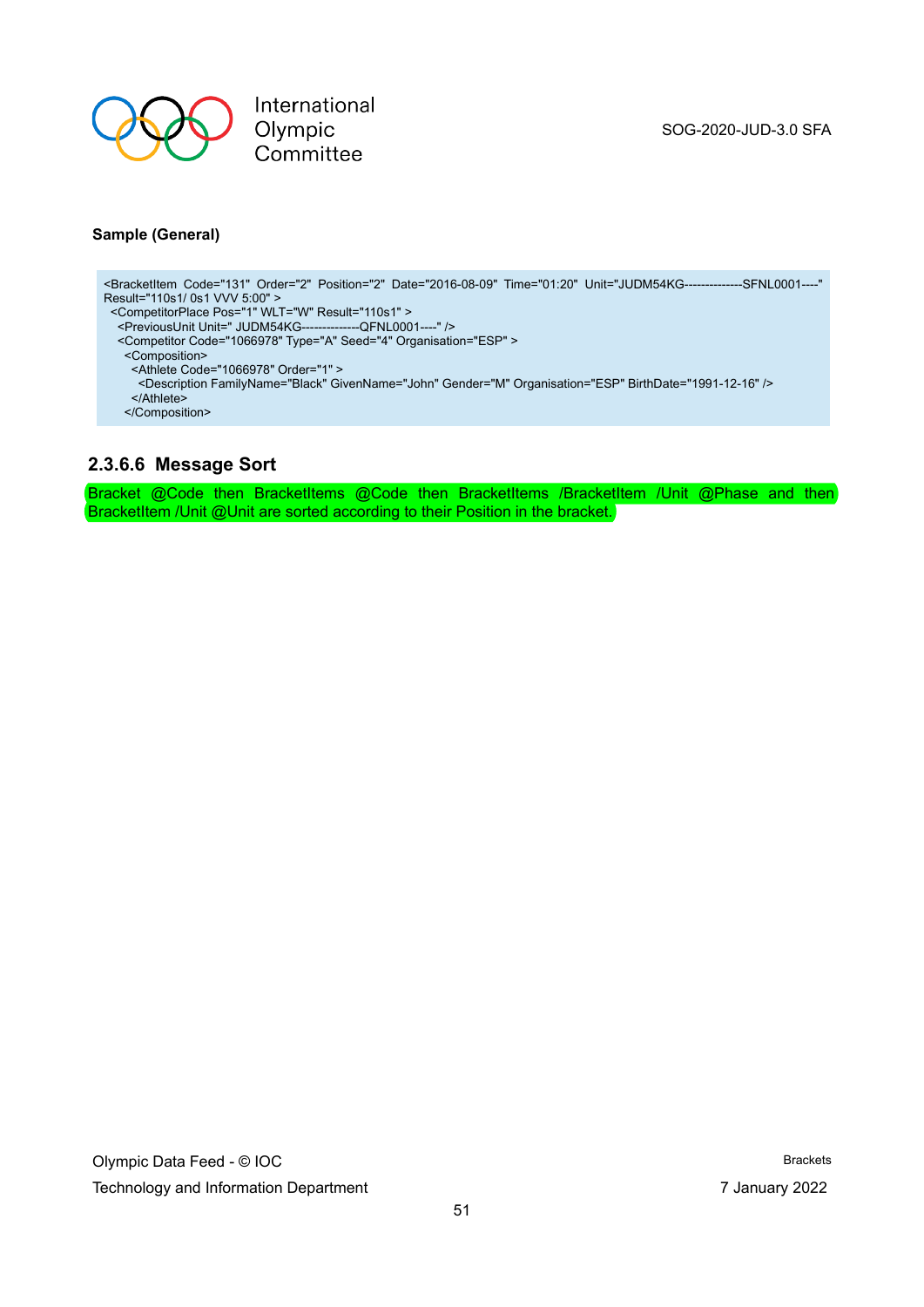

#### <span id="page-51-4"></span>**2.3.7 Statistics**

#### <span id="page-51-3"></span>**2.3.7.1 Description**

The Statistics message contains a list of statistics for a competitor (could be an individual athlete or a team), that applies at a DocumentCode level.

There will be a separate message (identified by the header's DocumentSubtype and DocumentSubcode) for every table where multiple statistics apply.

#### <span id="page-51-2"></span>**2.3.7.2 Header Values**

The following table describes the message header attributes.

| <b>Attribute</b>    | Value                                               | <b>Comment</b>                                                                                                                                                                  |
|---------------------|-----------------------------------------------------|---------------------------------------------------------------------------------------------------------------------------------------------------------------------------------|
| CompetitionCode     | CC @Competition                                     | Unique ID for competition                                                                                                                                                       |
| DocumentCode        | CC @Discipline<br>CC @DisciplineGender<br>CC @Event | Sent at three different levels:<br>- Full RSC at discipline level<br>- Full RSC at discipline gender level<br>- Full RSC at event level                                         |
| DocumentSubcode     | N/A                                                 | N/A                                                                                                                                                                             |
| DocumentType        | DT STATS                                            | Statistics message                                                                                                                                                              |
| DocumentSubtype     | <b>TOU</b>                                          | TOU: tournament statistics.                                                                                                                                                     |
| Version             | 1. V                                                | Version number associated to the message's content. Ascending<br>number                                                                                                         |
| <b>ResultStatus</b> | CC @ResultStatus                                    | It indicates whether the result is official or intermediate etc).<br>OFFICIAL (after the last unit which effects the statistics is official)                                    |
| FeedFlag            | "P"-Production<br>"T"-Test                          | Test message or production message.                                                                                                                                             |
| Date                | Date                                                | Date when the message is generated, expressed in the local time zone<br>where the message was produced.                                                                         |
| Time                | Time                                                | Time up to milliseconds when the message is generated, expressed in<br>the local time zone where the message was produced.                                                      |
| LogicalDate         | Date                                                | Logical Date of events. This is the same as the physical day except<br>when the unit or message transmission extends after midnight.<br>See full explanation in ODF Foundation. |
| Source              | SC @Source                                          | Code indicating the system which generated the message.                                                                                                                         |

#### <span id="page-51-1"></span>**2.3.7.3 Trigger and Frequency**

Sent at event level after all units are complete in an event Sent at discipline gender and discipline level after all individual events are complete.

#### <span id="page-51-0"></span>**2.3.7.4 Message Structure**

The following table defines the structure of the message.

| Level 1           | Level 2 | Level 3 | Level 4 | Level 5 |
|-------------------|---------|---------|---------|---------|
| Competition (0,1) |         |         |         |         |
|                   | Gen     |         |         |         |

Olympic Data Feed - © IOC Statistics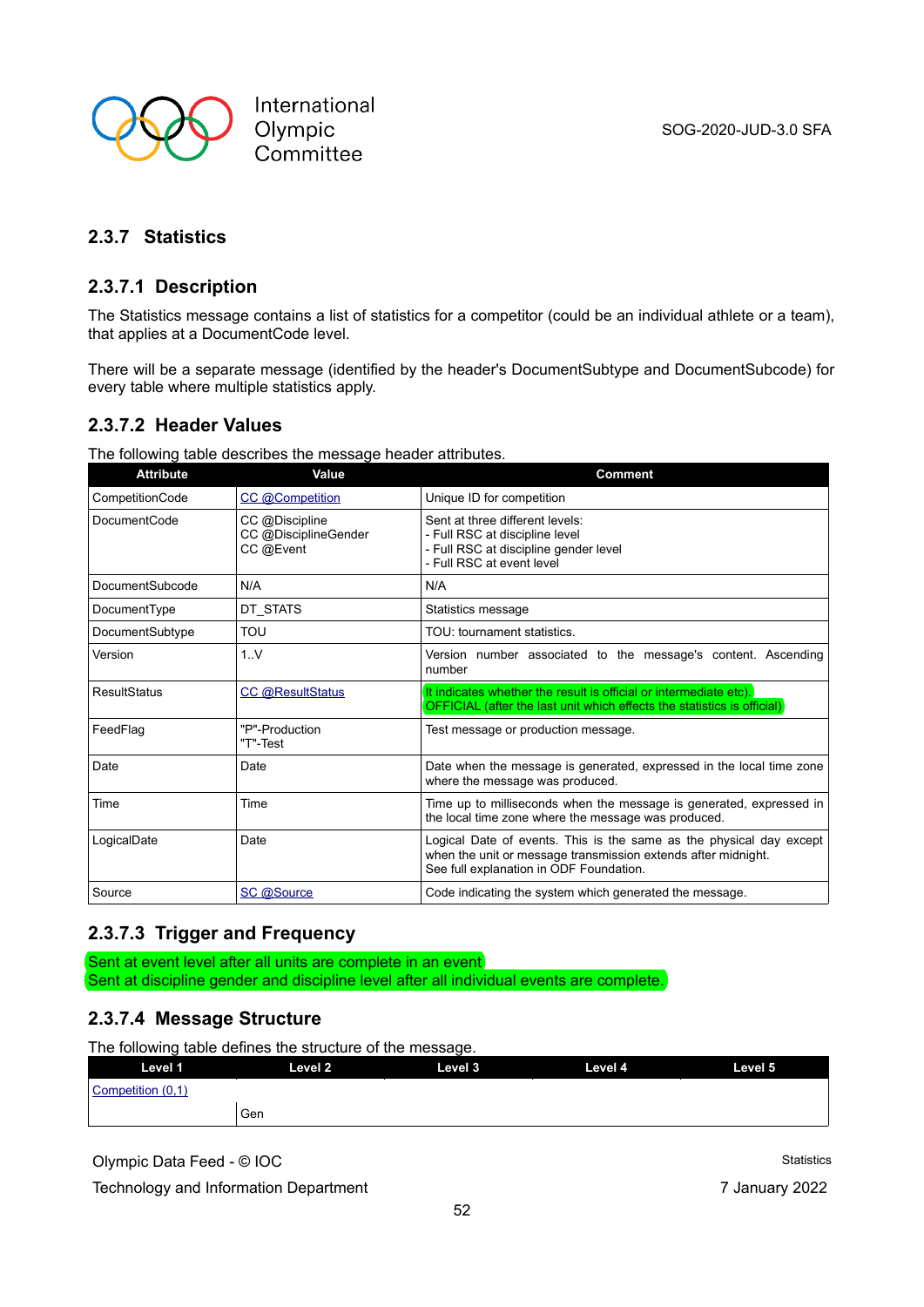



### <span id="page-52-0"></span>**2.3.7.5 Message Values**

<span id="page-52-4"></span><span id="page-52-3"></span><span id="page-52-1"></span>

| Element: Competition (0,1)                                  |     |                                                             |                                                                     |  |  |  |
|-------------------------------------------------------------|-----|-------------------------------------------------------------|---------------------------------------------------------------------|--|--|--|
| <b>Attribute</b>                                            | M/O | Value                                                       | <b>Description</b>                                                  |  |  |  |
| Gen                                                         | O   | S(20)                                                       | Version of the General Data Dictionary applicable to the<br>message |  |  |  |
| Sport                                                       | O   | S(20)                                                       | Version of the Sport Data Dictionary applicable to the message      |  |  |  |
| Codes                                                       | O   | S(20)                                                       | Version of the Codes applicable to the message                      |  |  |  |
|                                                             |     |                                                             |                                                                     |  |  |  |
| Element: Competition /ExtendedInfos /SportDescription (0,1) |     |                                                             |                                                                     |  |  |  |
| <b>Sport Description in Text</b>                            |     |                                                             |                                                                     |  |  |  |
| <b>Attribute</b>                                            | M/O | Value                                                       | <b>Description</b>                                                  |  |  |  |
| DisciplineName                                              | М   | S(40)                                                       | Discipline ENG Description (not code) from Common Codes             |  |  |  |
|                                                             |     |                                                             |                                                                     |  |  |  |
|                                                             |     | Element: Competition /ExtendedInfos /VenueDescription (0,1) |                                                                     |  |  |  |
|                                                             |     |                                                             |                                                                     |  |  |  |
| <b>Attribute</b>                                            | M/O | Value                                                       | <b>Description</b>                                                  |  |  |  |
| Venue                                                       | м   | CC @VenueCode                                               | Venue code                                                          |  |  |  |
| VenueName                                                   | М   | S(25)                                                       | Venue ENG Description (not code) from Common Codes                  |  |  |  |
|                                                             |     |                                                             |                                                                     |  |  |  |
| Element: Competition /Stats (1,1)                           |     |                                                             |                                                                     |  |  |  |
| <b>Attribute</b>                                            | M/O | Value                                                       | <b>Description</b>                                                  |  |  |  |

<span id="page-52-2"></span>Olympic Data Feed - © IOC Statistics Technology and Information Department 7 January 2022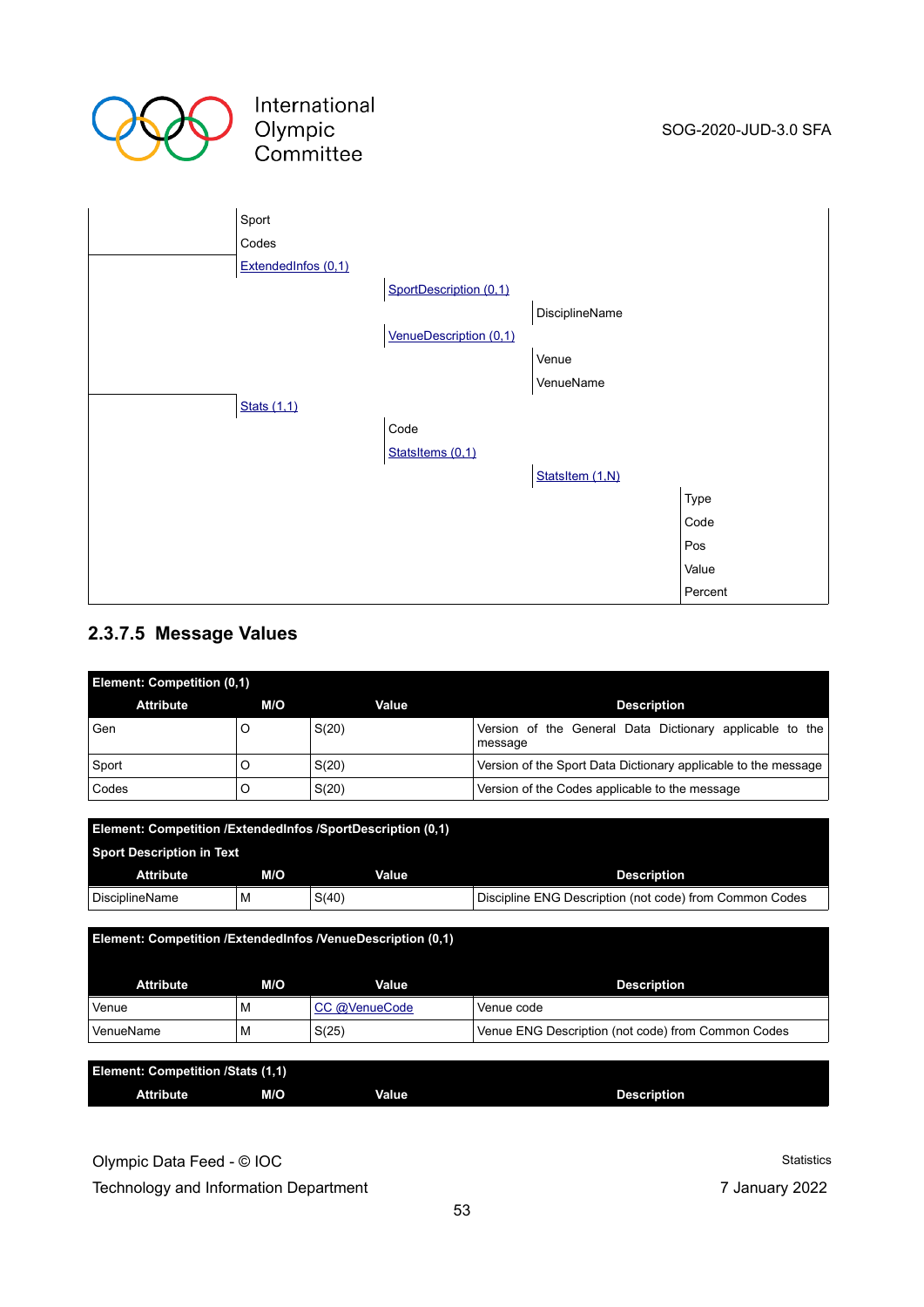

#### SOG-2020-JUD-3.0 SFA

| Code | М | SC @Statistics | A code to identify the statistics being listed.                        |
|------|---|----------------|------------------------------------------------------------------------|
|      |   |                | It must be the same as the DocumentSubtype attribute in the<br>header. |

<span id="page-53-0"></span>

| Element: Competition /Stats /StatsItems /StatsItem (1,N) |                                 |                                                                 |                     |                                                                                                                                                                                |  |  |
|----------------------------------------------------------|---------------------------------|-----------------------------------------------------------------|---------------------|--------------------------------------------------------------------------------------------------------------------------------------------------------------------------------|--|--|
|                                                          | <b>Statistics for the event</b> |                                                                 |                     |                                                                                                                                                                                |  |  |
|                                                          | <b>Type</b>                     | Code                                                            | Pos                 | <b>Description</b>                                                                                                                                                             |  |  |
| <b>ST</b>                                                |                                 | COMPETITION_TOTAL                                               | Numeric<br>$\Omega$ | Pos Description:<br>Send 1 for all the contests<br>Send 2 for Golden Score time<br>Element Expected:<br>Always, if the information is available for the<br>DocumentSubtype=TOU |  |  |
|                                                          | <b>Attribute</b>                | M/O                                                             | <b>Value</b>        | <b>Description</b>                                                                                                                                                             |  |  |
|                                                          | Value                           | М                                                               | Numeric<br>#0       | Send the total number of contests completed.                                                                                                                                   |  |  |
| <b>ST</b>                                                |                                 | <b>CONTEST LONGEST</b>                                          | N/A                 | Element Expected:<br>Always, if the information is available for the<br>DocumentSubtype=TOU                                                                                    |  |  |
|                                                          | <b>Attribute</b>                | M/O                                                             | <b>Value</b>        | <b>Description</b>                                                                                                                                                             |  |  |
|                                                          | Value                           | M                                                               | S(34)               | Send RSC for the longest contest for that<br>event                                                                                                                             |  |  |
| <b>ST</b>                                                |                                 | CONTEST_SHORTEST                                                | N/A                 | <b>Element Expected:</b><br>Always, if the information is available for the<br>DocumentSubtype=TOU                                                                             |  |  |
|                                                          | <b>Attribute</b>                | M/O                                                             | Value               | <b>Description</b>                                                                                                                                                             |  |  |
|                                                          | Value                           | M                                                               | S(34)               | Send RSC for the shortest contest for that<br>event                                                                                                                            |  |  |
| <b>ST</b>                                                |                                 | DURATION_CUM                                                    | N/A                 | <b>Element Expected:</b><br>Always, if the information is available for the<br>DocumentSubtype=TOU                                                                             |  |  |
|                                                          | <b>Attribute</b>                | M/O                                                             | <b>Value</b>        | <b>Description</b>                                                                                                                                                             |  |  |
|                                                          | Value                           | M                                                               | m:ss                | Cumulative time to win the gold medal                                                                                                                                          |  |  |
| <b>ST</b>                                                |                                 | PARTIC_NUM                                                      | N/A                 | <b>Element Expected:</b><br>Always, if the information is available for the<br>DocumentSubtype=TOU                                                                             |  |  |
|                                                          | <b>Attribute</b>                | M/O                                                             | <b>Value</b>        | <b>Description</b>                                                                                                                                                             |  |  |
|                                                          | Value                           | М                                                               | Numeric<br>#0       | Send the total of competitors for that event.                                                                                                                                  |  |  |
| <b>ST</b>                                                |                                 | Where<br>$\mathsf{V}$<br>y<br>@ResultCode<br>or<br>CC@Technique | $=$ $N/A$           | Code Description:<br>Where y = @ResultCode or CC@Technique<br>(only the technique used during the<br>competition)                                                              |  |  |
|                                                          |                                 |                                                                 |                     | Element Expected:<br>Always, if the information is available for the<br>DocumentSubtype=TOU                                                                                    |  |  |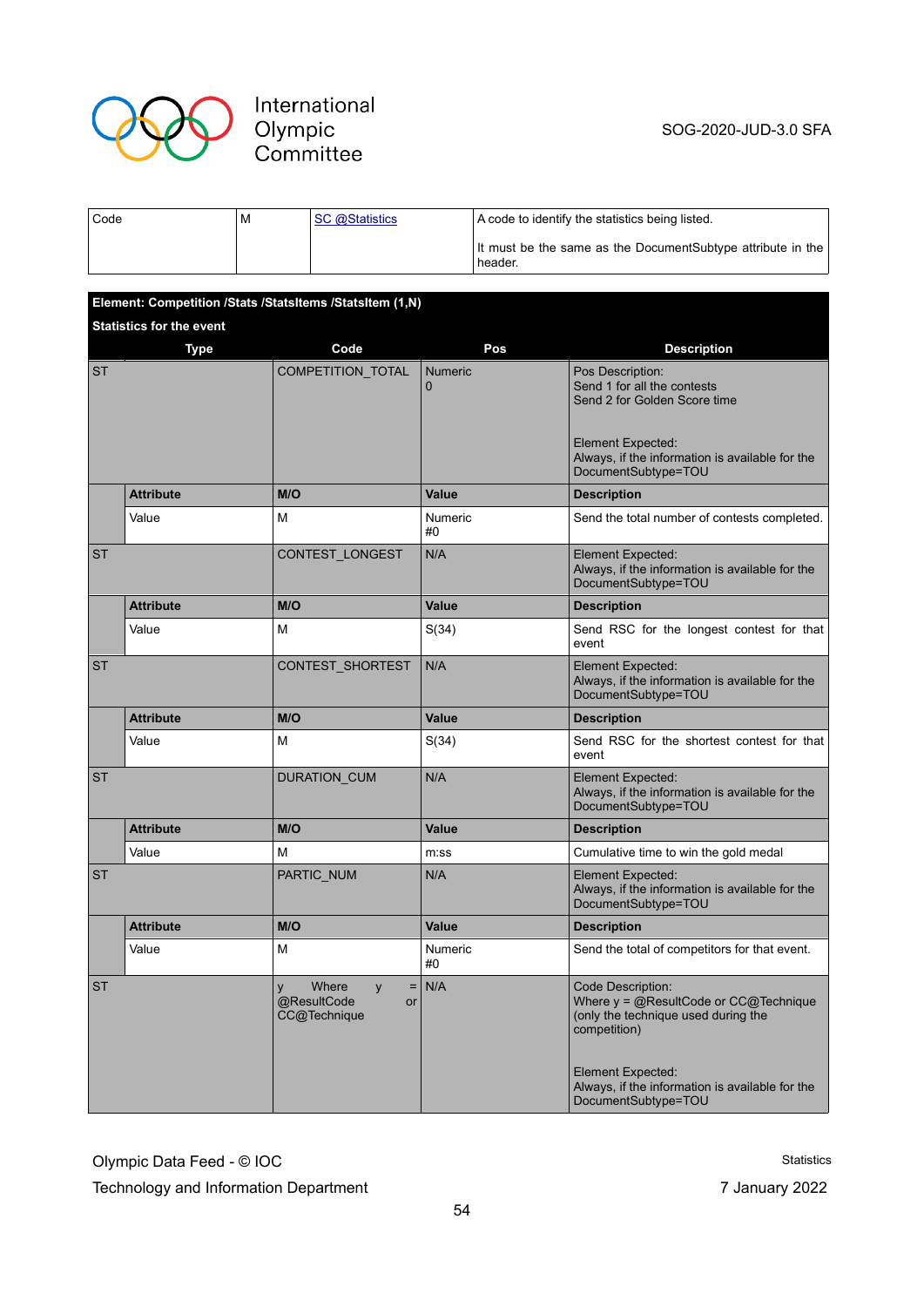

#### SOG-2020-JUD-3.0 SFA

|           | <b>Attribute</b> | M/O   | <b>Value</b>             | <b>Description</b>                                                                                                                                                                                                                               |
|-----------|------------------|-------|--------------------------|--------------------------------------------------------------------------------------------------------------------------------------------------------------------------------------------------------------------------------------------------|
|           | Value            | м     | <b>Numeric</b><br>#0     | The number of times this code was realised<br>in the competition.<br>Use y for the winning scores or techniques.                                                                                                                                 |
|           | Percent          | O     | <b>Numeric</b><br>##0.00 | Send the percentage for that result code or<br>technique                                                                                                                                                                                         |
| <b>ST</b> |                  | y TOT | N/A                      | Code Description:<br>Where $y = CC@$ Technique ((only the<br>technique used during the competition)) or<br>CC@PenaltyType or CC@PointsType<br><b>Element Expected:</b><br>Always, if the information is available for the<br>DocumentSubtype=TOU |
|           | <b>Attribute</b> | M/O   | <b>Value</b>             | <b>Description</b>                                                                                                                                                                                                                               |
|           | Value            | м     | <b>Numeric</b><br>#0     | The number of times this code was realised<br>in the competition.<br>Use y TOT for all scores or penalties or<br>techniques.                                                                                                                     |
|           | Percent          | O     | <b>Numeric</b><br>##0.00 | Send the percentage for that technique or<br>score or penalty                                                                                                                                                                                    |

#### **Sample (General)**

...

```
<Stats Code="TOU">
 <StatsItems>
   <StatsItem Type="ST" Code="PARTIC_NUM" Value="37" />
 <StatsItem Type="ST" Code="COMPETITION_TOTAL" Pos="1" Value="40" />
 <StatsItem Type="ST" Code="COMPETITION_TOTAL" Pos="2" Value="13" />
 <StatsItem Type="ST" Code="IPP" Value="23" Percent="57.50" />
 <StatsItem Type="ST" Code="WAZ" Value="6" Percent="15.00" />
 <StatsItem Type="ST" Code="KIK" Value="0" Percent="0.00" />
 <StatsItem Type="ST" Code="FUS" Value="0" Percent="0.00" />
 <StatsItem Type="ST" Code="YUS" Value="4" Percent="10.00" />
....
 <StatsItem Type="ST" Code="CONTEST_SHORTEST" Value="JUDM60KG--------------QFNL000400--" />
 <StatsItem Type="ST" Code="CONTEST_LONGEST" Value="JUDM52KG--------------QFNL000100--" />
   <StatsItem Type="ST" Code="DURATION_CUM" Value="18:08" />
 </StatsItems>
</Stats>
```
#### <span id="page-54-0"></span>**2.3.7.6 Message Sort**

Sort according to the @Order attributes.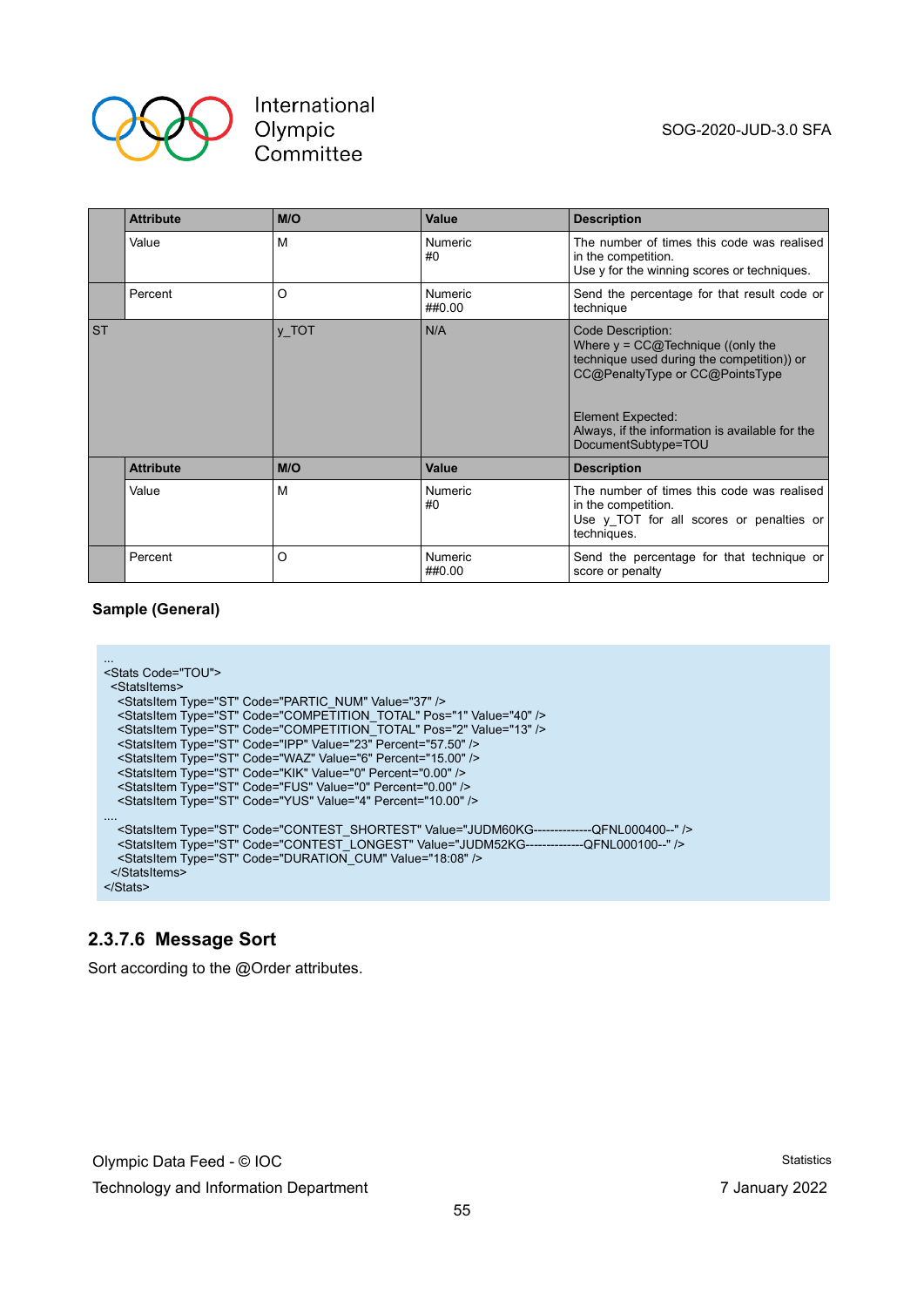

#### <span id="page-55-4"></span>**2.3.8 Event Final Ranking**

#### <span id="page-55-3"></span>**2.3.8.1 Description**

The event final ranking is a message containing the final results and ranking at the completion of one particular event, either for individual athletes or for aggregated athletes.

The final ranking message is a generic message for all sports, including the full event final result for all competitors who were either ranked, got an Invalid Rank Mark (disqualified, etc.), or both.

#### <span id="page-55-2"></span>**2.3.8.2 Header Values**

The following table describes the message header attributes.

| <b>Attribute</b>    | Value                      | <b>Comment</b>                                                                                                                                                                  |
|---------------------|----------------------------|---------------------------------------------------------------------------------------------------------------------------------------------------------------------------------|
| CompetitionCode     | CC @Competition            | Unique ID for competition                                                                                                                                                       |
| DocumentCode        | CC @Event                  | Full RSC of the Event                                                                                                                                                           |
| DocumentType        | DT RANKING                 | Event Final ranking message                                                                                                                                                     |
| Version             | 1.1V                       | Version number associated to the message's content. Ascending<br>number                                                                                                         |
| <b>ResultStatus</b> | CC @ResultStatus           | Result status, indicates whether the data is official or partial.<br><b>PARTIAL</b><br><b>OFFICIAL</b>                                                                          |
| FeedFlag            | "P"-Production<br>"T"-Test | Test message or production message.                                                                                                                                             |
| Date                | Date                       | Date when the message is generated, expressed in the local time zone<br>where the message was produced.                                                                         |
| Time                | Time                       | Time up to milliseconds when the message is generated, expressed in<br>the local time zone where the message was produced.                                                      |
| LogicalDate         | Date                       | Logical Date of events. This is the same as the physical day except<br>when the unit or message transmission extends after midnight.<br>See full explanation in ODF Foundation. |
| Source              | SC @Source                 | Code indicating the system which generated the message.                                                                                                                         |

#### <span id="page-55-1"></span>**2.3.8.3 Trigger and Frequency**

This message is only triggered after a unit which affects the final ranking is official and that particular ranking is not subject to change. For the lower ranked athletes it can be sent after the morning session and then each match in the afternoon.

Trigger also after any change.

#### <span id="page-55-0"></span>**2.3.8.4 Message Structure**

The following table defines the structure of the message.

| Level 1           | Level 2 | Level 3 | Level 4 | Level 5 | Level 6 | Level 7 |
|-------------------|---------|---------|---------|---------|---------|---------|
| Competition (0,1) |         |         |         |         |         |         |
|                   | Gen     |         |         |         |         |         |

Olympic Data Feed - © IOC **Example 2018** Event Final Ranking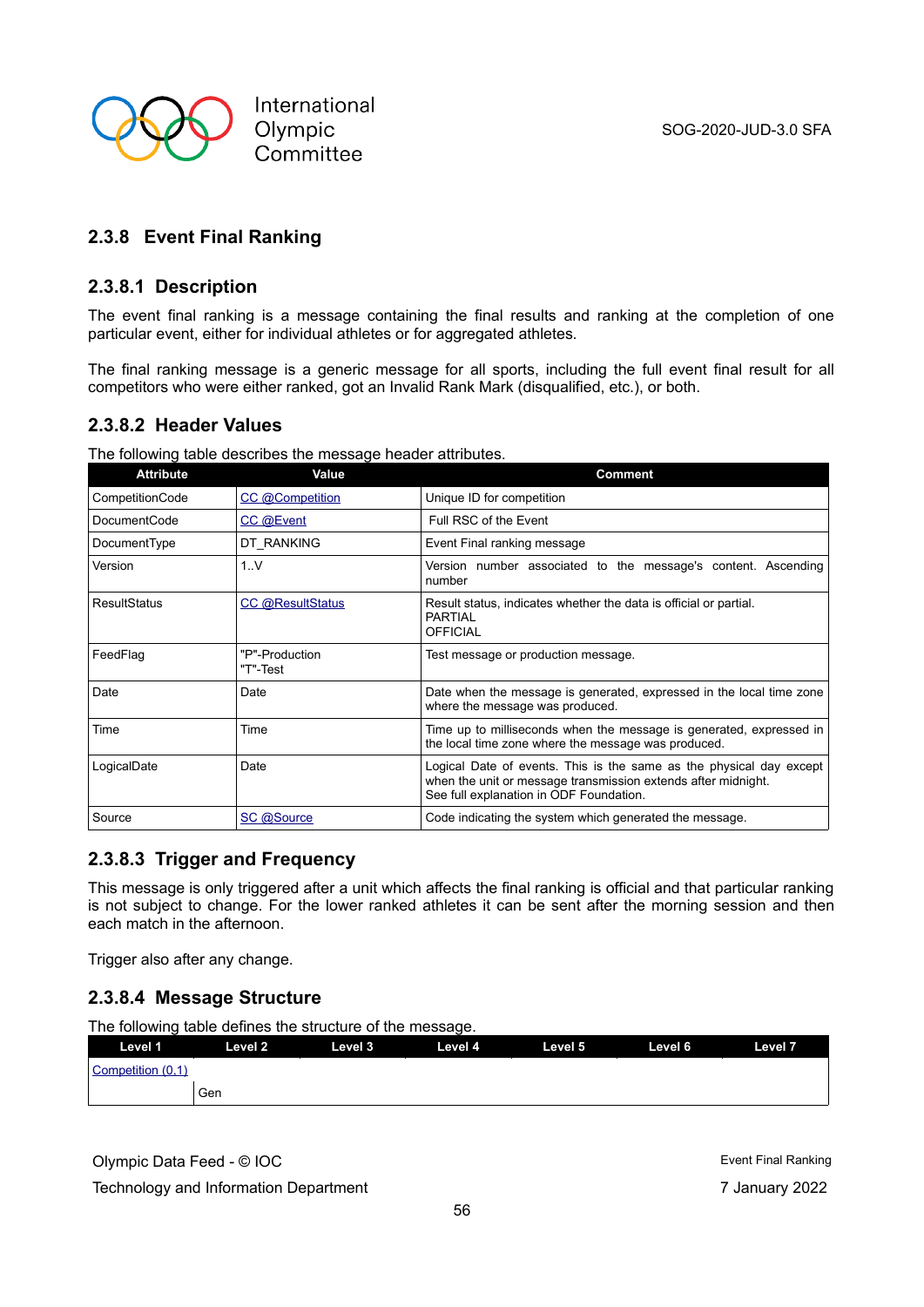



#### <span id="page-56-1"></span><span id="page-56-0"></span>**2.3.8.5 Message Values**

Olympic Data Feed - © IOC **Example 2018** Event Final Ranking Technology and Information Department 7 January 2022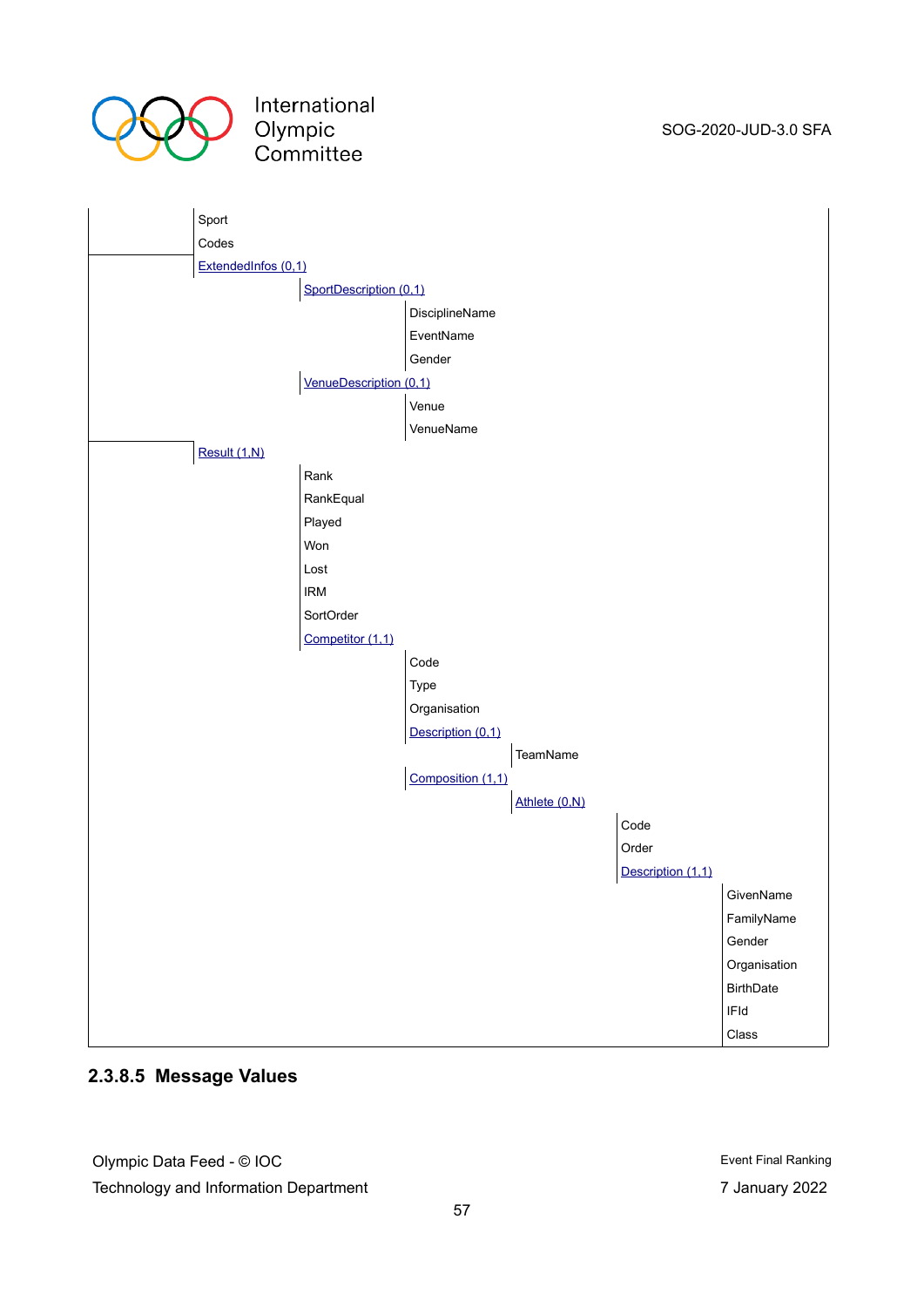

| <b>Element: Competition (0.1)</b> |     |       |                                                                     |  |  |
|-----------------------------------|-----|-------|---------------------------------------------------------------------|--|--|
| <b>Attribute</b>                  | M/O | Value | <b>Description</b>                                                  |  |  |
| Gen                               |     | S(20) | Version of the General Data Dictionary applicable to the<br>message |  |  |
| Sport                             |     | S(20) | Version of the Sport Data Dictionary applicable to the message      |  |  |
| Codes                             |     | S(20) | Version of the Codes applicable to the message                      |  |  |

<span id="page-57-3"></span>

|  | Element: Competition /ExtendedInfos /SportDescription (0,1) |  |  |
|--|-------------------------------------------------------------|--|--|
|--|-------------------------------------------------------------|--|--|

| Sport Description in text |     |                 |                                                                                                 |  |  |  |
|---------------------------|-----|-----------------|-------------------------------------------------------------------------------------------------|--|--|--|
| <b>Attribute</b>          | M/O | Value           | <b>Description</b>                                                                              |  |  |  |
| <b>DisciplineName</b>     | M   | S(40)           | Discipline ENG Description (not code) from Common Codes                                         |  |  |  |
| EventName                 | M   | S(40)           | Event ENG Description (not code) from Common Codes. Must<br>be included if it is a single event |  |  |  |
| Gender                    | M   | CC @SportGender | Gender code for the event unit. Must be included if it is a single<br>gender                    |  |  |  |

<span id="page-57-2"></span>

| <b>Element: Competition /ExtendedInfos /VenueDescription (0.1)</b> |     |               |                                                    |  |  |
|--------------------------------------------------------------------|-----|---------------|----------------------------------------------------|--|--|
| Venue Names in text                                                |     |               |                                                    |  |  |
| <b>Attribute</b>                                                   | M/O | Value         | <b>Description</b>                                 |  |  |
| Venue                                                              | M   | CC @VenueCode | Venue code                                         |  |  |
| VenueName                                                          | M   | S(25)         | Venue ENG Description (not code) from Common Codes |  |  |

<span id="page-57-1"></span>

|                  | Element: Competition /Result (1,N) |                      |                                                                                                                                                                                                                                                   |  |  |
|------------------|------------------------------------|----------------------|---------------------------------------------------------------------------------------------------------------------------------------------------------------------------------------------------------------------------------------------------|--|--|
|                  |                                    |                      | For any event final ranking message, there should be at least one competitor being awarded a result for the event.                                                                                                                                |  |  |
| <b>Attribute</b> | M/O                                | Value                | <b>Description</b>                                                                                                                                                                                                                                |  |  |
| Rank             | O                                  | Text                 | Final rank of the competitor in the corresponding event.                                                                                                                                                                                          |  |  |
| RankEqual        | O                                  | S(1)                 | Identifies if a rank has been equalled. Only send if applicable                                                                                                                                                                                   |  |  |
| Played           | O                                  | <b>Numeric</b><br>#0 | Send number of contests for the competitor (not within a team)                                                                                                                                                                                    |  |  |
| Won              | O                                  | <b>Numeric</b><br>#0 | Send number of contests won by the competitor (not within a<br>team)                                                                                                                                                                              |  |  |
| Lost             | O                                  | <b>Numeric</b><br>#0 | Send number of contests lost by the competitor (not within a<br>team)                                                                                                                                                                             |  |  |
| <b>IRM</b>       | O                                  | SC @IRM              | The invalid rank mark, send if applicable.                                                                                                                                                                                                        |  |  |
| SortOrder        | м                                  | <b>Numeric</b>       | This attribute is a sequential number with the order of the<br>results for the particular event, if they were to be presented. It<br>is mostly based on the rank, but it should be used to sort out<br>rank ties as well as results without rank. |  |  |

<span id="page-57-0"></span>

| <b>Element: Competition /Result /Competitor (1,1)</b> |     |                                                                |  |                                                                                                                                                                                   |  |
|-------------------------------------------------------|-----|----------------------------------------------------------------|--|-----------------------------------------------------------------------------------------------------------------------------------------------------------------------------------|--|
| Competitor related to one final event result.         |     |                                                                |  |                                                                                                                                                                                   |  |
| <b>Attribute</b>                                      | M/O | Value                                                          |  | <b>Description</b>                                                                                                                                                                |  |
| Code                                                  | M   | S(20)<br>with<br>no<br><b>or</b><br>zeroes<br>@CompetitorPlace |  | leading Competitor's ID or another indicator (SC @CompetitorPlace) in<br>SC the case where there is no competitor in the rank due to IRM.<br>NOAWARD if the place is not awarded. |  |

Olympic Data Feed - © IOC **Example 2018** Event Final Ranking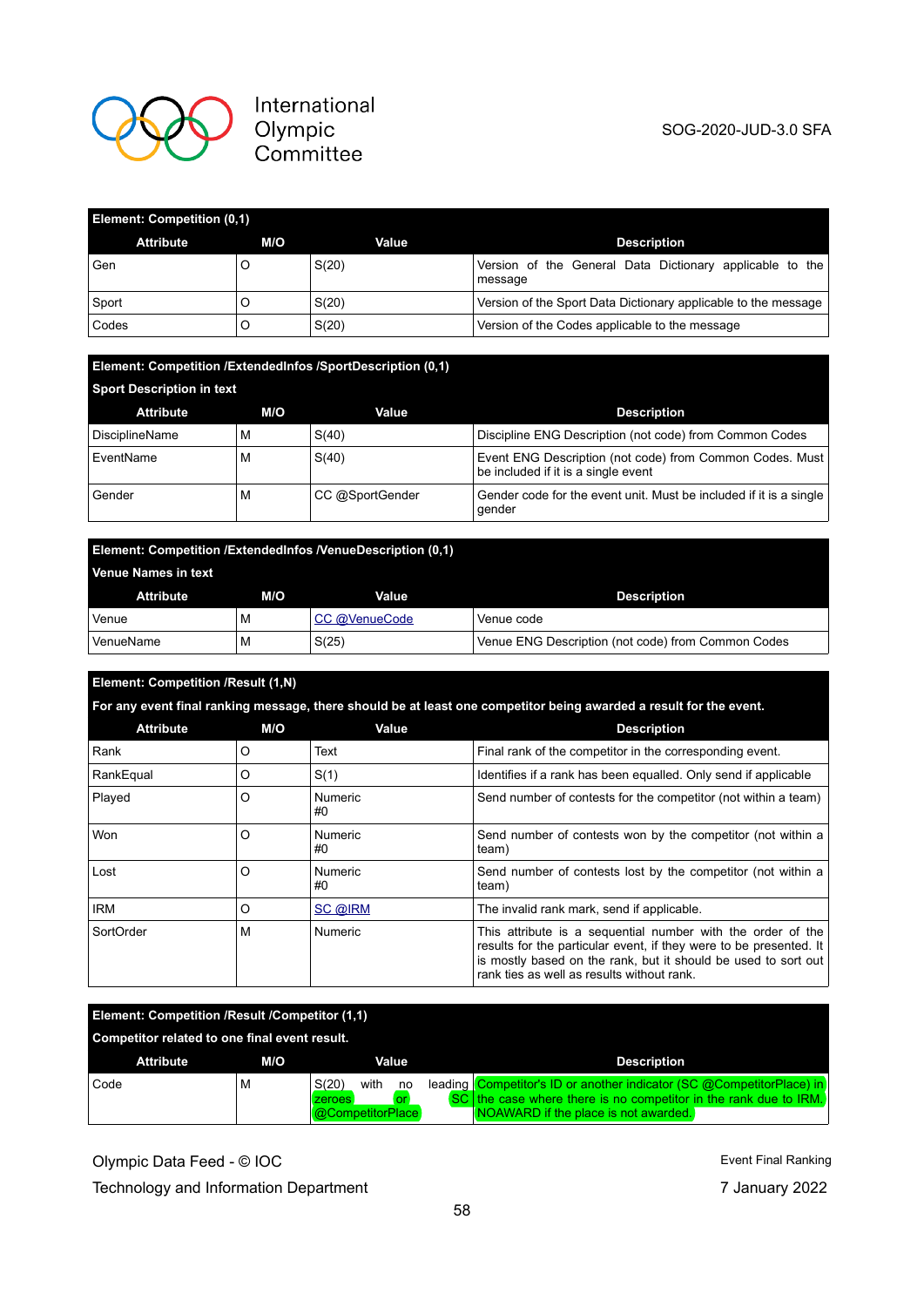

| Type         | M | S(1)             | A for athlete or T for Team        |
|--------------|---|------------------|------------------------------------|
| Organisation |   | CC @Organisation | Competitor's organisation if known |

<span id="page-58-2"></span>

| <b>Element: Competition /Result /Competitor /Description (0.1)</b> |     |       |                                                    |  |
|--------------------------------------------------------------------|-----|-------|----------------------------------------------------|--|
| Attribute                                                          | M/O | Value | Description                                        |  |
| TeamName                                                           | M   | S(73) | Name of the team. Only applies for teams / groups. |  |

<span id="page-58-1"></span>

| <b>Element: Competition /Result /Competitor /Composition /Athlete (0,N)</b> |     |                               |                                                       |  |  |
|-----------------------------------------------------------------------------|-----|-------------------------------|-------------------------------------------------------|--|--|
| <b>Attribute</b>                                                            | M/O | Value                         | <b>Description</b>                                    |  |  |
| Code                                                                        | м   | S(20)<br>with<br>no<br>zeroes | leading   Athlete's ID                                |  |  |
| Order                                                                       | м   | Numeric                       | Order attribute.<br>Send 1 when Competitor @Type="A". |  |  |

<span id="page-58-0"></span>

| Element: Competition /Result /Competitor /Composition /Athlete /Description (1,1) |     |                  |                                                                                                                         |  |  |
|-----------------------------------------------------------------------------------|-----|------------------|-------------------------------------------------------------------------------------------------------------------------|--|--|
| <b>Attribute</b>                                                                  | M/O | Value            | <b>Description</b>                                                                                                      |  |  |
| GivenName                                                                         | O   | S(25)            | Given name in WNPA format (mixed case)                                                                                  |  |  |
| FamilyName                                                                        | м   | S(25)            | Family name in WNPA format (mixed case)                                                                                 |  |  |
| Gender                                                                            | м   | CC @PersonGender | Gender of the athlete                                                                                                   |  |  |
| Organisation                                                                      | м   | CC @Organisation | Athletes' organisation                                                                                                  |  |  |
| <b>BirthDate</b>                                                                  | O   | Date             | Birth date (example: YYYY-MM-DD). Must include if the data is<br>available                                              |  |  |
| <b>IFId</b>                                                                       | O   | S(16)            | International Federation ID                                                                                             |  |  |
| Class                                                                             | O   | CC @SportClass   | Code to identify the sport class in the case of events with<br>athletes with a disability (e.g: Paralympic Games).      |  |  |
|                                                                                   |     |                  | This attribute is optional because it is not used in events<br>without such athletes but is mandatory where applicable. |  |  |

 **Sample (General)**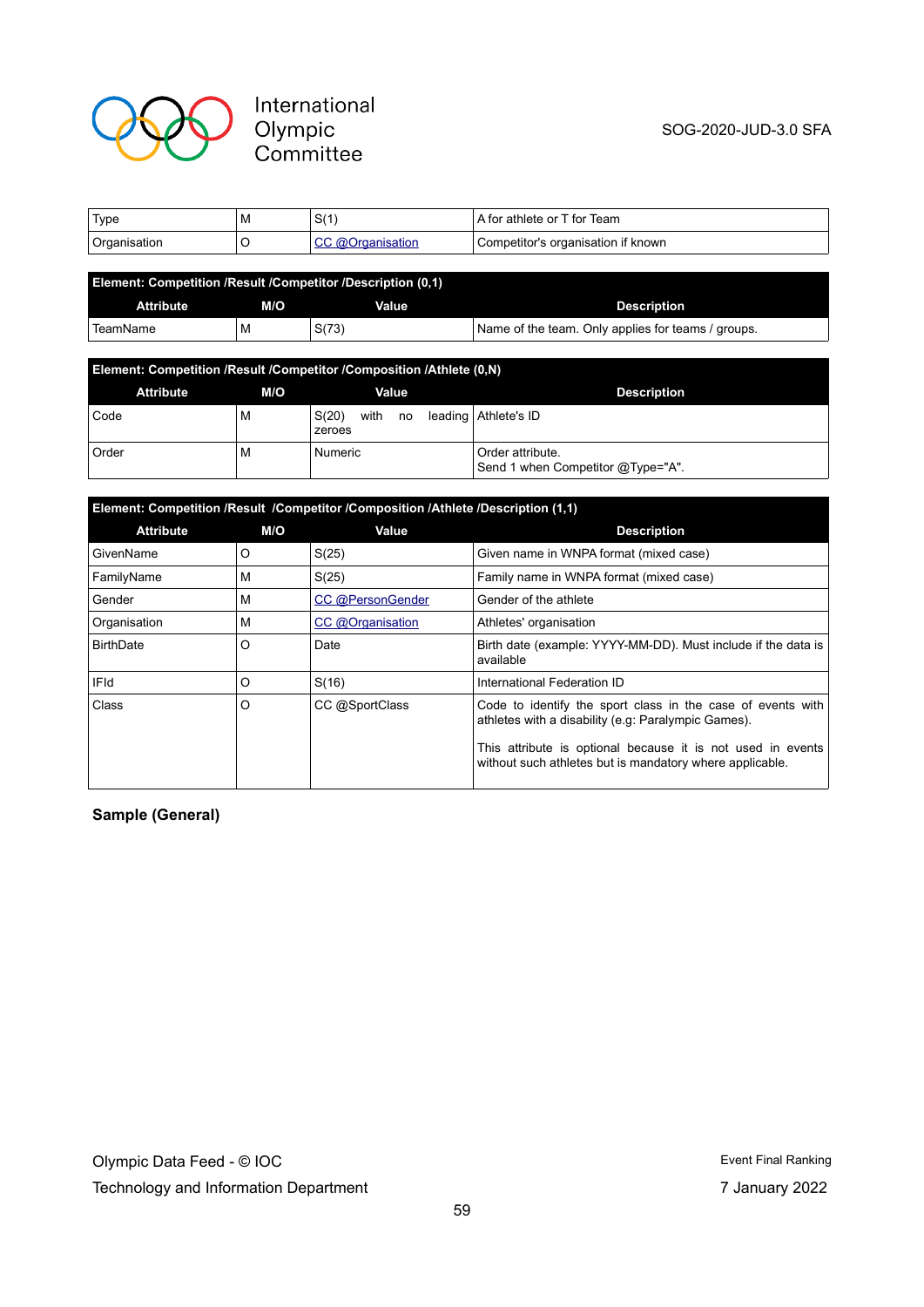



### <span id="page-59-0"></span>**2.3.8.6 Message Sort**

Sort by Result @SortOrder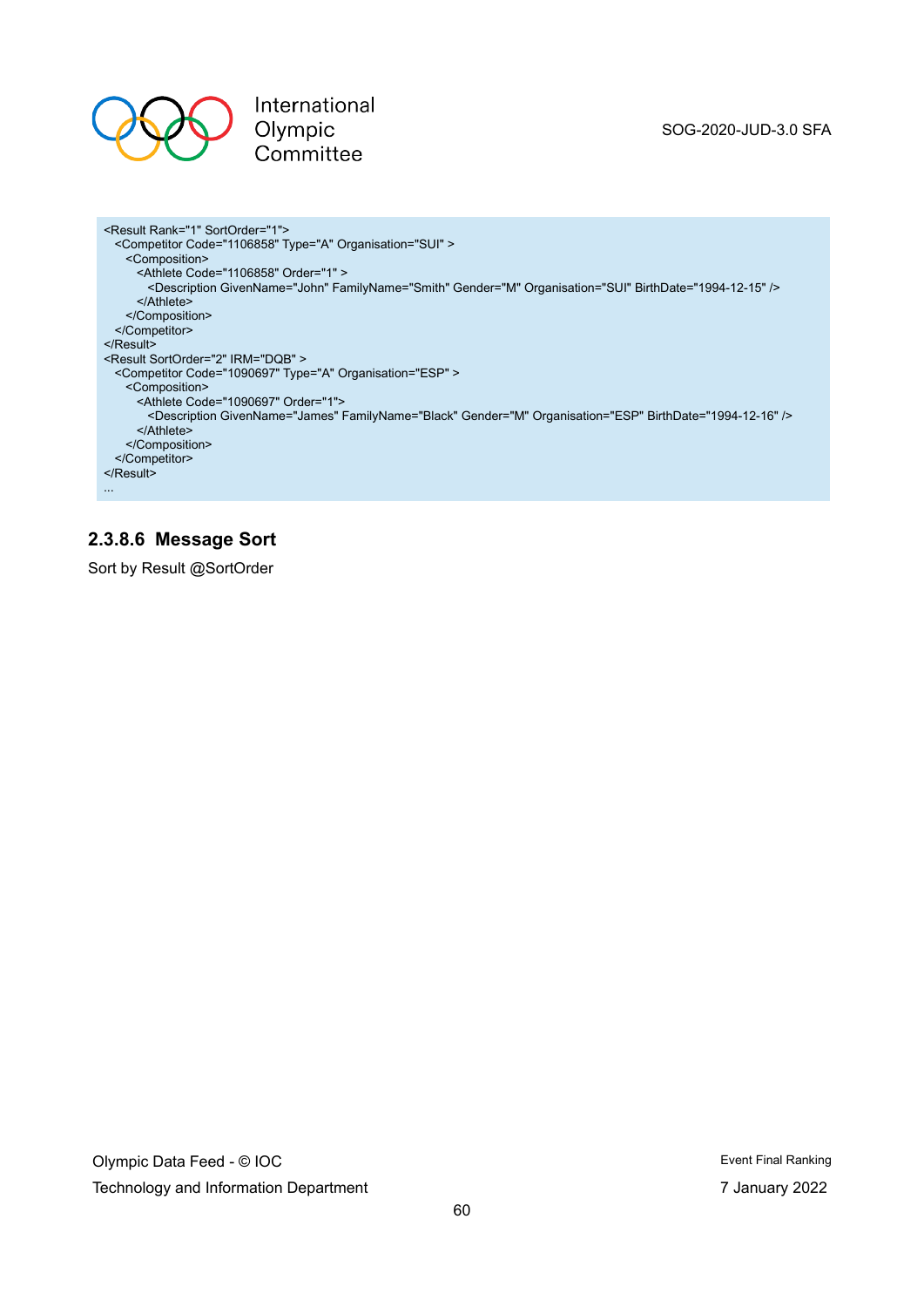

#### <span id="page-60-4"></span>**2.3.9 Configuration**

#### <span id="page-60-3"></span>**2.3.9.1 Description**

The Configuration is a message containing general configuration.

Ideally the configuration should be provided before competition. Send one message per event.

#### <span id="page-60-2"></span>**2.3.9.2 Header Values**

The following table describes the message header attributes.

| <b>Attribute</b> | Value                      | <b>Comment</b>                                                                                                                                                                  |
|------------------|----------------------------|---------------------------------------------------------------------------------------------------------------------------------------------------------------------------------|
| CompetitionCode  | CC @Competition            | Unique ID for competition                                                                                                                                                       |
| DocumentCode     | CC @Event                  | Full RSC at event level                                                                                                                                                         |
| DocumentType     | DT CONFIG                  | Configuration message                                                                                                                                                           |
| Version          | 1.1V                       | Version number associated to the message's content. Ascending<br>number                                                                                                         |
| FeedFlag         | "P"-Production<br>"T"-Test | Test message or production message.                                                                                                                                             |
| Date             | Date                       | Date when the message is generated, expressed in the local time zone<br>where the message was produced.                                                                         |
| Time             | Time                       | Time up to milliseconds when the message is generated, expressed in<br>the local time zone where the message was produced.                                                      |
| LogicalDate      | Date                       | Logical Date of events. This is the same as the physical day except<br>when the unit or message transmission extends after midnight.<br>See full explanation in ODF Foundation. |
| Source           | SC @Source                 | Code indicating the system which generated the message.                                                                                                                         |

#### <span id="page-60-1"></span>**2.3.9.3 Trigger and Frequency**

Follow the general definition, taking also into account the following:

- As soon as the data is known send the message for that event, before sending any DT\_RESULT.

Trigger also after any change, but considering that, if possible, the configuration for one particular event, phase or event unit must be provided before the start list. If the message is sent after any DT\_RESULT then those DT\_RESULT messages must be sent again with the next version.

#### <span id="page-60-0"></span>**2.3.9.4 Message Structure**

The following table defines the structure of the message.

| Level 1           | Level 2         | Level 3 | Level 4 | Level 5 |
|-------------------|-----------------|---------|---------|---------|
| Competition (0,1) |                 |         |         |         |
|                   | Gen             |         |         |         |
|                   | Sport           |         |         |         |
|                   | Codes           |         |         |         |
|                   | Configs $(1,1)$ |         |         |         |

Olympic Data Feed - © IOC Configuration Technology and Information Department 7 January 2022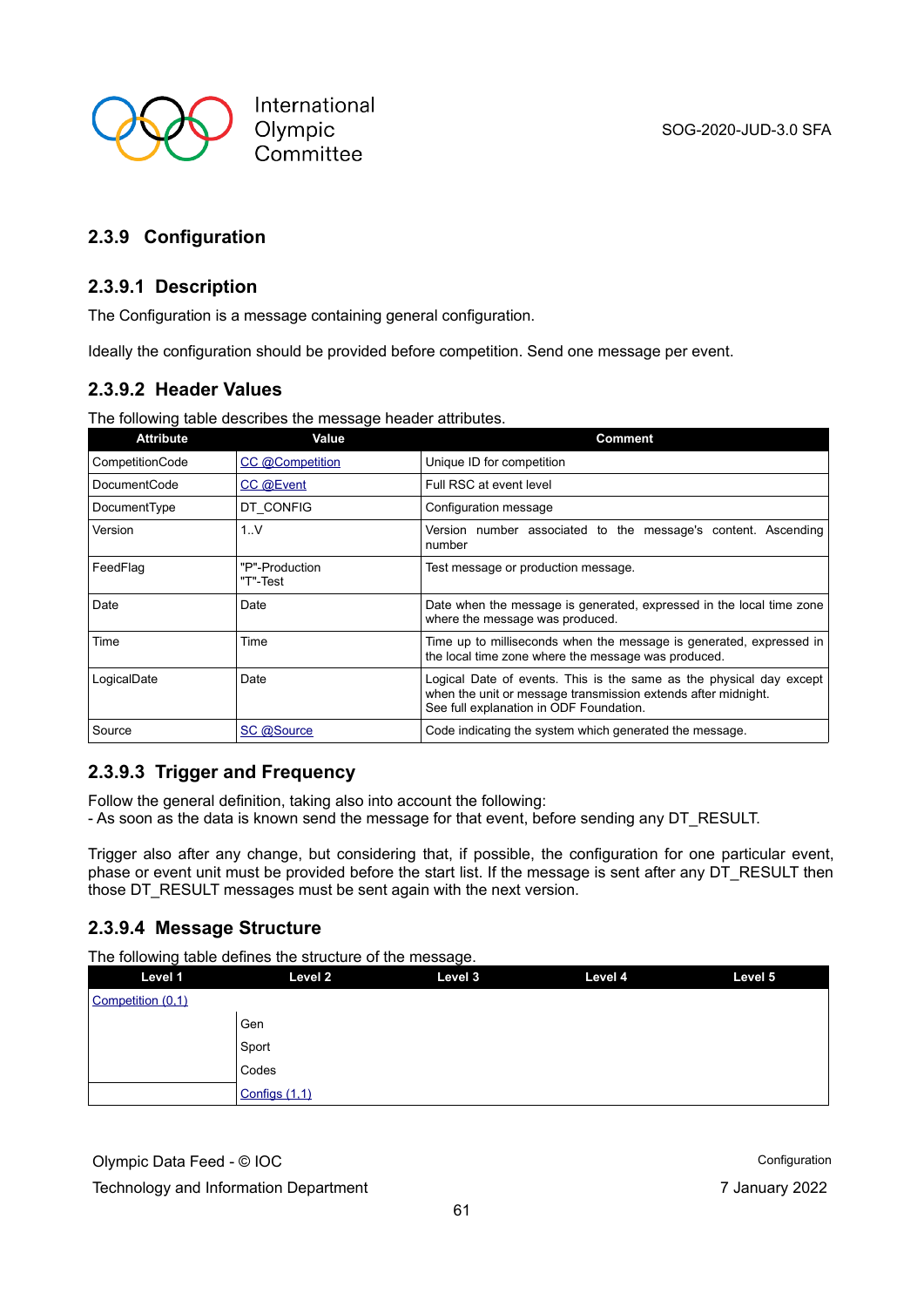

| Config (1,N) |                      |       |
|--------------|----------------------|-------|
|              | Unit                 |       |
|              | ExtendedConfig (1,N) |       |
|              |                      | Type  |
|              |                      | Code  |
|              |                      | Pos   |
|              |                      | Value |

#### <span id="page-61-1"></span>**2.3.9.5 Message Values**

<span id="page-61-2"></span>

| Element: Competition (0,1) |     |       |                                                                     |
|----------------------------|-----|-------|---------------------------------------------------------------------|
| <b>Attribute</b>           | M/O | Value | <b>Description</b>                                                  |
| Gen                        |     | S(20) | Version of the General Data Dictionary applicable to the<br>message |
| Sport                      |     | S(20) | Version of the Sport Data Dictionary applicable to the message      |
| Codes                      |     | S(20) | Version of the Codes applicable to the message                      |

<span id="page-61-4"></span>

| Element: Competition /Configs /Config (1,N) |     |          |                          |
|---------------------------------------------|-----|----------|--------------------------|
| Attribute                                   | M/O | Value    | <b>Description</b>       |
| Unit                                        |     | CC @Unit | Full RSC at event level. |

<span id="page-61-3"></span>

|    | Element: Competition /Configs /Config /ExtendedConfig (1,N) |                     |                  |                                                |  |
|----|-------------------------------------------------------------|---------------------|------------------|------------------------------------------------|--|
|    | Type                                                        | Code                | Pos              | <b>Description</b>                             |  |
| EC |                                                             | <b>BRACKET SIZE</b> | N/A              | <b>Element Expected:</b><br>When available     |  |
|    | <b>Attribute</b>                                            | M/O                 | Value            | <b>Description</b>                             |  |
|    | Value                                                       | M                   | SC @BracketItems | Send the code for the first phase of the event |  |

#### **Sample (General)**

| <configs></configs>                                                         |
|-----------------------------------------------------------------------------|
| <config unit="JUDM57KG--------------------------"></config>                 |
| <extendedconfig code="BRACKET SIZE" type="EC" value="R32"></extendedconfig> |
| $<$ /Config>                                                                |
|                                                                             |

#### <span id="page-61-0"></span>**2.3.9.6 Message Sort**

There is no general message sorting rule.

Olympic Data Feed - © IOC Configuration Technology and Information Department 7 January 2022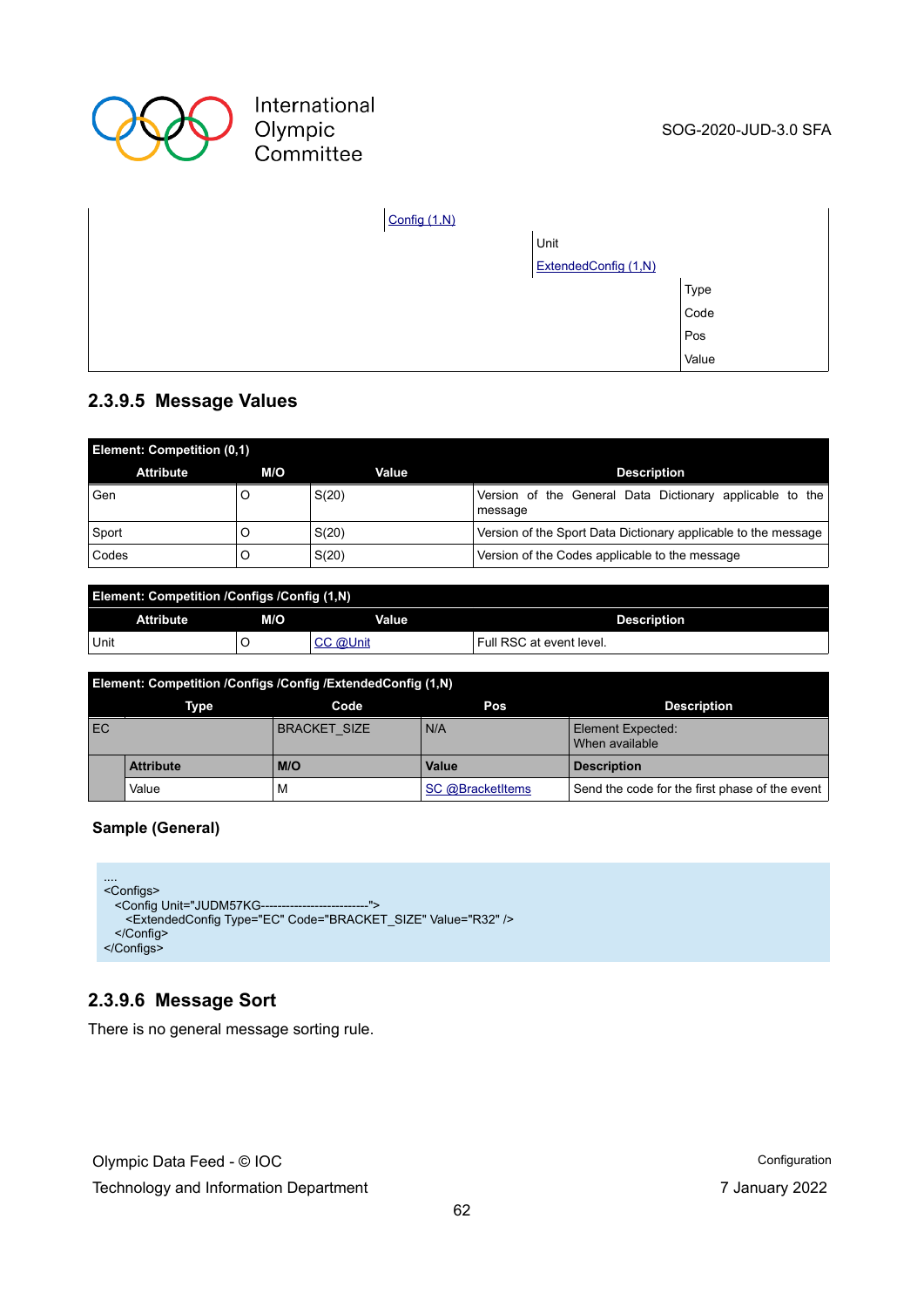

SOG-2020-JUD-3.0 SFA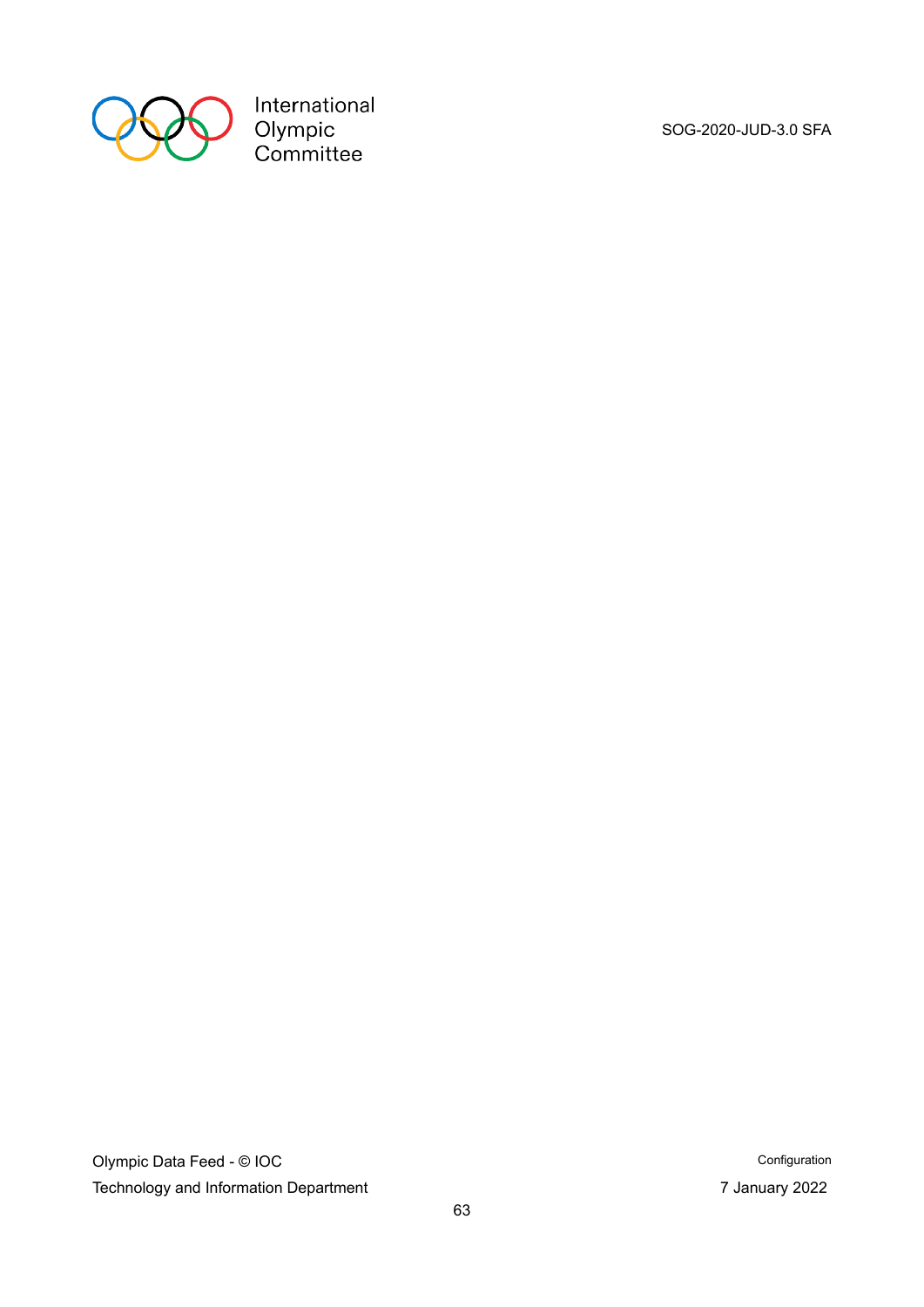

SOG-2020-JUD-3.0 SFA

### <span id="page-63-0"></span>**3 Message Timeline**

Legend:

**D** Discipline; **E** Event; **P** Phase; **S** Session; **U** Unit **x** Sent on that level; **o** Includes info from that level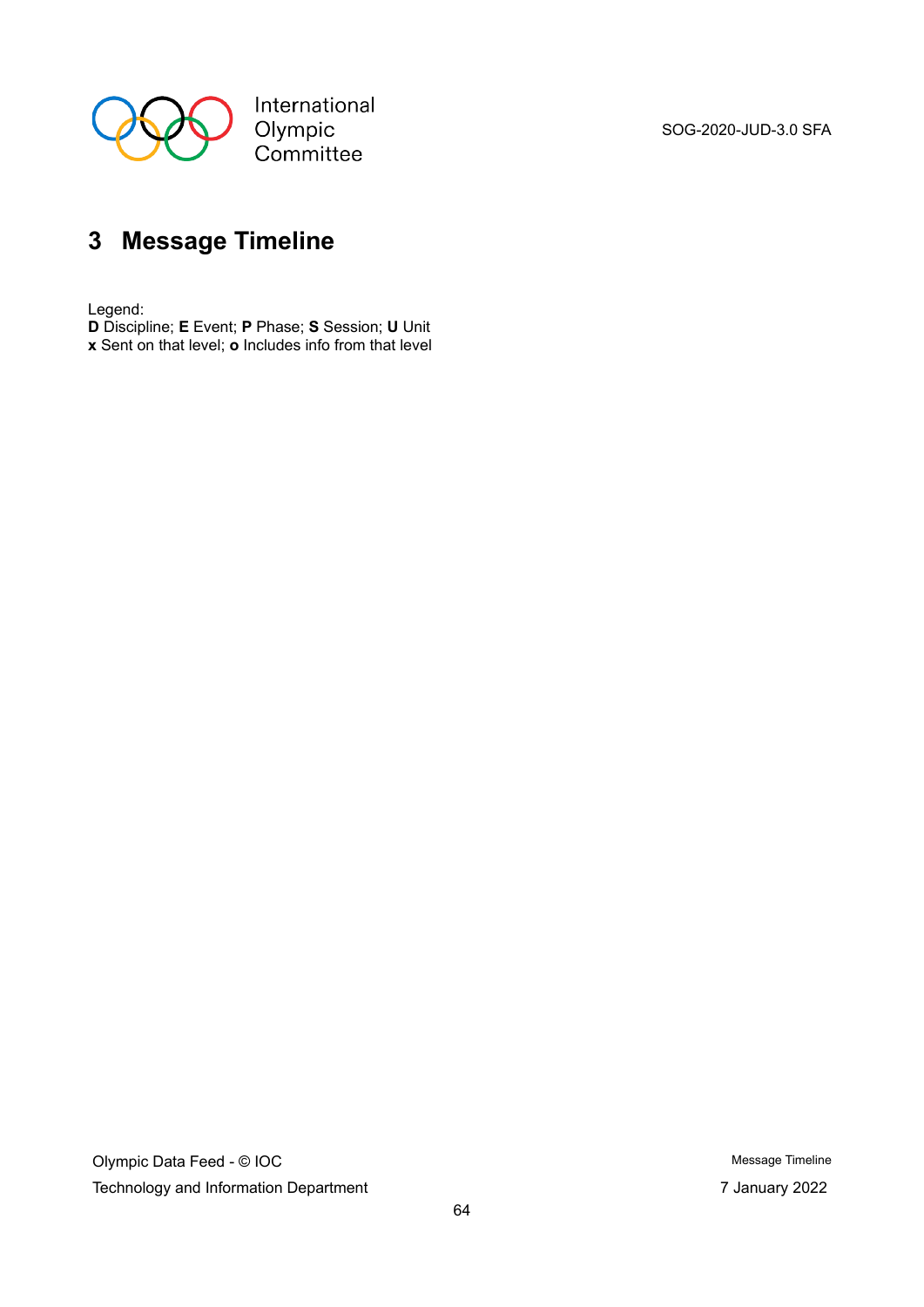

### <span id="page-64-0"></span>**4 Document Control**

| <b>Version history</b> |             |                              |  |  |
|------------------------|-------------|------------------------------|--|--|
| Version                | <b>Date</b> | <b>Comments</b>              |  |  |
| v1.0                   | 15 Sep 2017 | First version                |  |  |
| V1.1                   | 3 Jan 2018  | Updated                      |  |  |
| V1.2                   | 22 Apr 2018 | Updated                      |  |  |
| V1.3                   | 15 Jun 2018 | Updated                      |  |  |
| V2.0                   | 8 Aug 2018  | Updated                      |  |  |
| V2.1                   | 7 Sep 2018  | Updated with updated ORIS    |  |  |
| V2.2                   | 25 Oct 2018 | Updated                      |  |  |
| V2.3                   | 24 Jan 2019 | Updated                      |  |  |
| V2.4                   | 25 Feb 2019 | Updated                      |  |  |
| V2.5                   | 30 May 2019 | Updated                      |  |  |
| V2.6                   | 14 Aug 2019 | Updated                      |  |  |
| V2.7                   | 11 Nov 2019 | Updated                      |  |  |
| V2.8                   | 14 Feb 2020 | Updated                      |  |  |
| V2.9                   | 8 May 2020  | Update from PRIS Validation  |  |  |
| V3.0                   | 7 Jan 2022  | First version for Paris 2024 |  |  |

#### **File Reference:** SOG-2024-JUD-3.0 SFA

| <b>Change Log</b> |               |                                                                                                                                                                                                                            |  |  |
|-------------------|---------------|----------------------------------------------------------------------------------------------------------------------------------------------------------------------------------------------------------------------------|--|--|
| Version           | <b>Status</b> | <b>Changes on version</b>                                                                                                                                                                                                  |  |  |
| v1.0              | <b>SFR</b>    | First version                                                                                                                                                                                                              |  |  |
| V1.1              | <b>SFA</b>    | DT PARTIC: Updated to add Passport names (CR15219)                                                                                                                                                                         |  |  |
| V1.2              | <b>SFA</b>    | Minor updates to always allow team and individual in DT RESULT, DT BRACKETS, DT RANKING<br>Include DT PLAY BY PLAY as not applicable in YOG.                                                                               |  |  |
| V1.3              | <b>SFA</b>    | DT RESULTS: Update ExtendedInfos to clarify team units and subunits.<br>DT_RESULTS: Results/ExtendedResults, added TOT_SCORE                                                                                               |  |  |
| V2.0              | <b>SFA</b>    | CR 15039: Add DT PARTIC NAME to applicable messages.<br>CR 16671: Add TVFamilyName in DT_PARTIC message.<br>CR 16628: DT BRACKETS: Add attributes to remove some extensions. Clarify previous unit.                        |  |  |
| V <sub>2.1</sub>  | <b>SFA</b>    | DT PARTIC TEAMS: Add World Rank<br>DT RANKING: Add Played, Won, Lost at element Result<br>DT STATS: Update to provide data at discipline, gender and events levels.                                                        |  |  |
| V2.2              | <b>APP</b>    | DT PARTIC: Remove best result, data to be added locally in OVR.                                                                                                                                                            |  |  |
| V2.3              | <b>APP</b>    | CR16928: Delete Extensions for PERCENT and use Percent Attribute<br>DT BRACKETS: Correct Result @ Bracket /BracketItems /BracketItem /CompetitorPlace to explain team<br>matches.<br>Corrected typographical error in WLT. |  |  |
| V2.4              | <b>APP</b>    | CR17198: DT RESULT: Add scores/penalties for @Pos TOT<br>Typographical corrections without changing the intent.                                                                                                            |  |  |
| V2.5              | <b>APP</b>    | CR16640: Add ODF Version @Competition<br>DT RESULT: Update duration information to provide more data and increase clarity.                                                                                                 |  |  |

Olympic Data Feed - © IOC Document Control